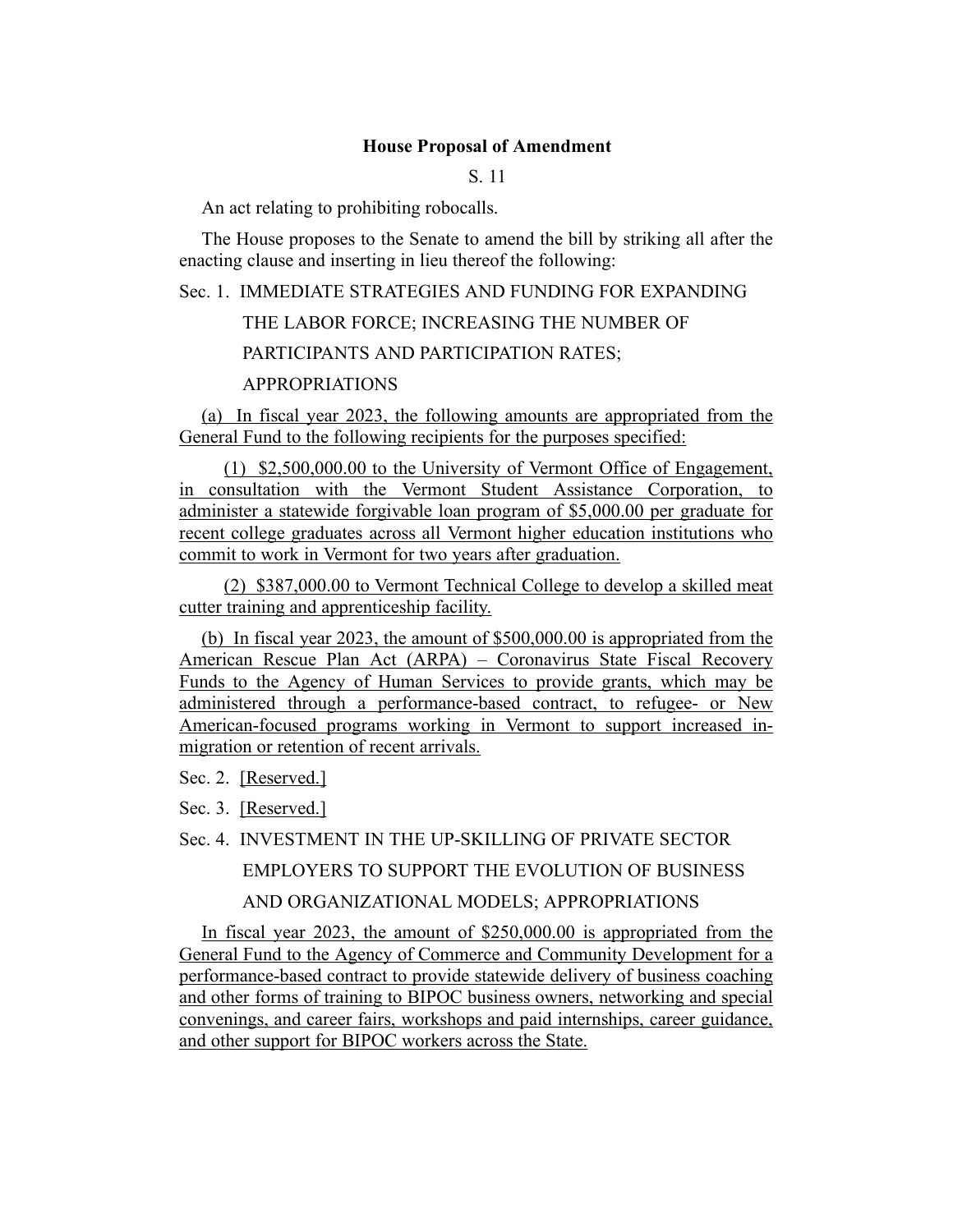Sec. 5. REGIONAL WORKFORCE EXPANSION SYSTEM

(a) Findings. The General Assembly finds:

(1) Vermont is experiencing an acute labor shortage in 2022.

(2) According to the Employment and Labor Marketing Information Division of the Vermont Department of Labor:

(A) There are approximately 28,000 job openings in Vermont as of December 2021.

(B) 9,945 individuals meet the federal statistical definition of unemployed as of January 2022.

(C) 4,500 individuals are receiving unemployment insurance assistance as of March 2022.

(D) The workforce has shrunk by 26,000 individuals from 2019 to 2022, yet the unemployment rate is just three percent as of January 2022.

(E) The workforce participation rate has fallen from 66 percent to 60.6 percent.

(3) The Department receives approximately 80 percent of its funding from federal sources, which constrains the Department and its employees from adjusting its work to meet immediate needs.

(4) The federal funding for field staff in the Workforce Development Division has declined significantly over the past 20 years, supporting 75 persons in 2022 as compared to 135 in 2003.

(5) Though Vermont has a small population, the unique characteristics of its region's employers, educational institutions, demographics, and socioeconomic conditions make it best to address efforts to connect individuals with training and job placement on a regional basis.

(b) Regional Workforce Expansion System. The amount of \$1,500,000.00 is appropriated from the General Fund to the Department of Labor for a twoyear pilot program to launch and lead a coordinated regional system, beginning in three regions of the State, to work toward accomplishing the following goals:

(1) increase local labor participation rate;

(2) decrease the number of open positions reported by local employers;

(3) increase the wages of workers as they transition to new jobs; and

(4) collect, organize, develop, and share information related to local career pathways with workforce development partners.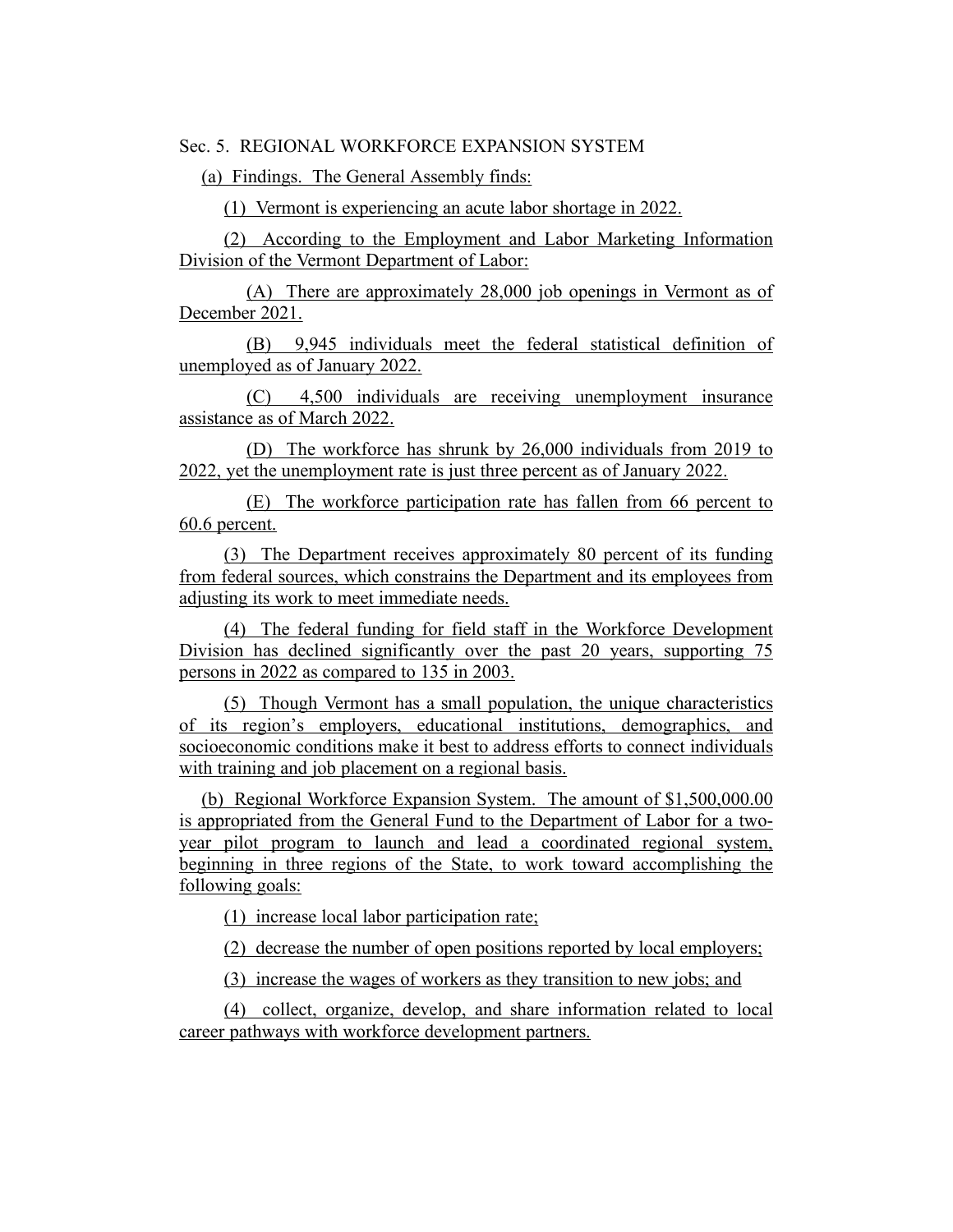(c) Duties. In order to meet the goals specified in subsection (b) of this section, the Department shall:

(1) create new capacity to address and support State activities related to workforce development, expansion, and alignment;

(2) focus on the overarching goal of helping workers find jobs and employers find workers;

(3) support employers in communicating and tailoring their work requirements, conditions, and expectations to better access local workers; and

(4) collaborate with local education and training providers and regional workforce partners to create and regularly distribute data related to local labor force supply and demand.

(d) System infrastructure. The Department shall make investments that improve and expand regional capacity to strengthen networks who assist jobseekers, workers, and employers in connecting.

(1) The Department is authorized to create four classified, two-year limited-service positions, with funding allocated to perform the work described in this section, who shall report to the Workforce Development Division and of whom:

(A) three shall be Workforce Expansion Specialists assigned, one each, to three different regions of the State; and

(B) one shall provide oversight and State-level coordination of activities.

(2)(A) The Department shall use funds allocated to develop systems for coordination, information sharing, and enhanced support to regional partners, host regional meetings, develop regional plans, and provide localized resources including labor market information, training and development opportunities, and support services.

(B) The Department shall develop labor market information reports to support discussion and decision making that will address local labor market challenges and opportunities and support a regional approach to solving local or unique labor supply challenges.

# (e) Coordination.

(1) The Department shall convene regional meetings of education, training, business, and service provider partners; coordinate local workforce information collection and distribution; and assist in developing localized career resources, such as information for career counseling, local job fairs, and career expos, that will be available to a wide range of stakeholders.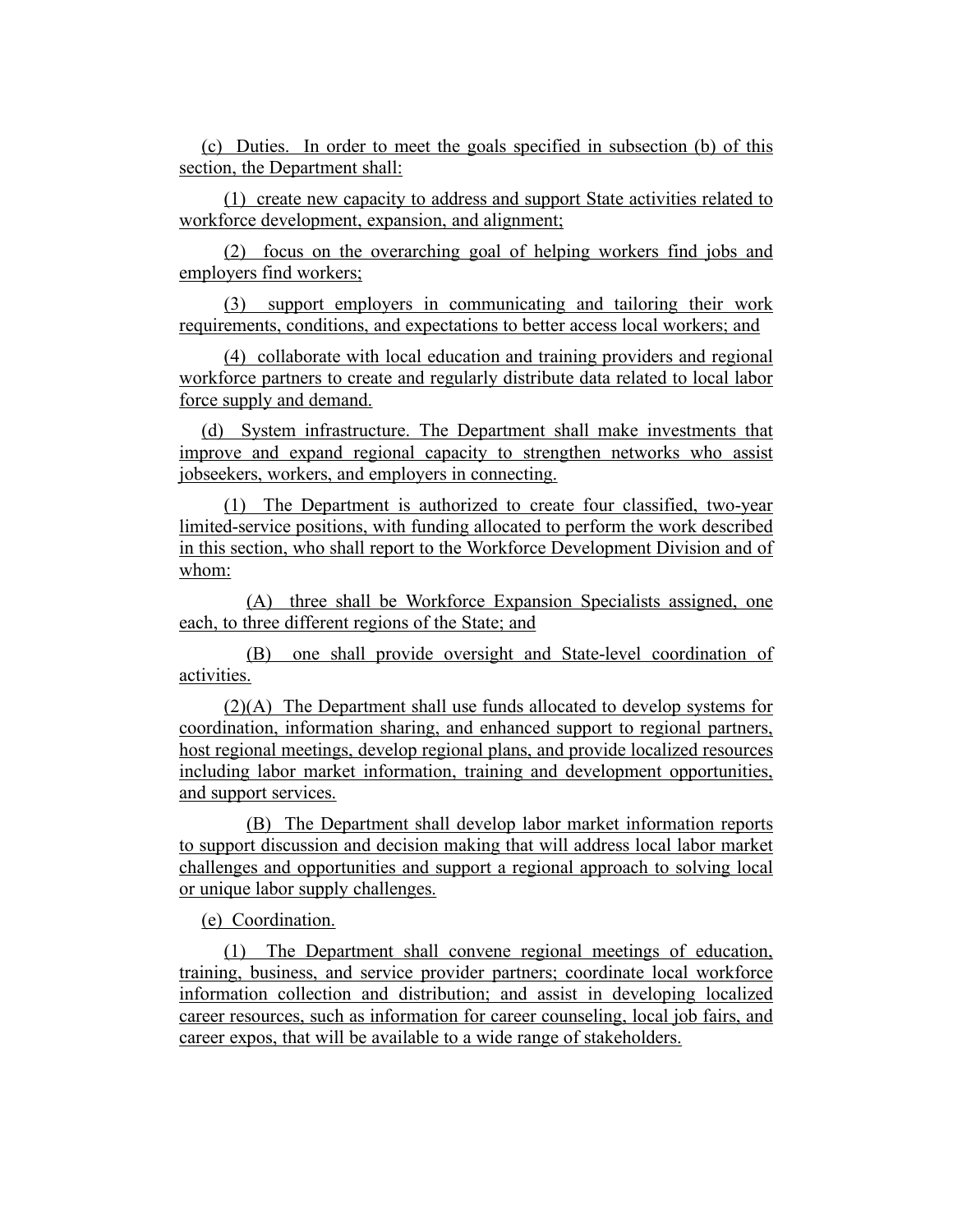(2) Service provider partners shall include community partners who directly serve mature workers, youth, individuals with disabilities, individuals who have been involved with the correction system, BIPOC Vermonters, New Americans, and other historically marginalized populations in efforts to align service delivery, share information, and achieve greater employment outcomes for Vermonters.

(f) Interim report. On or before January 15, 2023, the Department shall provide a narrative update on the progress made in hiring staff, establishing interagency agreements, developing regional information exchange systems, and supporting State-level work to expand the labor force to the House and Senate committees of jurisdiction.

(g) Implementation. The Department of Labor shall begin implementing the Regional Workforce Expansion System on or before July 1, 2022.

Sec. 6. INCARCERATED INDIVIDUALS; WORKFORCE

DEVELOPMENT; PILOT PROGRAM

(a) Purpose. The purpose of this section is to facilitate the education and vocational training of incarcerated individuals so that they have a greater likelihood of obtaining gainful employment and positively contributing to society upon reintegration into the community.

(b) Policy; appropriations.

(1)(A) In fiscal year 2023, the amount of \$420,000.00 is appropriated from the General Fund to the Department of Corrections, in consultation with the Vermont Department of Labor, to address education and vocational enhancement needs. These funds shall not be allocated from any amounts budgeted for Justice Reinvestment II initiatives.

(B) The Department shall use the funds allocated for the development of education and vocational training for incarcerated individuals residing in a Vermont correctional facility prior to community reintegration. The Department may allocate the funds over three years, consistent with the following:

(i) \$270,000.00 for transition development, including equipment and mobile labs in one or more sites;

(ii) \$100,000.00 for training partner support; and

(iii) \$50,000.00 for curriculum development.

(2) In fiscal year 2023, the amount of \$300,000.00 is appropriated from the General Fund to the Department of Corrections, which may be allocated over not more than three years, to establish a community-based pilot reentry program at the Chittenden Regional Correctional Facility in consultation with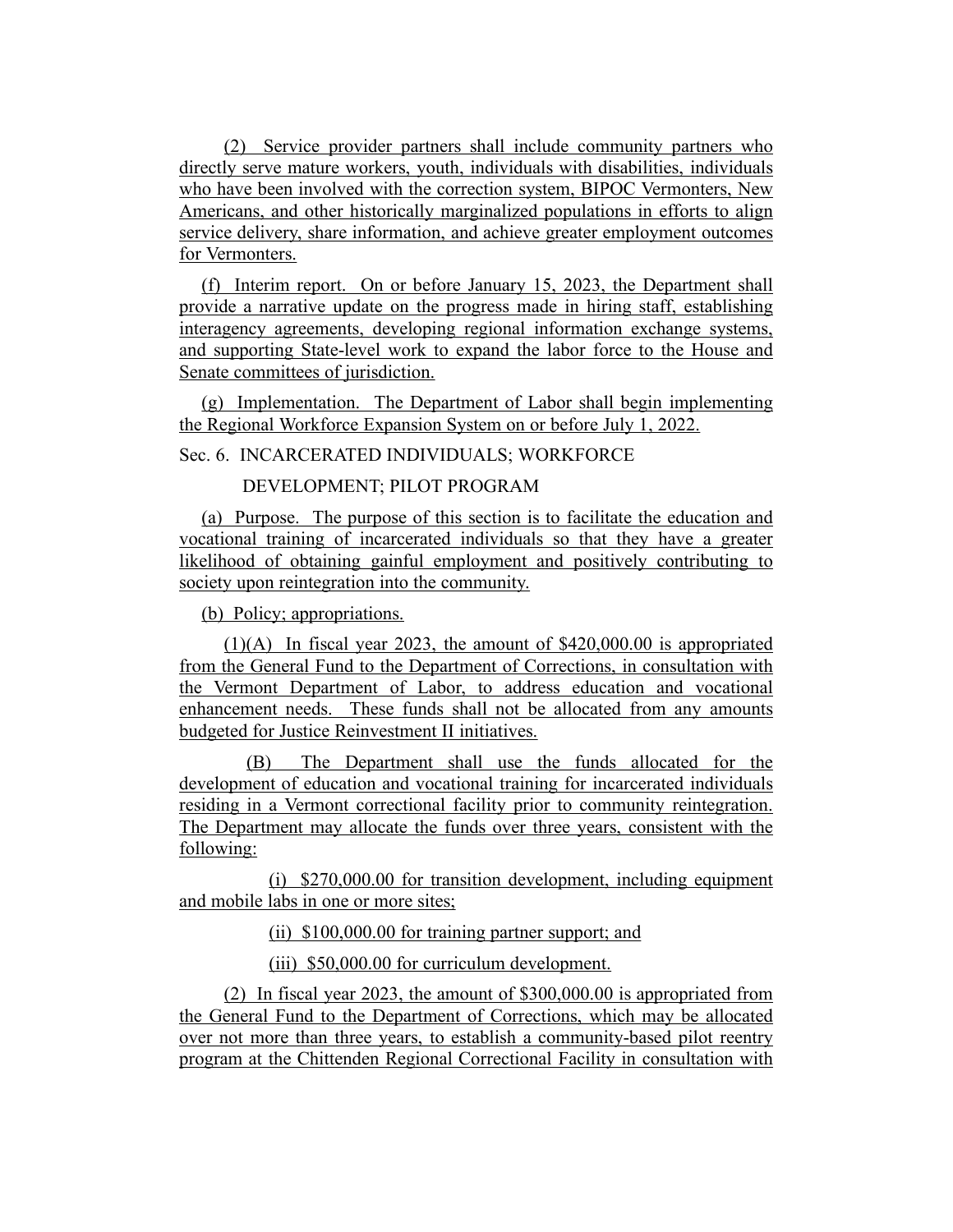the Vermont Department of Labor. The Department of Corrections shall designate a service provider to administer the pilot program's goals to:

(A) provide continuity of services for incarcerated individuals;

(B) expand current employment readiness programs within the facility by building pathways for coordinated transition to employment;

(C) focus on the first six months after individuals are released from the facility;

(D) coordinate with local community resources, parole and probation offices, and other supports to ensure successful transition into the community;

(E) assist individuals in successfully transitioning into new jobs; and

(F) work with employers to support successful hiring and best practices to support incarcerated individuals.

(c) Report. On or before January 15, 2023, the Department of Corrections shall create and submit a report on workforce and education training programs in correctional facilities to the Joint Legislative Justice Oversight Committee; the House Committees on Corrections and Institutions and on Commerce and Economic Development; and the Senate Committees on Economic Development, Housing and General Affairs and on Judiciary. The report shall:

(1) identify program design, logistical needs, and policy changes to current Department of Corrections facility-based training and educational programs necessary to successfully enable incarcerated individuals' reintegration into their communities, including changes to programs that enhance individuals' skill development, knowledge, and other support needed to qualify for and secure a position in a critical occupation in Vermont;

(2) identify disparities of outcomes and recommend solutions for incarcerated Black, Indigenous, and Persons of Color concerning facility-based training, educational programming, and successful community reintegration;

(3) provide an update on the Department of Corrections' use of education and vocational enhancement funding in fiscal year 2023;

(4) provide recommendations on what aspects of the pilot program should be replicated in other correctional facilities in Vermont; and

(5) provide recommended legislation for the continuation of the pilot program or any changes.

Sec. 7. INTENT

It is the intent of the General Assembly to improve the recruitment and retention of correctional officers to ensure adequate staffing and safe working conditions in facilities operated by the Department of Corrections.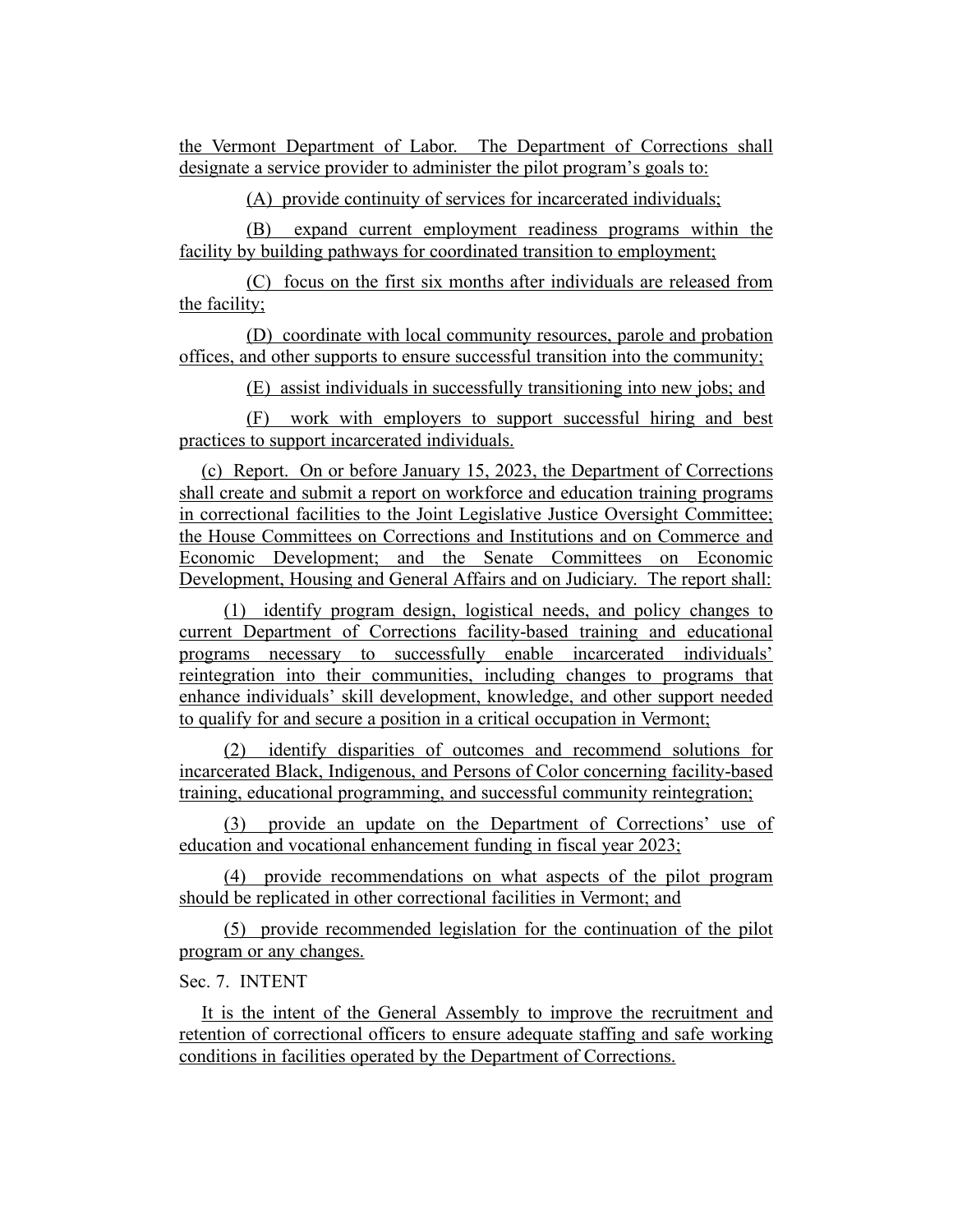# Sec. 8. IMPROVEMENT OF CORRECTIONAL OFFICER

#### RECRUITMENT AND RETENTION; REPORT

(a) On or before January 15, 2023, the Secretary of Human Services, in consultation with the Commissioners of Corrections and of Human Resources, shall submit a written report to the House Committees on Appropriations, on Commerce and Economic Development, on Corrections and Institutions, and on Government Operations and the Senate Committees on Appropriations, on Government Operations, and on Judiciary identifying conditions that pose an obstacle to the successful recruitment and retention of correctional officers and setting forth a plan to improve the recruitment and retention of correctional officers.

(b)(1) The report shall specifically analyze the impact of the following on the recruitment and retention of correctional officers:

(A) wages and benefits;

(B) terms and conditions of employment;

(C) working conditions in Department of Corrections facilities, including health and safety issues and the physical condition of the facilities; and

(D) staffing levels and overtime.

(2) The report shall, for each of the issues examined pursuant to subdivision (1) of this subsection, analyze how the following states compare to Vermont and shall identify any best practices in those states that could improve recruitment and retention of correctional officers in Vermont:

(A) Maine;

(B) New Hampshire;

(C) New York;

(D) Massachusetts;

(E) Rhode Island; and

(F) Connecticut.

(c) The report shall, as part of the plan to improve the recruitment and retention of correctional officers, identify specific administrative and legislative actions that are necessary to successfully improve the recruitment and retention of correctional officers.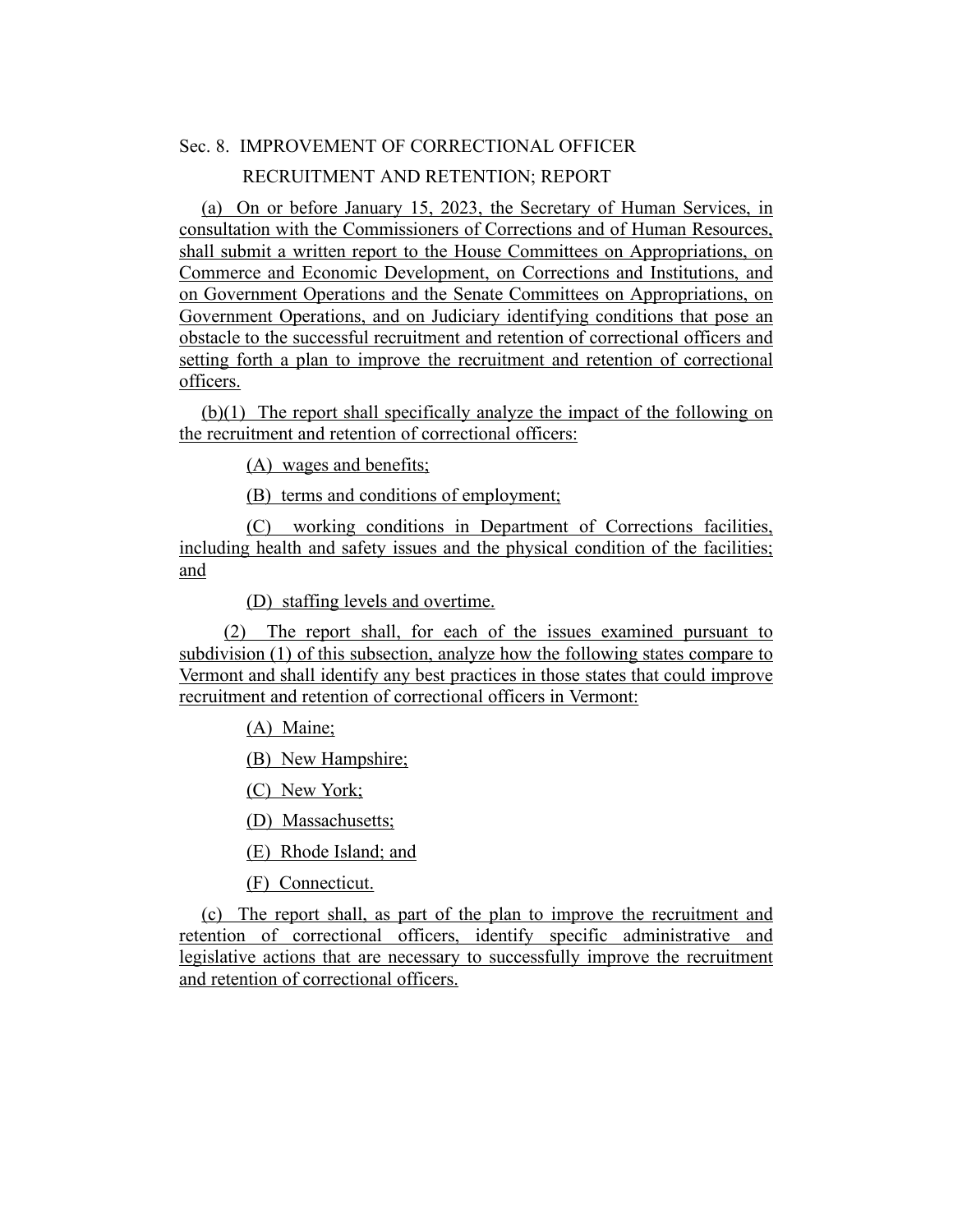# Sec. 9. ASSESSMENT OF RECRUITMENT AND RETENTION

#### INITIATIVES; REPORT

(a) On or before January 15, 2023, the Secretary of Human Services, in consultation with the Commissioner of Human Resources, shall submit to the House and Senate Committees on Appropriations a report regarding the use of funds appropriated pursuant to 2022 Acts and Resolves, No. 83:

(1) Sec. 14 for employee recruitment and retention at:

(A) the secure residential recovery facility; and

(B) the Vermont Psychiatric Care Hospital;

(2) Sec. 68 for employee retention with respect to:

(A) the Department of Corrections; and

(B) the Vermont Veteran's Home; and

(3) Sec. 72 for workforce recruitment and retention incentives with respect to designated and specialized service agencies, including shared living providers.

(b) The report shall assess how effective the appropriations identified pursuant to subsection (a) of this section were in addressing issues related to employee recruitment and retention; identify any ongoing or remaining employee recruitment and retention challenges that the recipients have; and identify any potential legislative, administrative, or programmatic changes that can address those ongoing or remaining employee retention issues.

(c) The report shall also include a recommendation as to whether and how to appropriate additional funds in the 2023 Budget Adjustment Act to address ongoing recruitment and retention challenges at:

(1) the Vermont Veteran's Home;

(2) the Vermont Psychiatric Care Hospital;

(3) the secure residential recovery facility;

(4) designated and specialized service agencies; and

(5) the Department of Corrections' facilities with respect to individuals employed as a Correctional Officer I or a Correctional Officer II.

Sec. 10. REPEALS

10 V.S.A. §§ 544 and 545 are repealed.

Sec. 11. 10 V.S.A. § 547 is added to read:

§ 547. WORK-BASED LEARNING AND TRAINING PROGRAM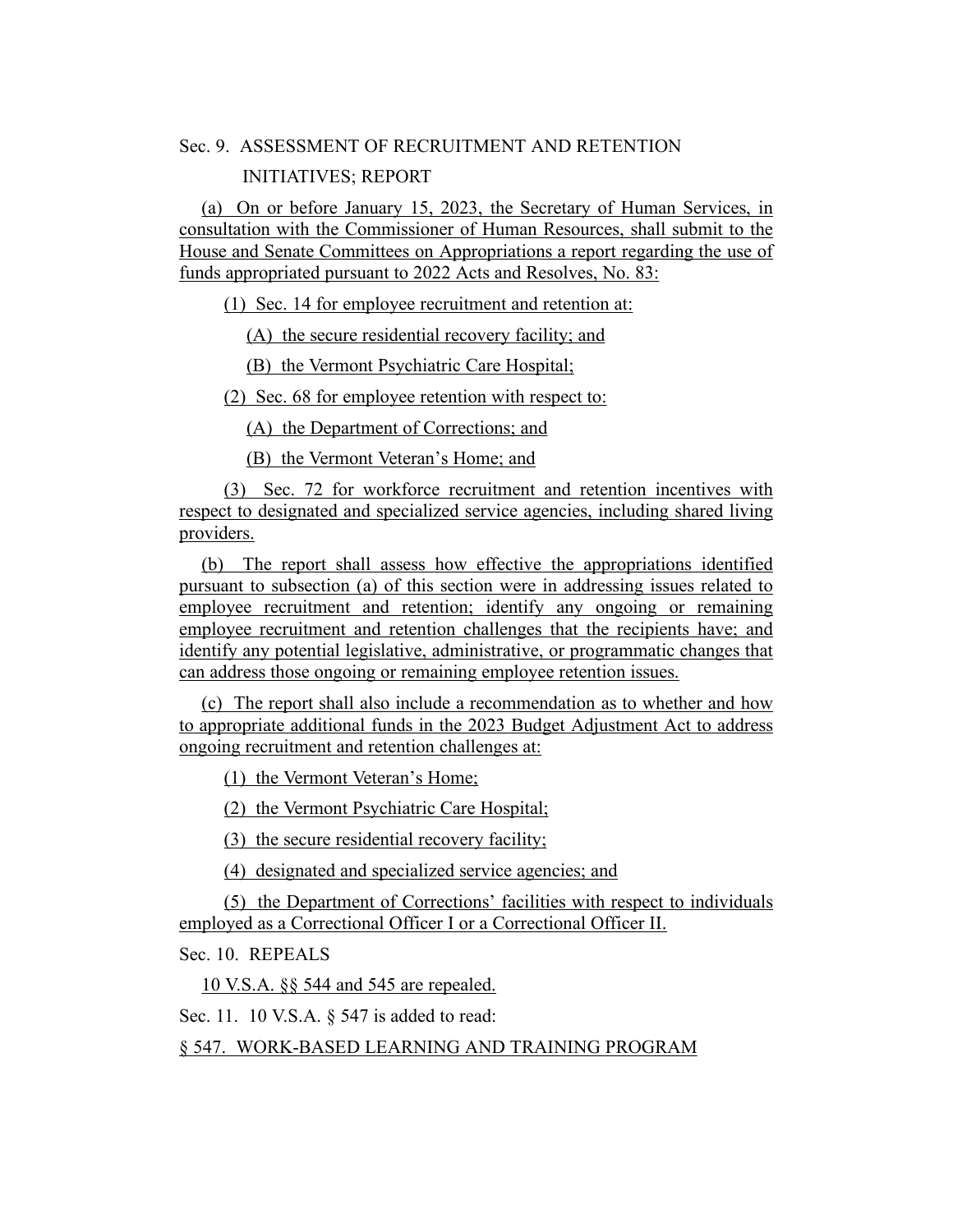(a) Vermont Work-Based Learning and Training Program. The Department of Labor shall develop the statewide Work-Based Learning and Training Program that serves transitioning secondary and postsecondary students and Vermonters seeking work-based experience as part of a career experience or change and is designed to:

(1) support Vermonters who are graduating from postsecondary education or a secondary CTE program or who are pursuing a career change with a paid on-the-job work experience lasting 12 weeks or fewer;

(2) establish a statewide platform available to all employers to list their internships, returnships, pre-apprenticeships, and registered apprenticeship opportunities and for jobseekers to view and access information about specific opportunities; and

(3) support employers by providing them with assistance in developing and implementing meaningful work-based learning and training opportunities.

(b) Definitions. As used in this section:

(1) "Internship" means a work-based learning experience with an employer where the participant may, but does not necessarily, receive academic credit.

(2) "Returnship" means an on-the-job learning experience for an individual who is returning to the workforce after an extended absence or is seeking a limited-duration on-the-job work experience in a different occupation or occupational setting as part of a career change.

(c) Activities. The Department may use funds appropriated to it for the Program to:

(1) build and administer the Program;

(2) develop an online platform that will connect students and jobseekers with work-based learning and training opportunities within Vermont;

(3) support work-based learning and training opportunities with public and private employers available to prospective workers located in or relocating to Vermont;

(4) promote work-based learning and training as a valuable component of a talent pipeline; and

(5) assist employers in developing meaningful work-based learning and training opportunities.

(d) Data. The Department shall collect the following data:

(1) the total number of participants served;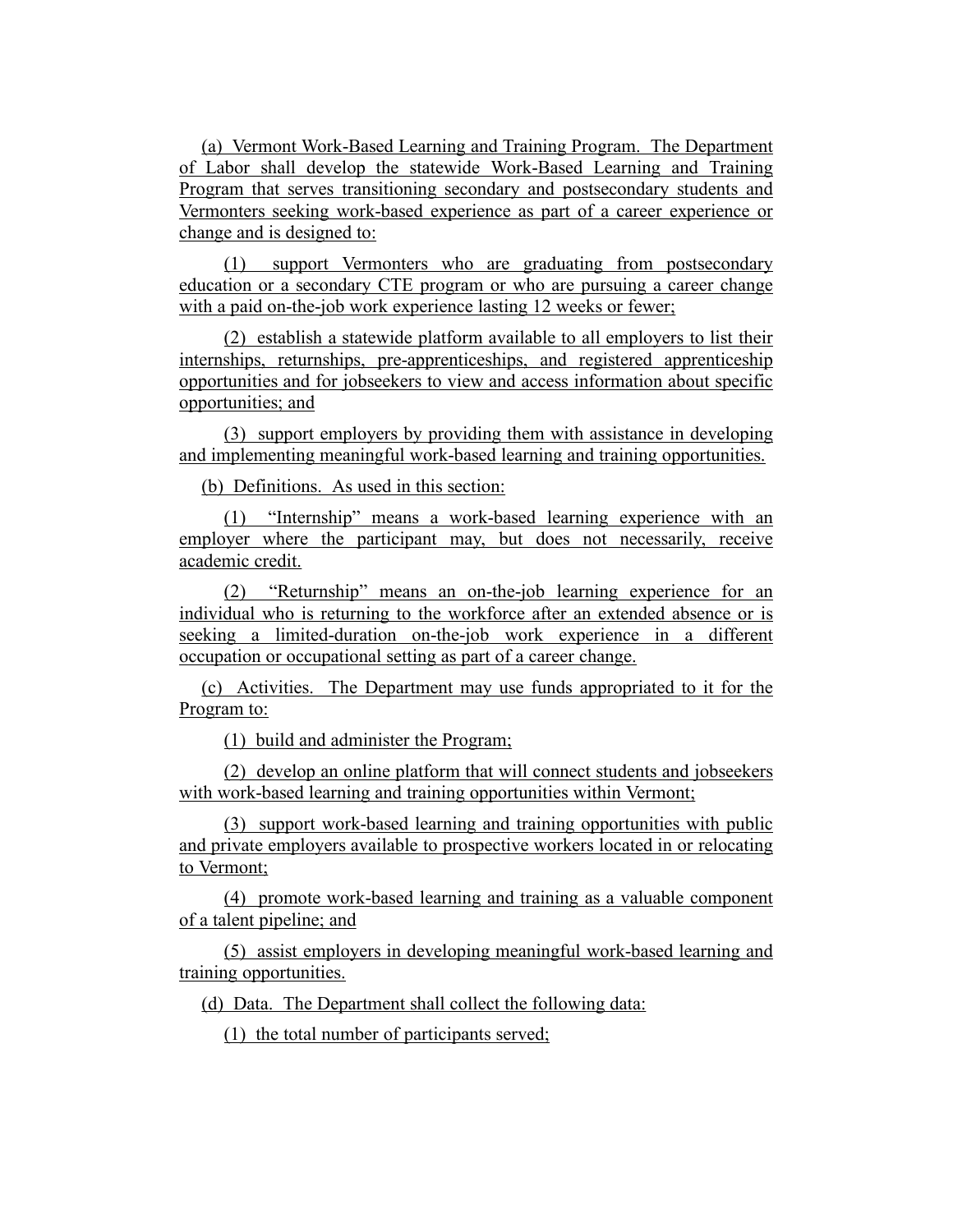(2) the number of participants who received wage assistance or other financial assistance as part of this Program and their employment status one year after completion;

(3) the average wage of participants in subdivision (2) of this subsection at the start of the Program and the average wage of participants one year after completion;

(4) the number of work-based learning or training opportunities listed on the platform; and

(5) the number of employers who offered a work-based learning or training opportunity.

(e) State participation. The Department shall engage appropriate State agencies and departments to expand Program opportunities with State government and with entities awarded State contracts.

(f) Reporting. On or before February 15, 2023, the Department shall report Program data to the relevant committees of jurisdiction.

Sec. 12. WORK-BASED LEARNING AND TRAINING PROGRAM;

APPROPRIATION

In fiscal year 2023, the amount of \$1,500,000.00 is appropriated from the General Fund to the Department of Labor to implement the Vermont Work-Based Learning and Training Program created in Sec. 11 of this act.

Sec. 13. SECONDARY STUDENT INDUSTRY-RECOGNIZED

CREDENTIAL PILOT PROJECT

(a) Pilot Project creation. The Department of Labor, in consultation with the Agency of Education, shall design and implement the Secondary Student Industry-Recognized Credential Pilot Project to provide funding for an eligible secondary student to take an eligible adult career and technical education course.

(b) Eligible courses. A course is eligible for the Pilot Project if it is:

(1) offered at a regional CTE center, as defined in 16 V.S.A. § 1522(4), and qualifies as adult career technical education or postsecondary career technical education, as defined in 16 V.S.A. § 1522(11) and (12);

(2) offered during the summer, evening or weekend while secondary school is in session or during the summer; and

(3) included as an element of the student's personalized learning plan and reasonably related to the student's career goals.

(c) Eligible student. A student is eligible for the Pilot Project if: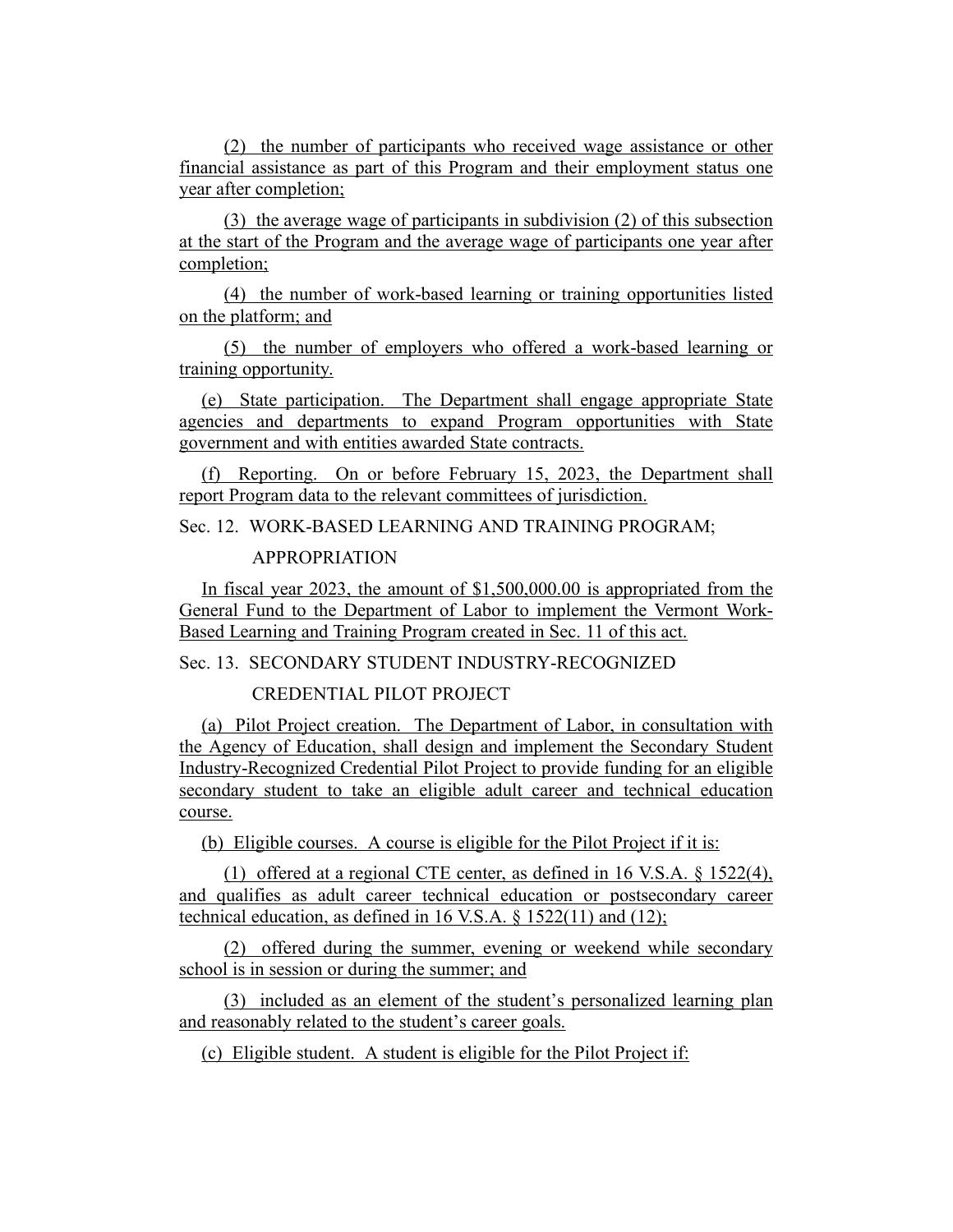(1) the student is a Vermont resident attending a Vermont public school or an independent secondary school that is eligible for public funding;

(2) the student has completed grade 11 and has not received a high school diploma; and

(3) the student's secondary school and the regional CTE center determine that the student:

(A) is prepared to succeed in the course;

(B) meets the prerequisites for the course; and

(C) has exhausted other sources of available funding prior to submitting an application.

(d) Administration.

(1) Not later than 30 days after the effective date of this section, the Department of Labor, in consultation with the Agency of Education, shall develop and make available an application for funding that includes:

(A) student's enrollment status;

(B) course information;

(C) a copy of the student's personalized learning plan;

(D) attestation that the secondary and adult career technical education programs find the program of study appropriate for the student;

(E) description of federal and local funding sources that were explored but insufficient or unavailable for use by the student; and

(F) other information the Department requires to determine eligibility.

(2) A student's secondary school shall timely complete and submit an application to the Department of Labor on behalf of the student.

(3) The Department of Labor shall:

(A) review the application and, if appropriate, meet with the student to determine eligibility for existing federal and State programs, including WIOA Title I Youth (in-school) and the Vermont Youth Employment Program; and

(B) provide a copy of the application to the Agency of Education, which shall determine whether Agency funding is available and notify the Department of its determination within 10 business days.

(4) The Department shall provide funding for the tuition cost for one course to eligible students on a first-come, first-served basis: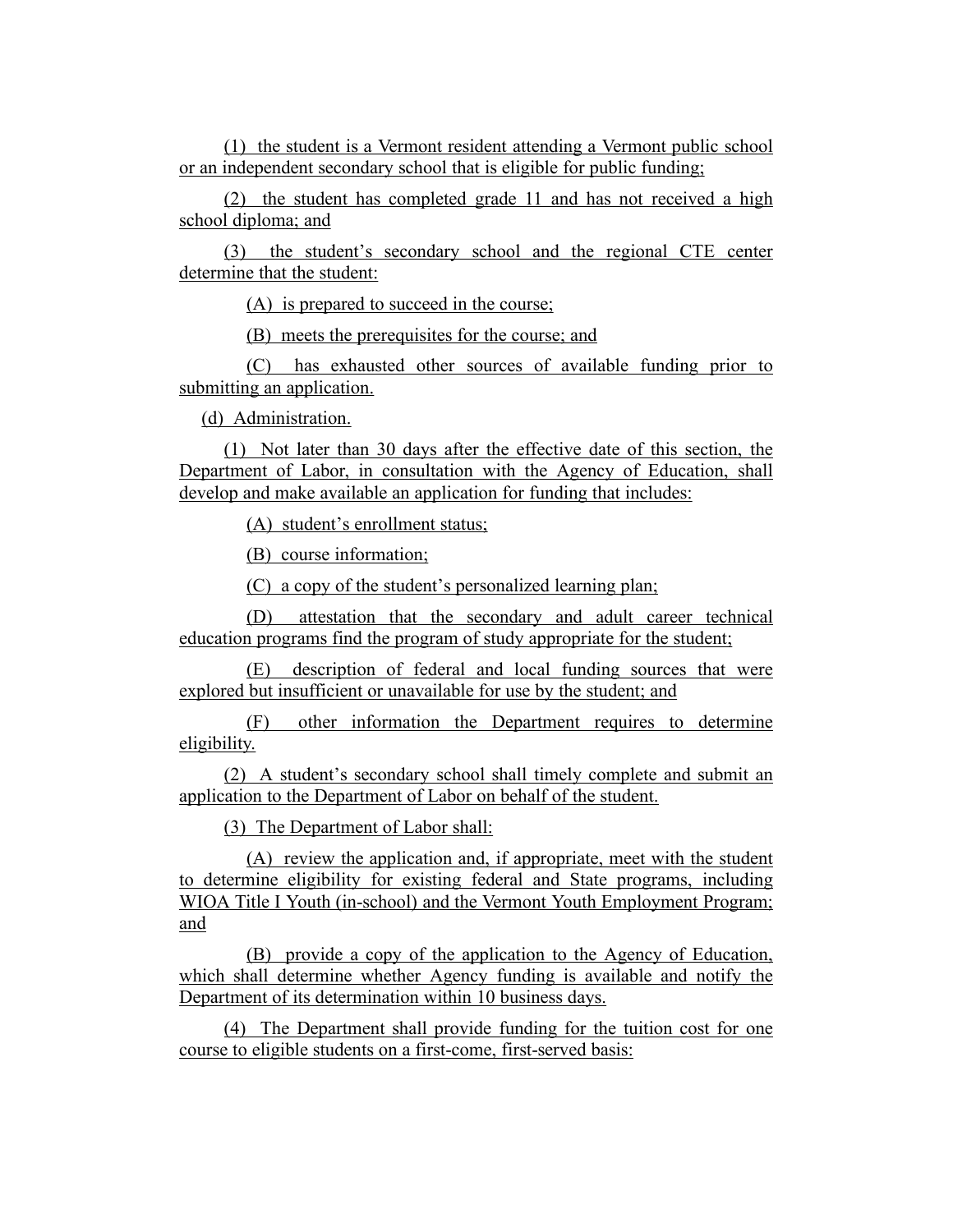(A) from State or federal sources that are available through the Department or Agency; or

(B) if funding is unavailable from those sources, from the amounts available in the Department's fiscal year 2023 budget, not to exceed \$100,000.00.

(5) For students who meet annual low-income qualifications under the Workforce Innovation and Opportunity Act, the Department may provide funds to purchase books, supplies, exam fees, and equipment.

(6) A regional CTE center shall not receive more than \$20,000.00 through the program in each fiscal year.

(e) Regional CTE center report. The Department of Labor shall require a report from each regional CTE center providing information to support the Department's reporting requirements in subsections (f) and (g) of this section.

(f) Interim Report. The Department of Labor and Agency of Education shall report to the House and Senate Committees on Education, the House Committee on Commerce and Economic Development, and the Senate Committee on Economic Development, Housing and General Affairs on or before the January 15, 2023 regarding the use of funds, including data relating to student circumstances, levels of participation, and how local school districts are able or unable to meet the career preparation and training needs of secondary students using the program.

(g) Final Report. The Department of Labor and Agency of Education shall report to the House and Senate Committees on Education, the House Committee on Commerce and Economic Development, the Senate Committee on Economic Development, Housing and General Affairs, the House Committee on Ways and Means, and the Senate Committee on Finance within 45 days following the end of the fiscal year or exhaustion of funds, whichever comes first, regarding the use of funds, including data relating to the number of participants, student circumstances, levels of participation, what certifications were issued, how local school districts are able or unable to meet the career preparation and training needs of secondary students using the program, and recommendations on how to address gaps in access and funding for secondary students seeking professional certifications not offered through the secondary education system.

## Sec. 14. THE VERMONT TRADES SCHOLARSHIP PROGRAM

(a) The Vermont Trades Scholarship Program is created and shall be administered by the Vermont Student Assistance Corporation. The Vermont Student Assistance Corporation shall disburse initial licensing fees, exam fees, and tuition payments under the Program on behalf of eligible individuals, subject to the appropriation of funds by the General Assembly for this purpose.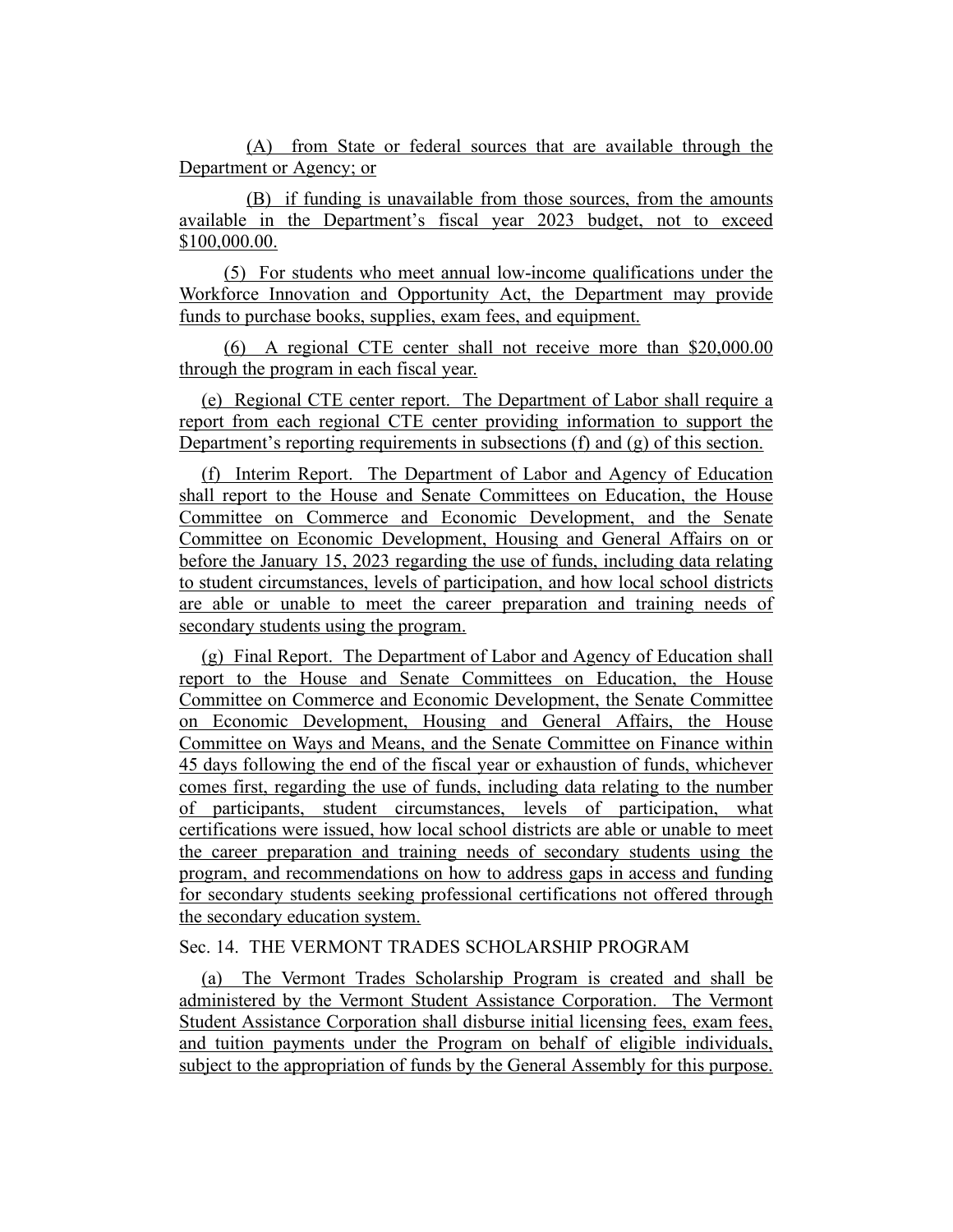(b) To be eligible for a scholarship under the Program, an individual, whether a resident or nonresident, shall:

(1) be enrolled in an industry recognized training and certification program that leads to initial employment or career advancement in a building, mechanical, industrial, or medical trade, or in clean energy, energy efficiency, weatherization, or clean transportation;

(2) demonstrate financial need;

(3) register with the Vermont Department of Labor for the purpose of receiving relevant job referrals, if unemployed; and

(4) agree to work in their profession in Vermont for a minimum of one year following licensure or certification completion for each year of scholarship awarded.

(c)(1) The Corporation shall give preference to students attending a Vermont-based training program or, if one isn't available for their certification, an offer of employment or promotion from a Vermont employer upon completion.

(2) The Corporation shall give priority to applicants who have not received other assistance.

(d) There shall be no deadline to apply for a scholarship under this section. Scholarships shall be awarded on a rolling basis if funds are available, and any funds remaining at the end of a fiscal year shall roll over and shall be available to the Vermont Student Assistance Corporation in the following fiscal year to award additional scholarships as set forth in this section.

(e) In fiscal year 2023 the amount of \$3,000,000.00 is appropriated from the General Fund to the Vermont Student Assistance Corporation for scholarships for trades students under the Vermont Trades Scholarship Program.

Sec. 15. THE VERMONT TRADES LOAN REIMBURSEMENT

#### PROGRAM

(a) The Vermont Trades Loan Repayment Reimbursement Program is created and shall be administered by the Vermont Student Assistance Corporation. The Vermont Student Assistance Corporation shall disburse funds under the Program to eligible individuals, subject to the appropriation of funds by the General Assembly for this purpose.

(b) To be eligible for loan repayment under the Program, an individual, shall:

(1) be a Vermont resident; and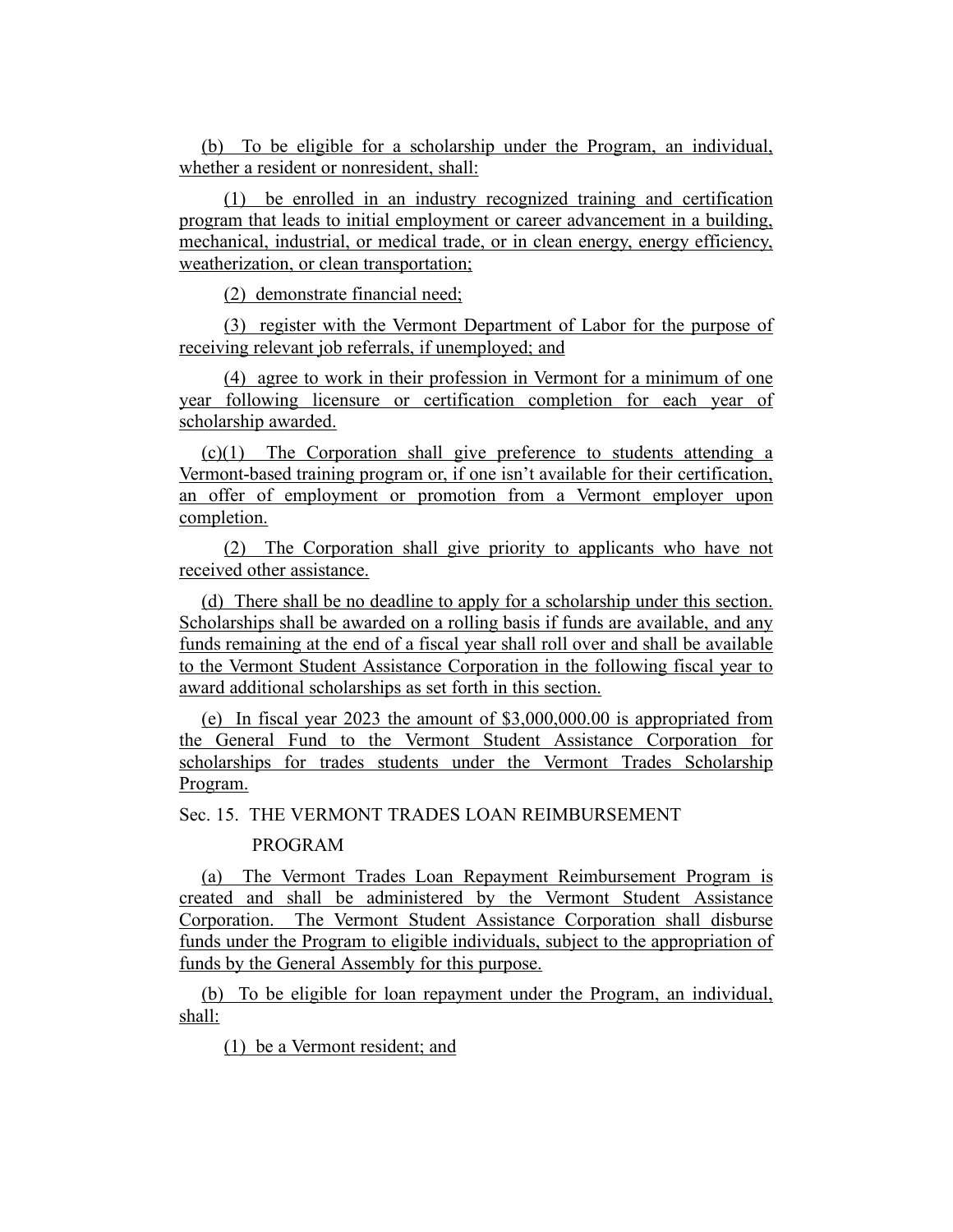(2) be employed in an occupation in the building, mechanical, industrial, or medical trades, or in the clean energy, energy efficiency, weatherization, or clean transportation sectors, for an average of at least 30 hours per week for least one full calendar year before applying.

(c) For every year of work in a qualifying occupation, an individual shall be eligible for up to \$5,000.00 in loan repayment reimbursement. Reimbursements shall not exceed the total amount of educational debt owed.

(d) There shall be no deadline to apply for loan repayment reimbursement under this section. Loan repayment shall be awarded on a rolling basis if funds are available, and any funds remaining at the end of a fiscal year shall roll over and shall be available to the Vermont Student Assistance Corporation in the following fiscal year to award additional loan repayment as set forth in this section.

(e) In fiscal year 2023 the amount of \$500,000.00 is appropriated from the General Fund to the Vermont Student Assistance Corporation for loan repayment for trades professionals under the Program.

Sec. 16. CTE CONSTRUCTION AND REHABILITATION

# EXPERIENTIAL LEARNING PROGRAM; REVOLVING LOAN FUND

(a) Purpose. This section authorizes and provides funding for the CTE Construction and Rehabilitation Experiential Learning Program and Revolving Loan Fund, the purposes of which are to:

(1) expand the experiential and educational opportunities for high school and adult CTE students to work directly on construction projects;

(2) build community partnerships among CTE centers, housing organizations, government, and private businesses;

(3) beautify communities and rehabilitate buildings that are underperforming assets;

(4) expand housing access to Vermonters in communities throughout the State; and

(5) improve property values while teaching high school and adult students trade skills.

(b) Appropriation; creation of fund; administration.

(1) In fiscal year 2023, the amount of \$15,000,000.00 is appropriated from the Education Fund to the Vermont Housing and Conservation Board to create and administer the CTE Construction and Rehabilitation Experiential Learning Program and Revolving Loan Fund pursuant to this section.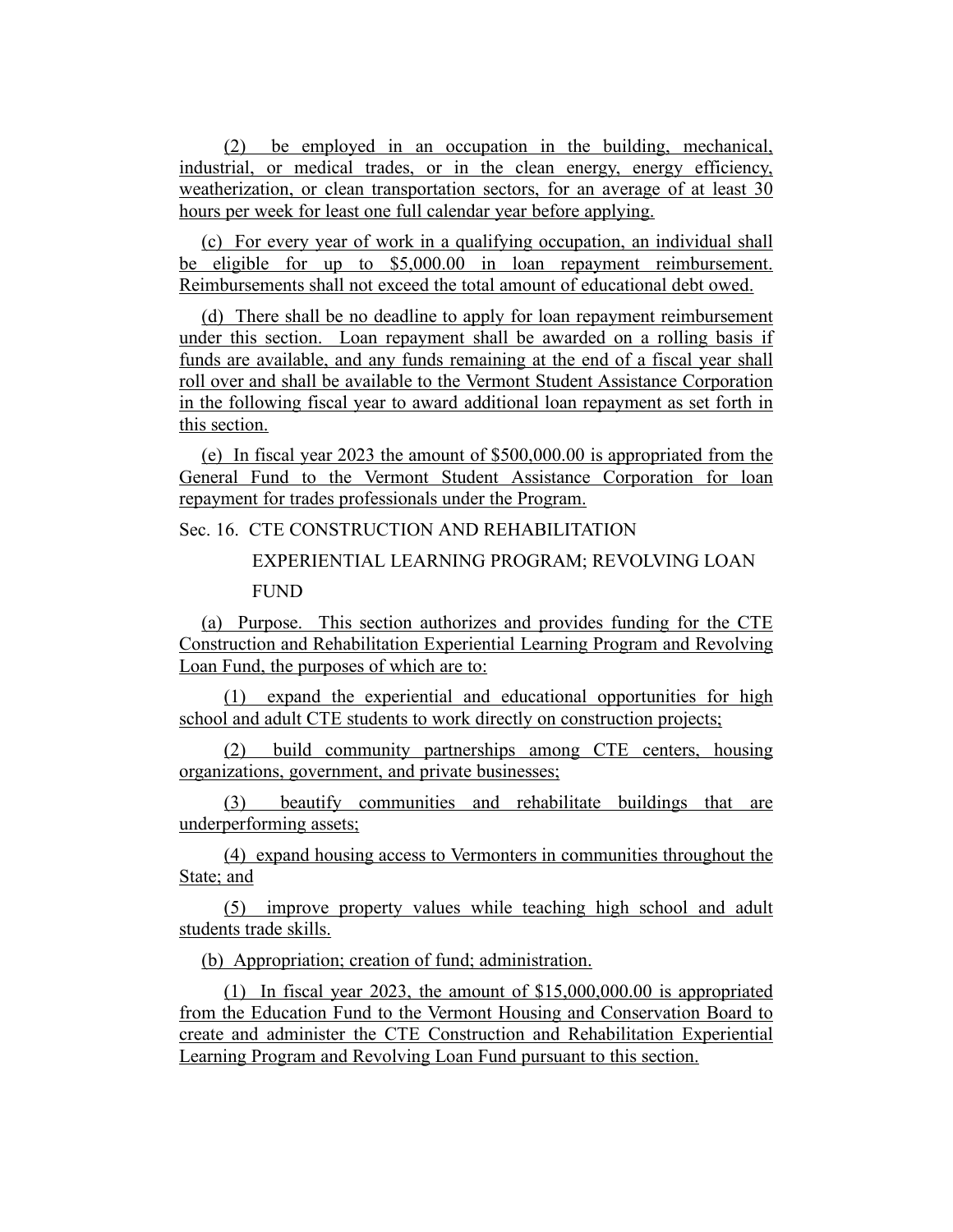(2) The Board may use not more than five percent of the Fund for its costs of administration.

(c) Proposals; applications; funding.

(1) A regional CTE center, working in collaboration with one or more housing and community partners, private businesses, nonprofit organizations, or municipalities, shall identify construction projects that would be relevant and appropriate for CTE students enrolled in construction, electrical, plumbing, design, business management, or other CTE programs, including:

(A) rehabilitation of residential properties that are blighted or not code-compliant;

(B) new residential construction projects or improvements to land in cases of critical community need; and

(C) commercial construction projects that have substantial community benefit.

(2) Prior to or during the application process, a CTE center and its partners may consult with the Board to identify and consider potential funding partners to leverage amounts available through the Fund.

(3) A CTE center and its partners shall apply to the Board for funding by submitting a project application that includes the information required by the Board and addresses the following:

(A) the educational benefits for students and fit with the CTE curriculum;

(B) the community benefits for the neighborhood, municipality, or region in which the project is located; and

(C) the partners with whom the CTE center is collaborating and the respective responsibility for the aspects of a project, including:

(i) educational instruction and academic credit;

(ii) project management;

(iii) insurance coverage for students and the property;

(iv) compensation and benefits, including compliance with labor laws, standards, and practices; and

(v) property acquisition, ownership, and transfer.

(4) A CTE center may use funding for, and shall specify in its application the allocation of costs associated with:

(A) acquisition, design, permitting, construction, marketing, and other building-related expenses; and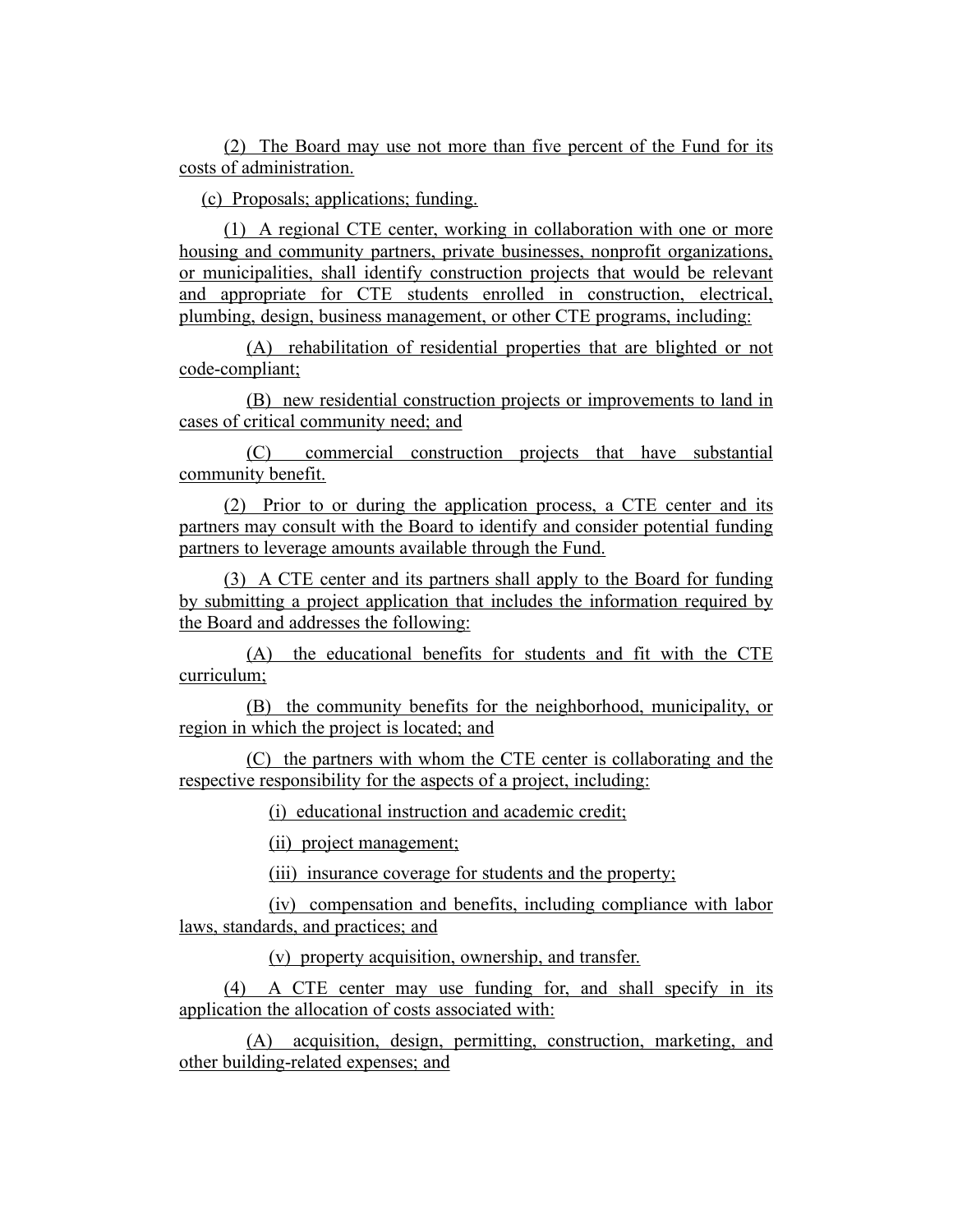(B) costs for labor, including for student wages and for instructor compensation during the academic year as well as for summer or other work that is not otherwise budgeted during the academic year.

(d) Eligibility; review; approval. The Board may approve an application that includes the information required by subsection (c) of this section and provide funding for a project that meets the following eligibility criteria:

(1) The project involves the rehabilitation of blighted or otherwise noncode compliant property, or new residential construction projects or improvements to land in cases of critical need, and results in a building with not more than four residential dwelling units.

(2) The project includes a weatherization component.

(3) Students working on the project receive academic credit, a competitive wage, or both.

(e) Affordability; flexibility. If appropriate in the circumstances, the Board may condition funding for a project on the inclusion of one or mechanisms addressing the affordability of the property upon rent or sale.

(f) Funding; proceeds; revolving loans.

(1) The Board shall provide funding for projects from the amounts available in the Fund in the form of zero-interest loans, in an amount, for a period, and upon terms specified by the Board.

(2) The Board shall return to the Fund any proceeds realized to provide funding for future projects.

(g) Report. The Board shall address the implementation of this section in its annual report to the General Assembly.

Sec. 17. EARLY CHILDHOOD EDUCATION; FINDINGS

The General Assembly finds that:

(1) while child care is an essential component of Vermont's economy, research has shown that three out of five of Vermont's youngest children do not have access to the child care needed by their families;

(2) according to the Federal Reserve Bank of New York, early childhood educators are the lowest-paid college graduates of any degree program in the country;

(3) the Council for a Strong America found in a national economic impact study that the U.S. economy loses \$57 billion annually due to child care challenges;

(4) the U.S. Chamber of Commerce Foundation found that high-quality child care is a powerful two-generation workforce development strategy that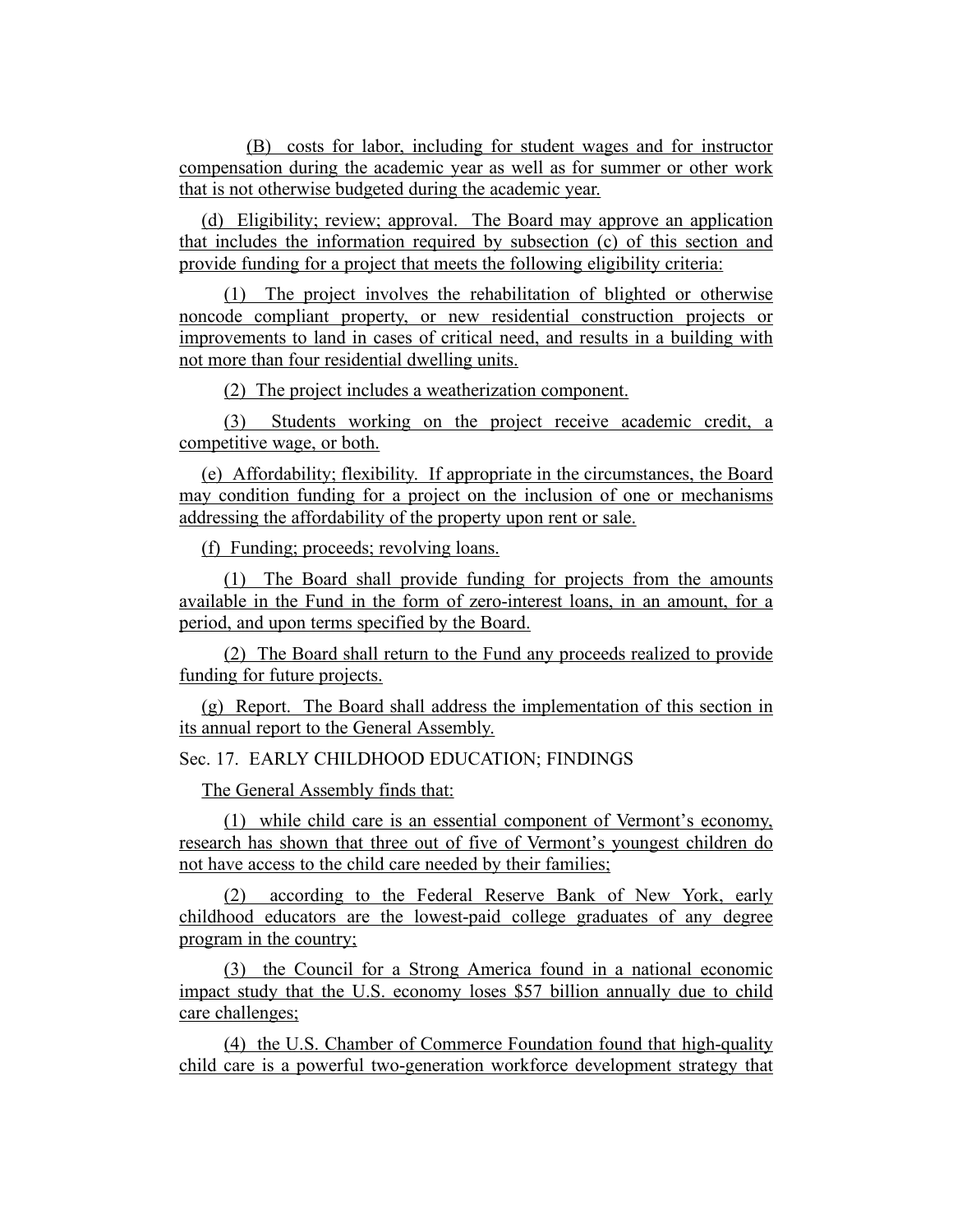strengthens today's workforce and puts children on the path to develop well and enter kindergarten ready to thrive in school, work, and life;

(5) the Vermont Early Care and Learning Dividend Study found that increased investment in early care and education, as described in the recommendations of Vermont's Blue Ribbon Commission on Financing High-Quality Affordable Child Care, would yield \$3.08 for every additional dollar invested into the system;

(6) 2021 Acts and Resolves No. 45 established goals that no Vermont family spend more than 10 percent of its income on child care and that early childhood educators receive compensation commensurate with their peers in similar fields as informed by a systems analysis and financing study;

(7) while the State works toward achieving these goals, the COVID-19 pandemic has exacerbated already pressing challenges, making it even harder for families to find affordable high-quality child care and more difficult for early childhood education programs to find and retain qualified educators; and

(8) according to a recent study by the National Association for the Education of Young Children, 71 percent of center-based child care programs in Vermont reported experiencing a staffing shortage.

# Sec. 18. EARLY CHILDHOOD EDUCATION; LEGISLATIVE INTENT

It is the intent of the General Assembly that immediate action is necessary to support Vermont's economy; ensure that all families with young children have access to affordable, high-quality early childhood education; and ensure that Vermont's early childhood educators, the backbone of our economy, are well supported.

#### Sec. 19. HEALTH CARE WORKFORCE; LEGISLATIVE INTENT

(a) The General Assembly values all health care workers, at every level and in each component of the health care system. The General Assembly also acknowledges the many struggles faced by health care workers and that the pandemic has placed further strain on an already taxed system. Many health care workers have not had their pay adjusted over time to address increases in the cost of living, essentially amounting to pay cuts from year to year. Health care workers have experienced burnout, trauma, and moral injuries due to a history of underfunding and the present stress of the pandemic.

(b) In order to retain and recruit health care workers in Vermont, it is the intent of the General Assembly to invest in multiple solutions aimed at reinforcing our health care workforce in the present and sustaining our health care workers into the future.

Sec. 20. EMERGENCY GRANTS TO SUPPORT NURSE FACULTY AND

#### STAFF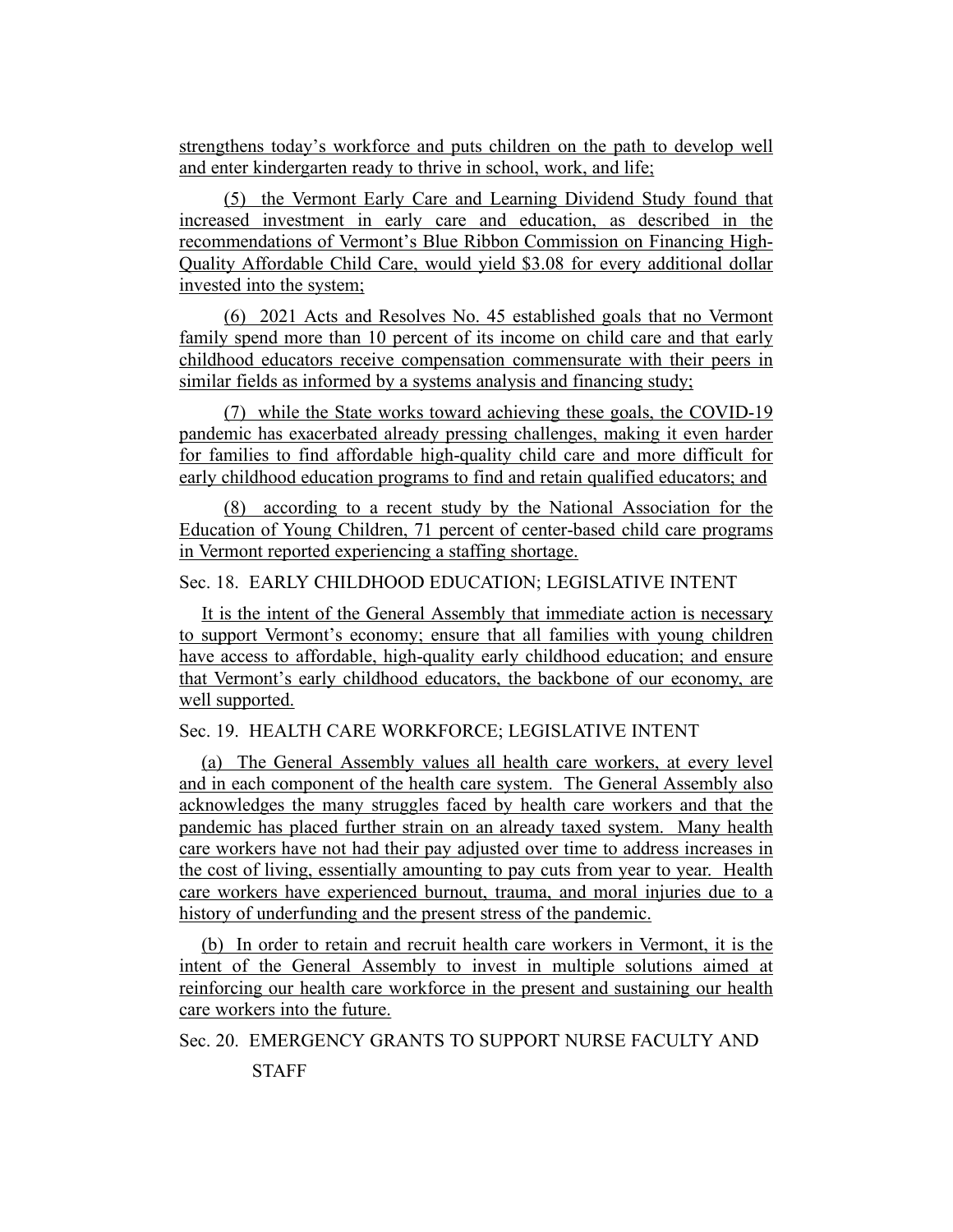(a) In fiscal year 2023 the amount of \$3,000,000.00 is appropriated from the American Rescue Plan Act (ARPA) – Coronavirus State Fiscal Recovery Funds to the Department of Health and shall carry forward for the purpose of providing emergency interim grants to Vermont's nursing schools over three years to increase the compensation for their nurse faculty and staff, with \$1,000,000.00 to be distributed in each of fiscal years 2023, 2024, and 2025 to increase the compensation for each full-time-equivalent (FTE) member of the clinical and didactic nurse faculty and staff. The Department shall distribute the funds among the nursing schools in Vermont equitably based on each school's proportion of nursing faculty and staff to the total number of FTE nursing faculty and staff across all nursing schools statewide.

(b) If the nurse faculty or staff, or both, of a nursing school receiving a grant under this section are subject to a collective bargaining agreement, the use of the grant funds provided to the nursing school for those faculty or staff, or both, shall be subject to impact bargaining between the nursing school and the collective bargaining representative of the nurse faculty or staff, or both, to the extent required by the applicable collective bargaining agreement.

# Sec. 21. NURSE PRECEPTOR INCENTIVE GRANTS; HOSPITALS;

#### WORKING GROUP; REPORT

(a)(1) In fiscal year 2023 the amount of  $$2,400,000.00$  is appropriated from the General Fund to the Agency of Human Services to provide incentive grants to hospital-employed nurses in Vermont to serve as preceptors for nursing students enrolled in Vermont nursing school programs. The Agency shall distribute the funds to hospitals employing nurses who provide student preceptor supervision based on the number of preceptor hours to be provided, at a rate of \$5.00 per preceptor hour, or a lesser hourly rate if the need exceeds the available funds.

(2) If nurse preceptors receiving compensation pursuant to a grant awarded to a hospital under this section are subject to a collective bargaining agreement, the use of the grant funds provided to the hospital for the nurse preceptors shall be subject to impact bargaining between the hospital and the collective bargaining representative of the nurses to the extent required by the collective bargaining agreement.

(b)(1) The Director of Health Care Reform or designee in the Agency of Human Services shall convene a working group of stakeholders representing nursing schools, long-term care facilities, designated and specialized service agencies, federally qualified health centers, home health agencies, primary care practices, and other health care facilities to: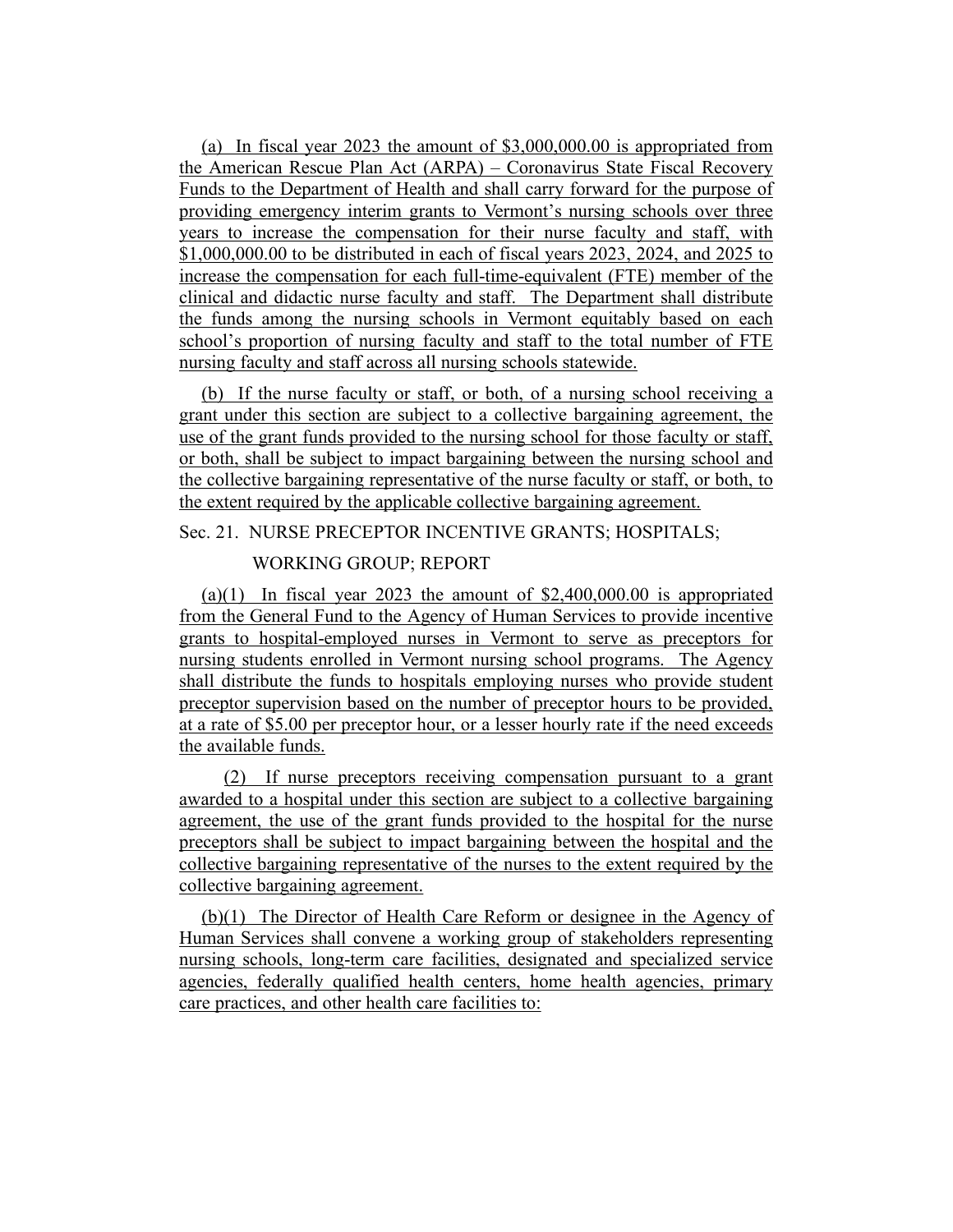(A) identify ways to increase clinical placement opportunities across a variety of health care settings for nursing students enrolled in Vermont nursing school programs;

(B) establish sustainable funding models for compensating nurses serving as preceptors or for supporting the hiring of additional nurses to alleviate the pressures on nurse preceptors, or both; and

(C) develop an action plan for implementing the clinical placement expansion and sustainable funding models identified and established pursuant to subdivisions (A) and (B) of this subdivision (1), including addressing the need for student housing opportunities.

(2) On or before January 15, 2023, the Director of Health Care Reform shall provide the working group's action plan and any recommendations for legislative action to the House Committees on Health Care, on Commerce and Economic Development, and on Appropriations and the Senate Committees on Health and Welfare, on Economic Development, Housing and General Affairs, and on Appropriations.

# Sec. 22. HEALTH CARE EMPLOYER NURSING PIPELINE AND

# APPRENTICESHIP PROGRAM

(a) In fiscal year 2023 the amount of \$3,000,000.00 is appropriated from the American Rescue Plan Act (ARPA) – Coronavirus State Fiscal Recovery Funds to the Vermont Student Assistance Corporation and shall carry forward for the purpose of providing grants to health care employers, including hospitals, long-term care facilities, designated and specialized service agencies, federally qualified health centers, and other health care providers, to establish or expand partnerships with Vermont nursing schools to create nursing pipeline or apprenticeship programs, or both, that will train members of the health care employers' existing staff, including personal care attendants, licensed nursing assistants, and licensed practical nurses, to become higher-level nursing professionals. Through a combination of scholarship awards, grants awarded to health care employers pursuant to this section, and the health care employer's contributions, the trainees' tuition and fees shall be covered in full, and trainees shall be provided with assistance in meeting their living costs, such as housing and child care, while attending the program.

(b) In awarding grants pursuant to this section, VSAC shall give priority to health care employer proposals based on the following criteria:

(1) the extent to which the health care employer proposes to participate financially in the program;

(2) the extent of the health care employer's commitment to sustaining the program financially, including providing financial support for nurse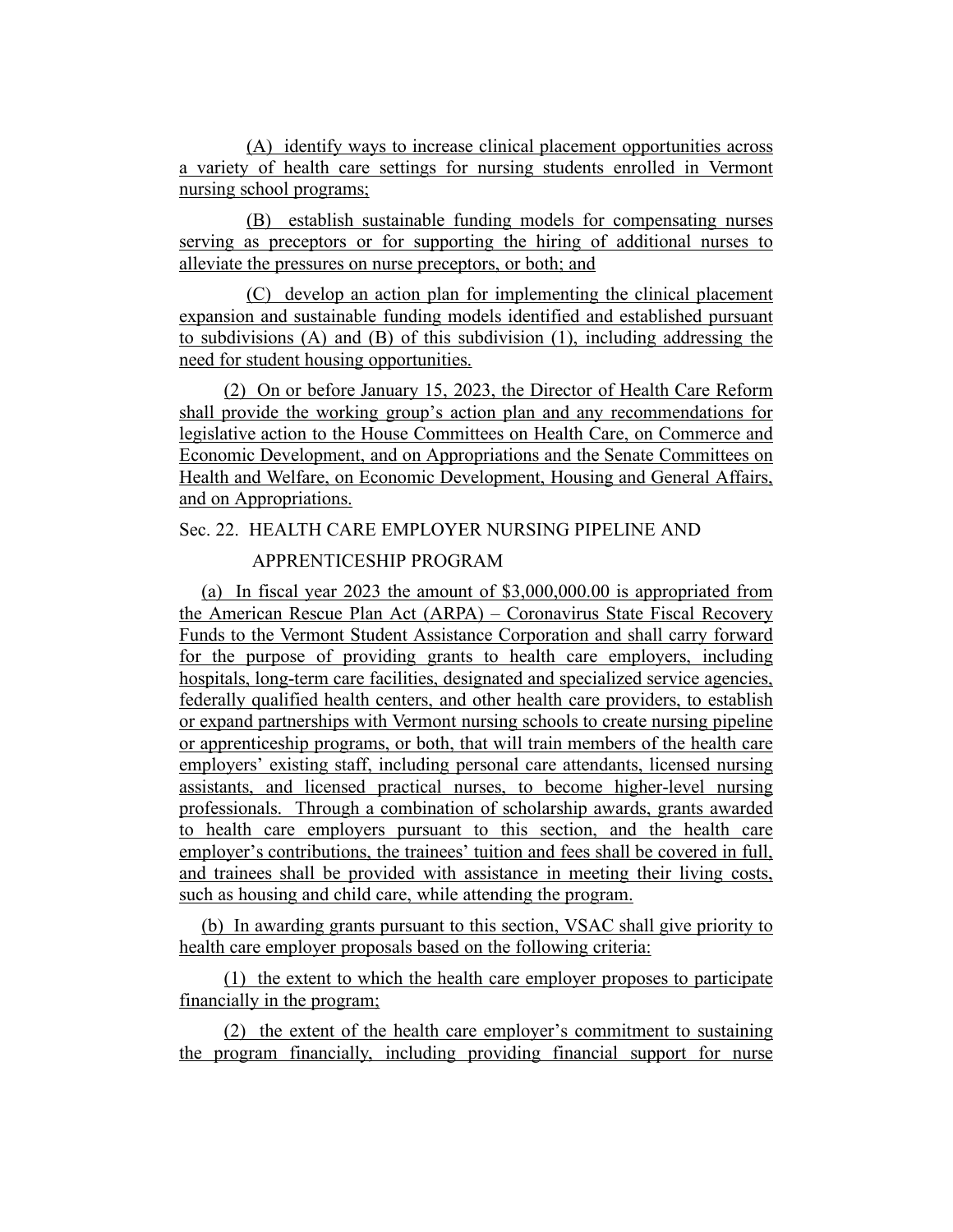preceptors, to create ongoing opportunities for educational advancement in nursing;

(3) the ability of the health care employer's staff to leverage nursing scholarship opportunities to maximize the reach of the grant funds;

(4) the employer's demonstrated ability to retain nursing students in the Vermont nursing workforce;

(5) the employer's geographic location, in order to ensure access to pipeline and apprenticeship programs for nursing staff across Vermont; and

(6) the employer's commitment to advancing the professional development of individuals from marginalized communities, especially those that have been historically disadvantaged in accessing educational opportunities and career advancement in the health care professions.

(c)(1) VSAC shall begin awarding grants under this section expeditiously in order to enable health care employer staff to begin enrolling in nursing school programs that commence in the fall of 2022.

(2) On or before September 15, 2022, VSAC shall provide an update to the Health Reform Oversight Committee on the status of program implementation.

Sec. 23. 18 V.S.A. § 34 is added to read:

§ 34. VERMONT NURSING FORGIVABLE LOAN INCENTIVE

# PROGRAM

(a) The Vermont Nursing Forgivable Loan Incentive Program is created and shall be administered by the Department of Health in collaboration with the Vermont Student Assistance Corporation. The Vermont Student Assistance Corporation shall disburse forgivable loan funds under the Program on behalf of eligible individuals, subject to the appropriation of funds by the General Assembly for this purpose.

(b) To be eligible for a forgivable loan under the Program, an individual, whether a resident or nonresident, shall:

(1) be enrolled at an approved postsecondary education institution as defined in 16 V.S.A. § 2822;

(2) demonstrate financial need;

(3) demonstrate academic capacity by carrying the minimum grade point average in the individual's course of study prior to receiving the fund award; and

(4) agree to work as a nurse in Vermont for a minimum of one year following licensure for each year of forgivable loan awarded.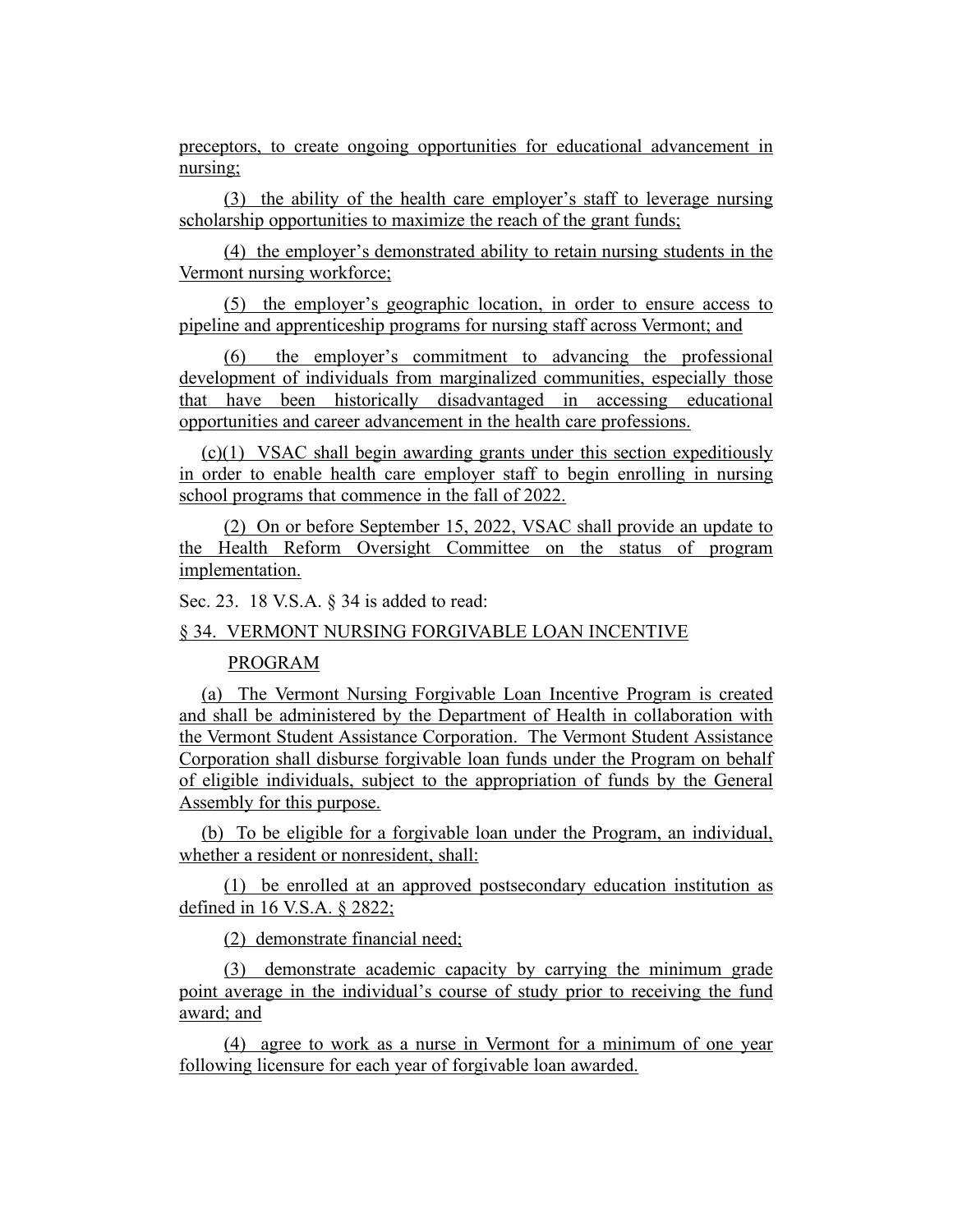(c)(1) First priority for forgivable loan funds shall be given to students pursuing a practical nursing certificate who will be eligible to sit for the NCLEX-PN examination upon completion of the certificate.

(2) Second priority for forgivable loan funds shall be given to students pursuing an associate's degree in nursing who will be eligible to sit for the NCLEX-RN examination upon graduation.

(3) Third priority for forgivable loan funds shall be given to students pursuing a bachelor of science degree in nursing.

(4) Fourth priority shall be given to students pursuing graduate nursing education.

(d) Students attending an approved postsecondary educational institution in Vermont shall receive first preference for forgivable loans.

(e) There shall be no deadline to apply for a forgivable loan under this section. Forgivable loans shall be awarded on a rolling basis as long as funds are available, and any funds remaining at the end of a fiscal year shall roll over and shall be available to the Department of Health and the Vermont Student Assistance Corporation in the following fiscal year to award additional forgivable loans as set forth in this section.

Sec. 24. REPEAL

18 V.S.A. § 31 (educational assistance; incentives; nurses) is repealed.

Sec. 25. VERMONT NURSING FORGIVABLE LOAN INCENTIVE

PROGRAM; APPROPRIATION

In fiscal year 2023, the amount of \$100,000.00 in General Fund investment funds is appropriated to the Department of Health for forgivable loans for nursing students under the Vermont Nursing Forgivable Loan Incentive Program established in Sec. 23 of this act.

Sec. 26. 18 V.S.A. § 35 is added to read:

# § 35. VERMONT NURSING AND PHYSICIAN ASSISTANT LOAN

#### REPAYMENT PROGRAM

(a) As used in this section:

(1) "Corporation" means the Vermont Student Assistance Corporation established in 16 V.S.A. § 2821.

(2) "Eligible individual" means an individual who satisfies the eligibility requirements for loan repayment under this section.

(3) "Eligible school" means an approved postsecondary education institution, as defined under 16 V.S.A. § 2822.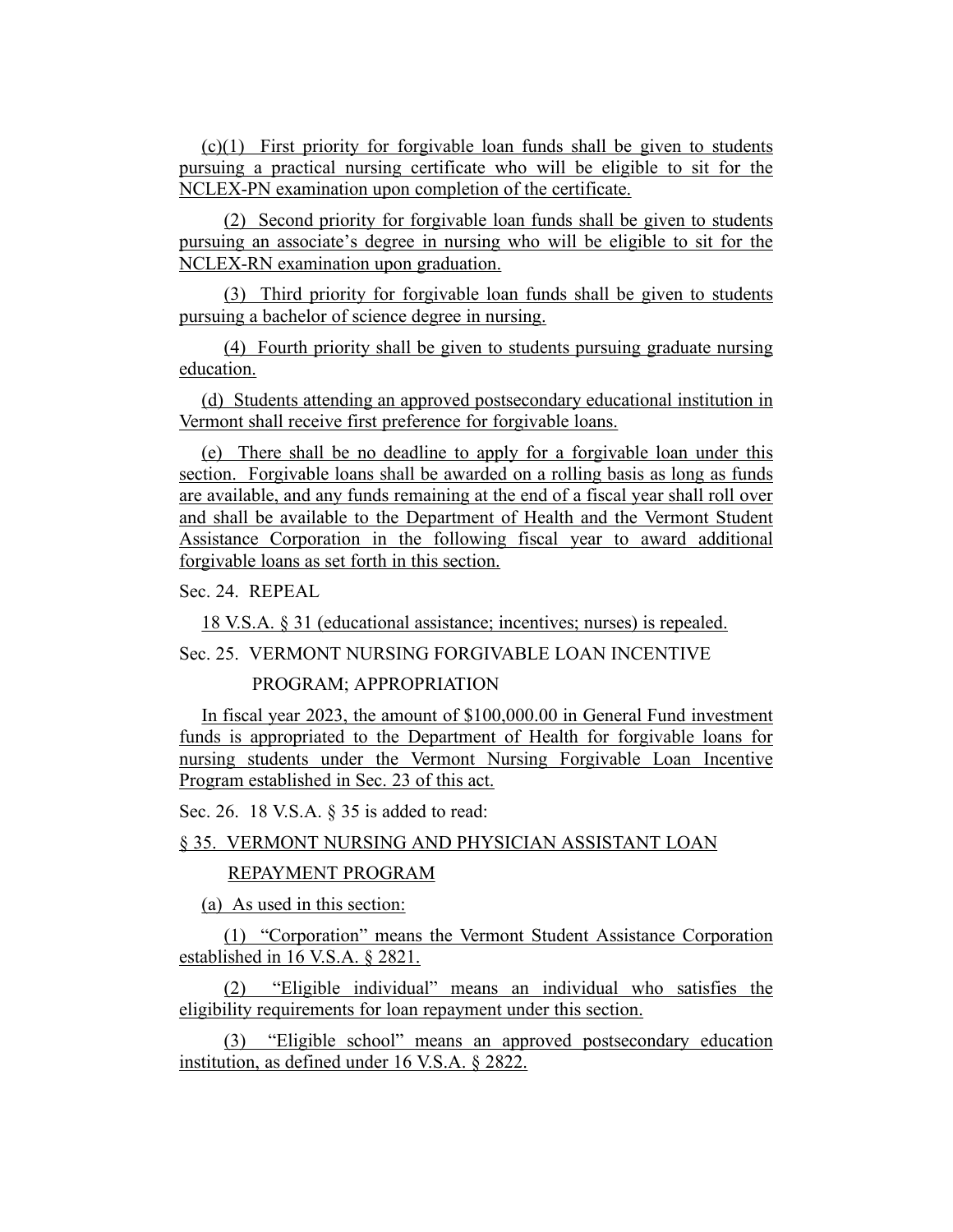(4) "Loan repayment" means the cancellation and repayment of loans under this section.

(5) "Loans" means education loans guaranteed, made, financed, serviced, or otherwise administered by the Corporation under this subchapter for attendance at an eligible school.

(6) "Program" means the Vermont Nursing and Physician Assistant Loan Repayment Program created under this section.

(b) The Vermont Nursing and Physician Assistant Loan Repayment Program is created and shall be administered by the Department of Health in collaboration with the Corporation. The Program provides loan repayment on behalf of individuals who live and work as a nurse or physician assistant in this State and who meet the eligibility requirements in subsection (d) of this section.

(c) The loan repayment benefits provided under the Program shall be paid on behalf of the eligible individual by the Corporation, subject to the appropriation of funds by the General Assembly specifically for this purpose.

(d) To be eligible for loan repayment under the Program, an individual shall satisfy all of the following requirements:

(1) have graduated from an eligible school where the individual has, within the past five years, been awarded a nursing degree or a degree in physician assistant studies;

(2) had the minimum grade point average or better or the equivalent as determined by the Corporation if the eligible school does not use grade point averages from the eligible school;

(3) work as a nurse or physician assistant in this State; and

(4) be a resident of Vermont.

(e)(1) An eligible individual shall be entitled to an amount of loan cancellation and repayment under this section equal to one year of loans for each year of service as a nurse or physician assistant in this State.

(2) The Corporation shall award loan repayments in amounts that are sufficient to attract high-quality candidates while also making a meaningful increase in Vermont's health care professional workforce.

(f) The Corporation shall adopt policies, procedures, and guidelines necessary to implement the provisions of this section.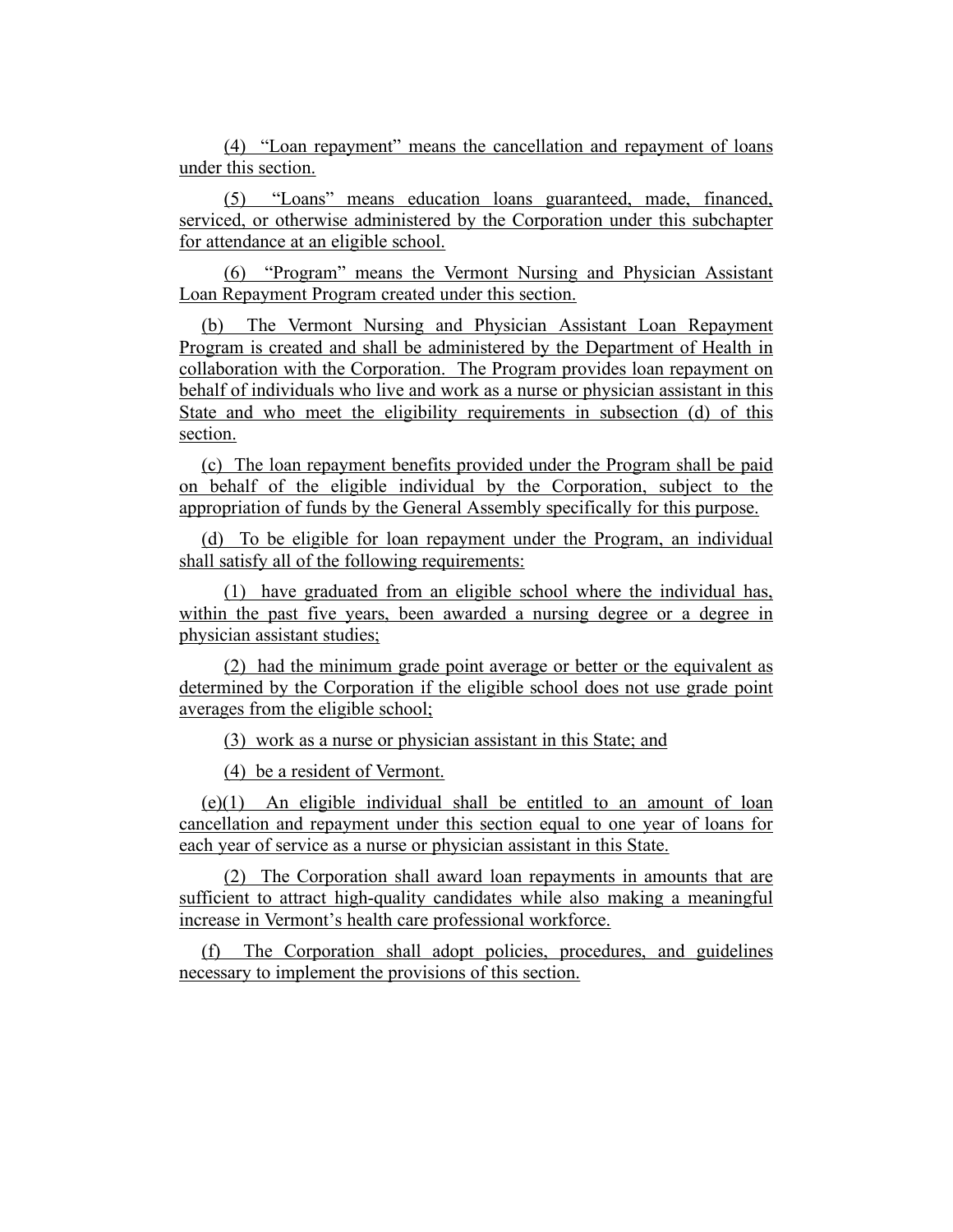# Sec. 27. VERMONT NURSING AND PHYSICIAN ASSISTANT LOAN

#### REPAYMENT PROGRAM; APPROPRIATION

In fiscal year 2023 the amount of \$2,000,000.00 is appropriated from the General Fund to the Department of Health for loan repayment for nurses and physician assistants under the Vermont Nursing and Physician Assistant Loan Repayment Program established in Sec. 26 of this act.

Sec. 28. 18 V.S.A. § 36 is added to read:

#### § 36. NURSE FACULTY FORGIVABLE LOAN AND LOAN

#### REPAYMENT PROGRAM

(a) Definitions. As used in this section:

(1) "Eligible individual" means an individual who satisfies the eligibility requirements under this section for a forgivable loan or loan repayment.

(2) "Eligible school" means an approved postsecondary education institution, as defined under 16 V.S.A. § 2822.

(3) "Forgivable loan" means a loan awarded under this section covering tuition, room, board, and the cost of required books and supplies for up to fulltime attendance at an eligible school.

(4) "Gift aid" means grant or scholarship financial aid received from the federal government or from the State.

(5) "Loan repayment" means the cancellation and repayment of loans under this section.

(6) "Loans" means education loans guaranteed, made, financed, serviced, or otherwise administered by the Corporation under this subchapter for attendance at an eligible school.

(7) "Nurse faculty member" or "member of the nurse faculty" means a nurse with a master's or doctoral degree that qualifies the individual to teach at a nursing school in this State.

(8) "Program" means the Nurse Faculty Forgivable Loan and Loan Repayment Program created under this section.

(b) Program creation. The Nurse Faculty Forgivable Loan and Loan Repayment Program is created and shall be administered by the Department of Health in collaboration with the Corporation. The Program provides forgivable loans to students enrolled in an eligible school who commit to working as a member of the nurse faculty at a nursing school in this State and who meet the eligibility requirements in subsection (d) of this section. The Program also provides loan repayment on behalf of individuals who work as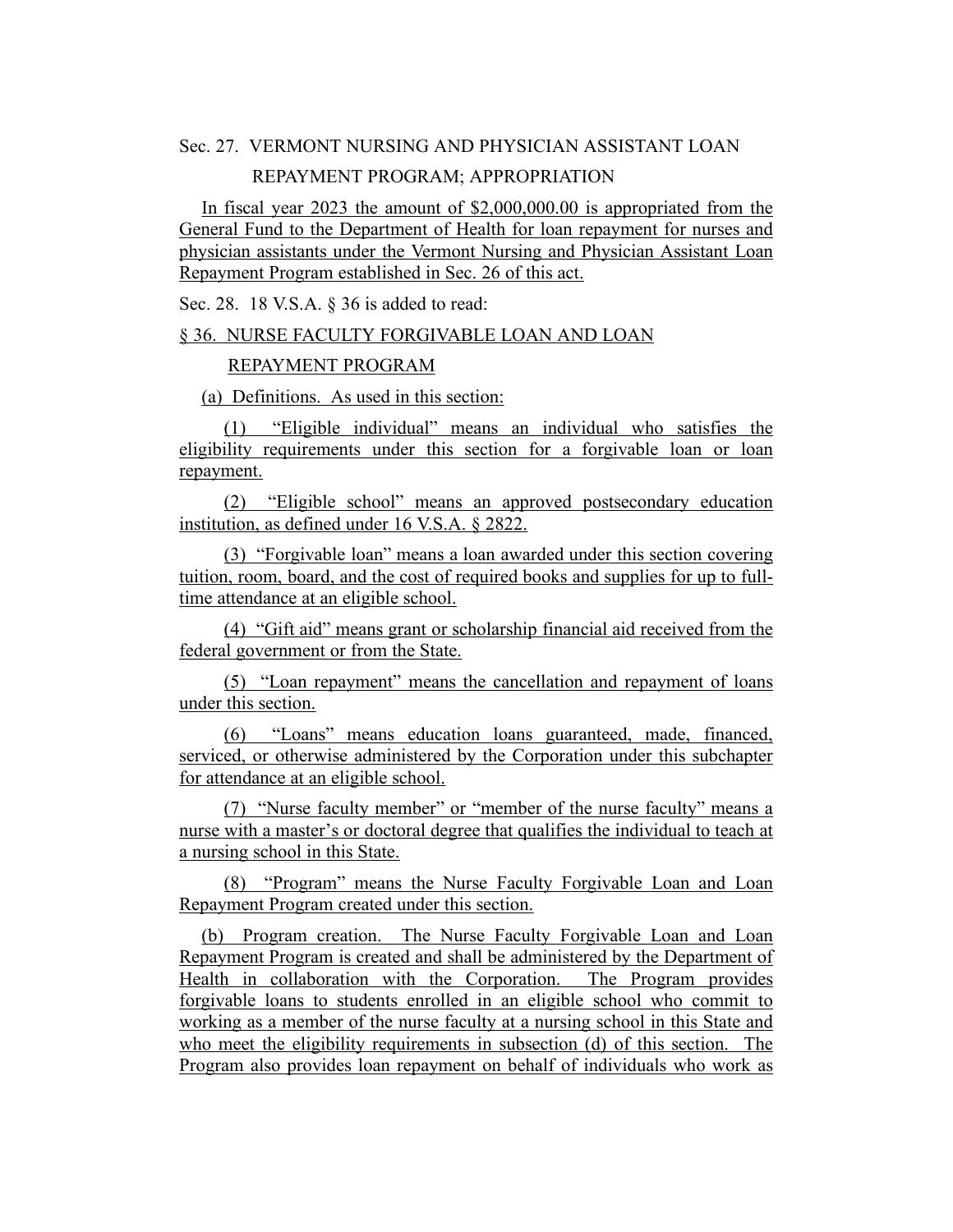nurse faculty members at a nursing school in this State and who meet the eligibility requirements in subsection (e) of this section.

(c) Payment. The forgivable loan and loan repayment benefits provided under the Program shall be paid on behalf of the eligible individual by the Corporation, subject to the appropriation of funds by the General Assembly specifically for this purpose.

(d) Eligibility for forgivable loans. To be eligible for a forgivable loan under the Program, an individual, whether a resident or nonresident, shall satisfy all of the following requirements:

(1) be enrolled at an eligible school in a program that leads to a graduate degree in nursing;

(2) continually demonstrate satisfactory academic progress by maintaining the minimum grade point average or better or the equivalent as determined by the Corporation if the eligible school does not use grade point averages;

(3) have used any available gift aid;

(4) have executed a contract with the Corporation committing the individual to work as a member of the nurse faculty at a nursing school in this State;

(5) have executed a promissory note that will reduce the individual's forgivable loan benefit, in whole or in part, if the individual fails to complete the period of service required in subsection (f) of this section; and

(6) have completed the Program's application form, the free application for federal student aid (FAFSA), and the Vermont grant application each academic year of enrollment in accordance with a schedule determined by the Corporation.

(e) Eligibility for loan repayment. To be eligible for loan repayment under the Program, an individual shall satisfy all of the following requirements:

(1) graduated from an eligible school where the individual has, within the past five years, been awarded a graduate degree in nursing;

(2) had the minimum grade point average or better or the equivalent as determined by the Corporation if the eligible school does not use grade point averages from the eligible school;

(3) work as a member of the nurse faculty at a nursing school in this State; and

(4) be a resident of Vermont.

(f) Service commitment.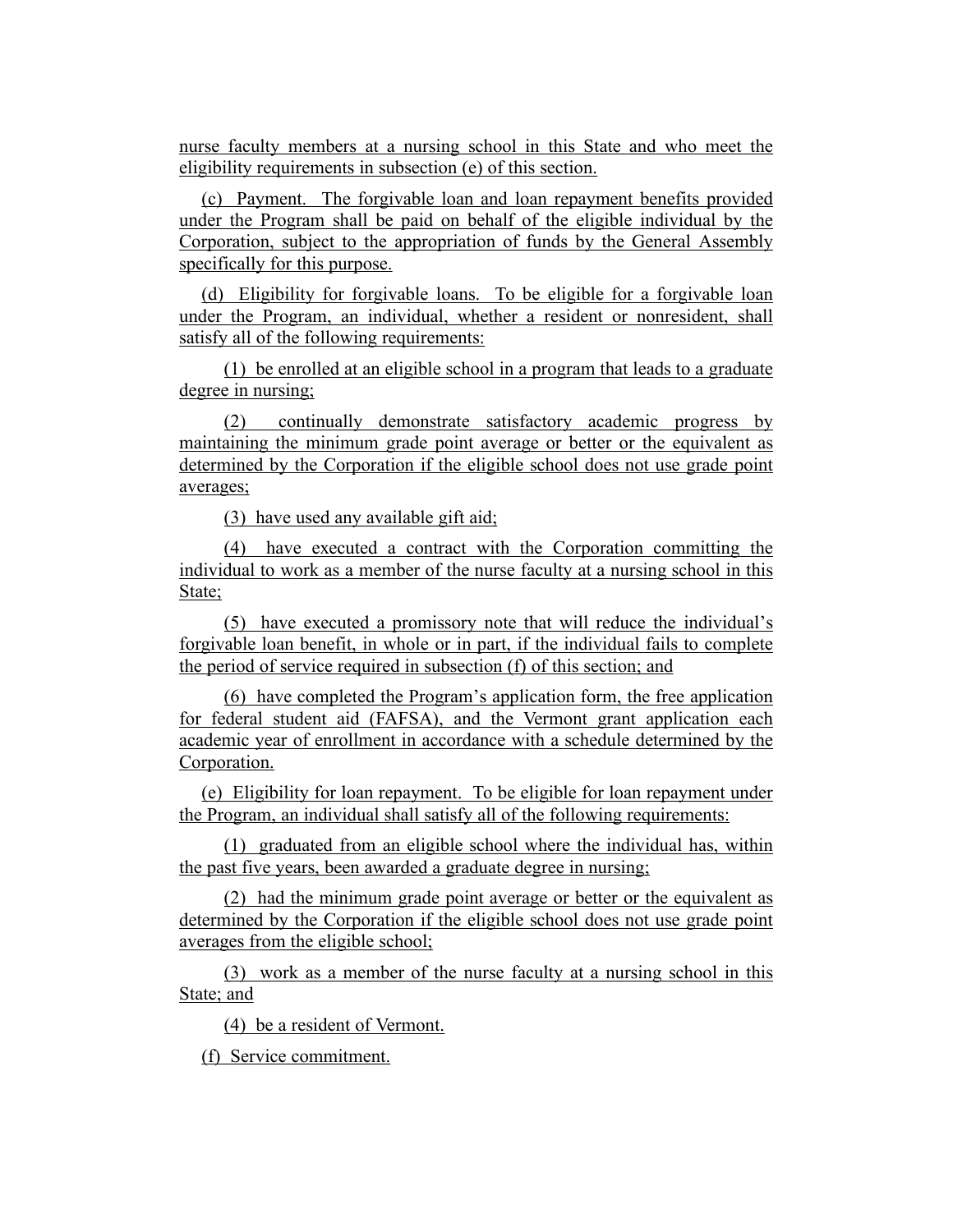(1) Forgivable loans. For each year of service as a nurse faculty member at a nursing school in this State, an eligible individual shall be entitled to a full academic year of forgivable loan benefit under the Program. If an eligible individual fails to serve as a nurse faculty member at a nursing school in this State for a period that would entitle the individual to the full forgivable loan benefit received by the individual, other than for good cause as determined by the Corporation in consultation with the Vermont Department of Health, then the individual shall receive only partial loan forgiveness for a pro rata portion of the loan pursuant to the terms of the interest-free reimbursement promissory note signed by the individual at the time of entering the Program.

(2) Loan repayment. An eligible individual shall be entitled to an amount of loan cancellation and repayment under this section equal to one year of loans for each year of service as a member of the nurse faculty at a nursing school in this State.

(g) Adoption of policies, procedures, and guidelines. The Corporation shall adopt policies, procedures, and guidelines necessary to implement the provisions of this section.

#### Sec. 29. NURSE FACULTY FORGIVABLE LOAN AND LOAN

#### REPAYMENT PROGRAM; APPROPRIATION

In fiscal year 2023, the amount of \$500,000.00 is appropriated from the American Rescue Plan Act (ARPA) – Coronavirus State Fiscal Recovery Funds to the Department of Health for forgivable loans and loan repayment for nurse faculty members under the Nurse Faculty Forgivable Loan and Loan Repayment Program established in Sec. 28 of this act.

Sec. 30. 18 V.S.A. § 9456 is amended to read:

#### § 9456. BUDGET REVIEW

(a) The Board shall conduct reviews of each hospital's proposed budget based on the information provided pursuant to this subchapter and in accordance with a schedule established by the Board.

(b) In conjunction with budget reviews, the Board shall:

\* \* \*

(10) require each hospital to provide information on administrative costs, as defined by the Board, including specific information on the amounts spent on marketing and advertising costs; and

(11) require each hospital to create or maintain connectivity to the State's Health Information Exchange Network in accordance with the criteria established by the Vermont Information Technology Leaders, Inc., pursuant to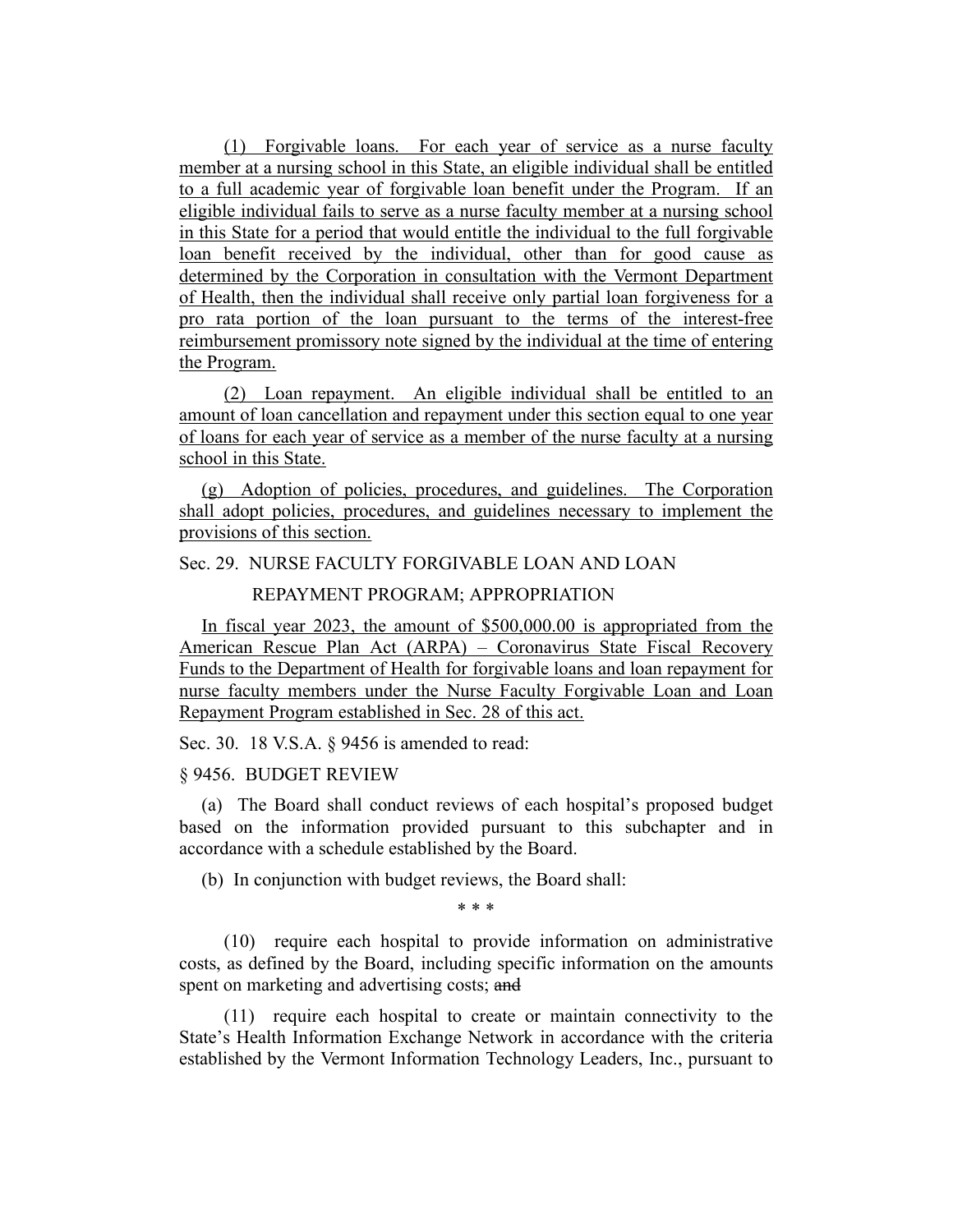subsection 9352(i) of this title, provided that the Board shall not require a hospital to create a level of connectivity that the State's Exchange is unable to support;

(12) review the hospital's investments in workforce development initiatives, including nursing workforce pipeline collaborations with nursing schools and compensation and other support for nurse preceptors; and

(13) consider the salaries for the hospital's executive and clinical leadership and the hospital's salary spread, including a comparison of median salaries to the medians of northern New England states.

\* \* \*

#### Sec. 31. GREEN MOUNTAIN CARE BOARD; FISCAL YEAR 2023

#### HOSPITAL BUDGET REVIEW; NURSING WORKFORCE

# DEVELOPMENT INITIATIVES

For hospital fiscal year 2023, the Green Mountain Care Board may exclude all or a portion of a hospital's investments in nursing workforce development initiatives from any otherwise applicable financial limitations on the hospital's budget or budget growth. Notwithstanding any provision of GMCB Rule 3.202, the Board may modify its hospital budget guidance for hospital fiscal year 2023 as needed to comply with this section.

#### Sec. 32. AGENCY OF HUMAN SERVICES; HEALTH CARE

#### WORKFORCE DATA CENTER

(a) In fiscal year 2023, the amount of \$1,000,000.00 is appropriated from the American Rescue Plan Act (ARPA) – Coronavirus State Fiscal Recovery Funds to the Office of Health Care Reform in the Agency of Human Services to enable the Agency to establish and operate the statewide Health Care Workforce Data Center. In order to enhance the State's public health data systems, respond to the COVID-19 public health emergency, and improve the State's COVID-19 mitigation and prevention efforts, the Center shall collect health care workforce data, shall collaborate with the Director of Health Care Reform to identify and propose solutions to address data gaps, and shall share the data with the Green Mountain Care Board as appropriate to inform the Board's Health Resource Allocation Plan responsibilities pursuant to 18 V.S.A. § 9405.

(b) The Center shall use existing statewide information to the extent practicable to avoid imposing administrative burdens on health care providers and to avoid duplication of efforts underway elsewhere in Vermont. The Center shall expand its data collection practices over two years to include all levels of the health care workforce, beginning with the highest-level licensed health care professionals.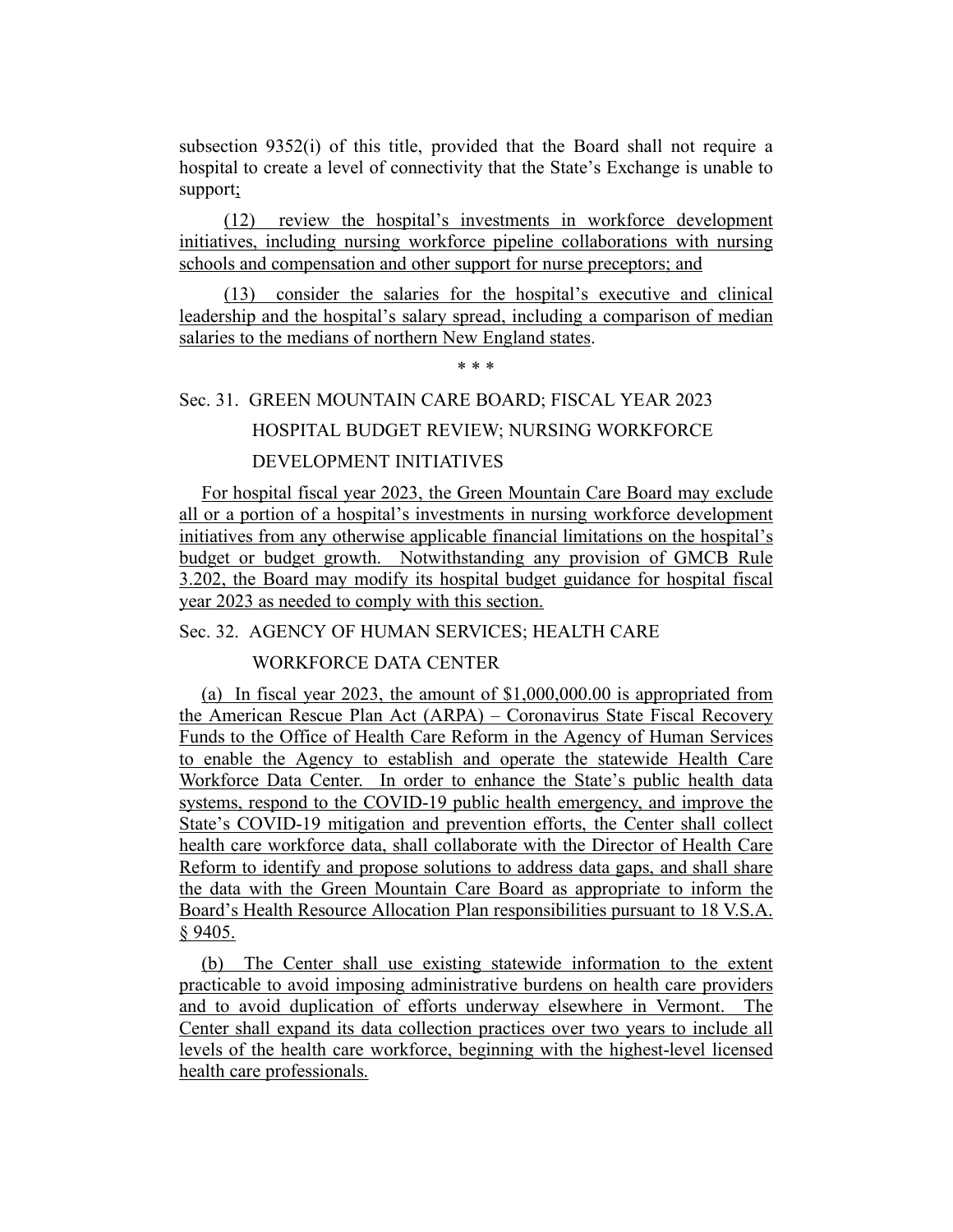(c) In order to ensure the Center has access to accurate and timely health care workforce data, the Center:

(1) shall have the cooperation of other State agencies and departments in responding to the Center's requests for information;

(2) may enter into data use agreements with institutions of higher education and other public and private entities, to the extent permitted under State and federal law; and

(3) may collect vacancy and turnover information from health care employers.

(d) One permanent classified Health Care Workforce Data Center Manager position is created in the Agency of Human Services, Office of Health Care Reform in fiscal year 2023 to manage the Health Care Workforce Data Center created pursuant to this section.

(e) The Agency of Human Services may include proposals for additional funding or data access, or both, for the Center as part of the Agency's fiscal year 2024 budget request.

Sec. 33. OFFICE OF PROFESSIONAL REGULATION; BARRIERS TO

MENTAL HEALTH LICENSURE; REPORT

The Office of Professional Regulation shall undertake a systematic review of the licensing processes for mental health and substance use disorder treatment professionals to identify barriers to licensure. On or before January 15, 2023, the Office shall provide its findings and recommendations to address any identified barriers to licensure to the House Committees on Health Care, on Human Services, on Commerce and Economic Development, and on Government Operations and the Senate Committees on Health and Welfare, on Economic Development, Housing and General Affairs, and on Government Operations.

Sec. 34. AGENCY OF HUMAN SERVICES; POSITION;

APPROPRIATION

(a) One classified, three-year limited-service Health Care Workforce Coordinator position is created in the Agency of Human Services, Office of Health Care Reform in fiscal year 2023 to support the health care workforce initiatives set forth in this act and in the Health Care Workforce Development Strategic Plan. The Coordinator shall focus on building educational, clinical, and housing partnerships and support structures to increase and improve health care workforce training, recruitment, and retention.

(b) In fiscal year 2023 the amount of \$170,000.00 is appropriated from the General Fund to the Agency of Human Services, Office of Health Care Reform for the Health Care Workforce Coordinator position, of which \$120,000.00 is for personal services and \$50,000.00 is for operating expenses.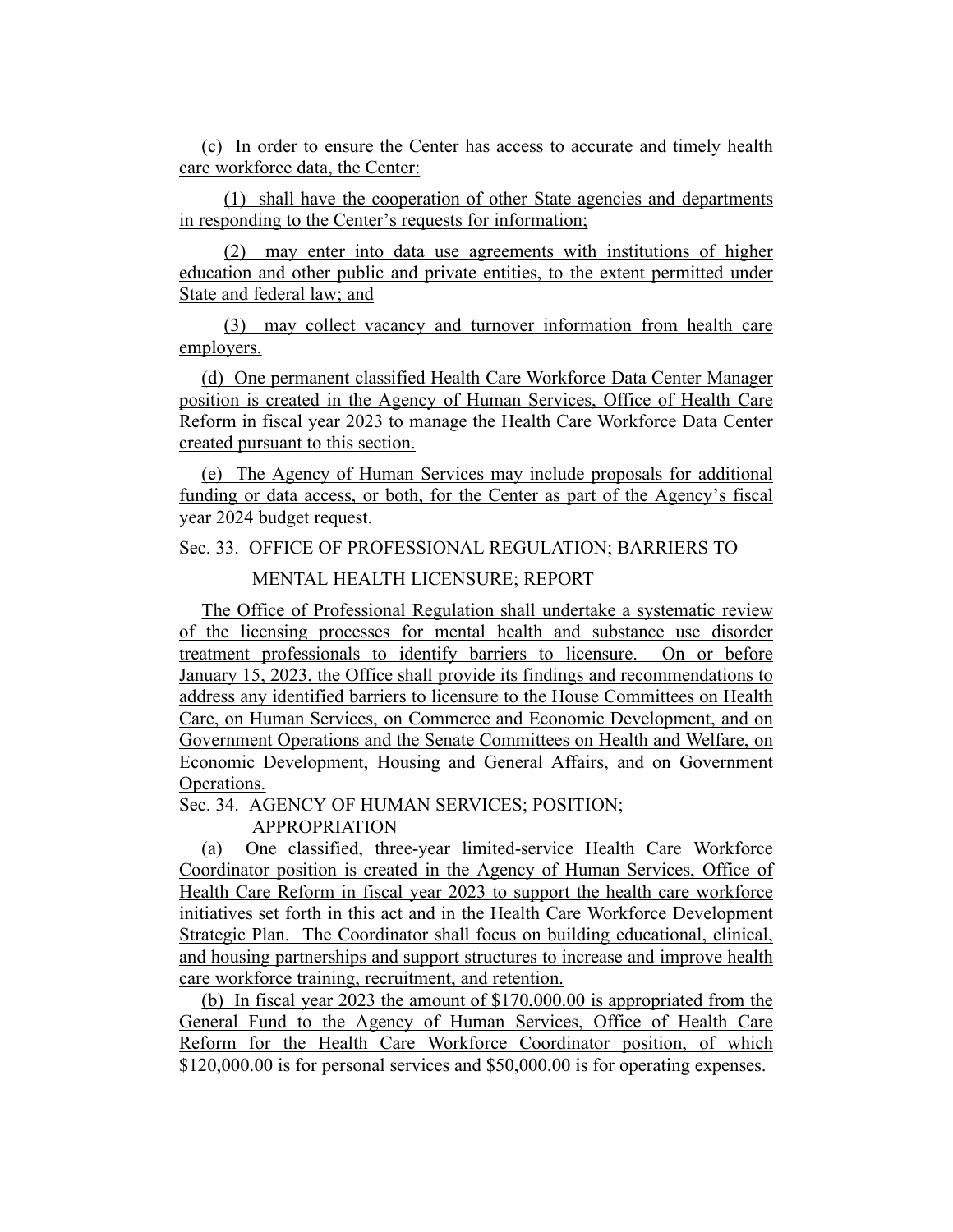# Sec. 35. DEPARTMENT OF LABOR; GREEN MOUNTAIN CARE

# BOARD; SUPPLY AND DEMAND MODELING

On or before January 15, 2023, the Department of Labor, in collaboration with the Green Mountain Care Board, shall explore and recommend to the House Committees on Health Care, on Human Services, and on Commerce and Economic Development and the Senate Committees on Health and Welfare and on Economic Development, Housing and General Affairs a process, methodology, and necessary funding amounts to establish and maintain the capacity to perform health care supply and demand modeling based on information in the Health Care Workforce Data Center, for use by health care employers, health care educators, and policymakers.

Sec. 36. DEPARTMENT OF FINANCIAL REGULATION; GREEN

MOUNTAIN CARE BOARD; PRIOR AUTHORIZATIONS;

# ADMINISTRATIVE COST REDUCTION; REPORT

(a) The Department of Financial Regulation shall explore the feasibility of requiring health insurers and their prior authorization vendors to access clinical data from the Vermont Health Information Exchange whenever possible to support prior authorization requests in situations in which a request cannot be automatically approved.

(b) The Department of Financial Regulation shall direct health insurers to provide prior authorization information to the Department in a format required by the Department in order to enable the Department to analyze opportunities to align and streamline prior authorization request processes. The Department shall share its findings and recommendations with the Green Mountain Care Board, and the Department and the Board shall collaborate to provide recommendations to the House Committee on Health Care and the Senate Committees on Health and Welfare and on Finance on or before January 15, 2023 regarding the statutory changes necessary to align and streamline prior authorization processes and requirements across health insurers.

\* \* \*

Sec. 37. 33 V.S.A. § 3543 is amended to read:

# § 3543. STUDENT LOAN REPAYMENT ASSISTANCE

(a)(1) There is established a need-based student loan repayment assistance program for the purpose of providing student loan repayment assistance to any individual employed by a regulated, privately operated center-based child care program or family child care home.

(2) An eligible individual shall: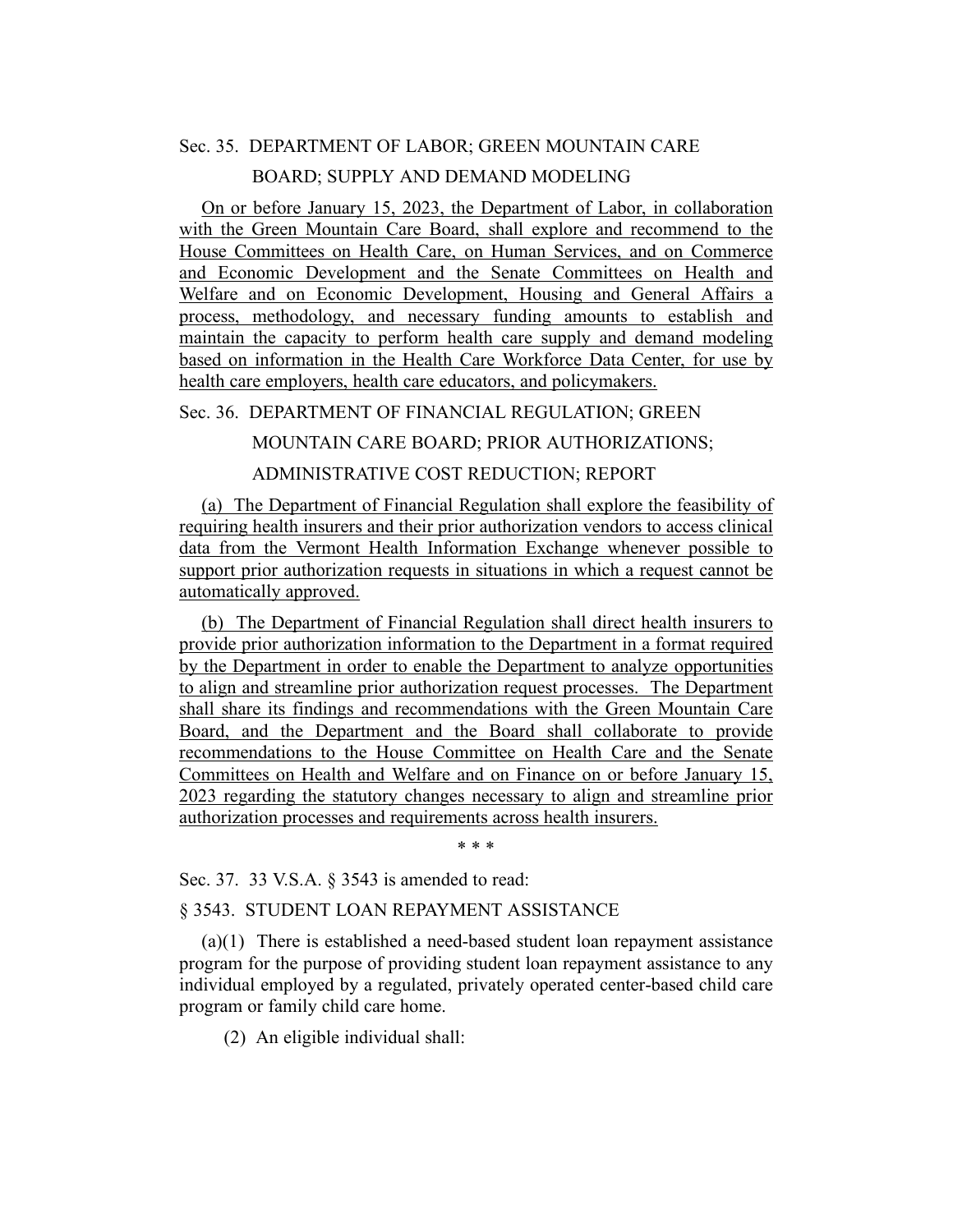(A)(i) work in a privately operated center-based child care program or in a family child care home that is regulated by the Division for at least an average of 30 hours per week for 48 weeks of the year; or

(ii) if the individual is an employee of a Vermont Head Start program that operates fewer than 48 weeks per year, work a minimum of nine months of the year, inclusive of any employer-approved time off;

(B) receive an annual salary of not more than \$50,000.00 through the individual's work in regulated childcare; and

(C) have earned an associates or bachelor's degree with a major concentration in early childhood, child and human development, elementary education, special education with a birth to age eight focus, or child and family services within the preceding five years.

\* \* \*

# Sec. 38. PILOT PROGRAM; POSITIONS EMBEDDED WITHIN

# RECOVERY CENTERS

(a)(1) In fiscal year 2023 the amount of  $$1,290,000.00$  is appropriated from the General Fund to the Department for Disabilities, Aging, and Independent Living's Division of Vocation Rehabilitation for the purpose of developing and implementing a two-year pilot program that authorizes 15 FTE new limited-service positions embedded within 12 recovery centers across the State.

(2) The 15 FTE limited-service positions shall be allocated as follows:

(A) Of the total appropriation, \$540,000.00 total shall be allocated in equal amounts to fund the following 2.5 FTE at each of two geographically diverse recovery centers:

(i) one FTE to serve as an employment counselor within the Division of Vocation Rehabilitation;

(ii) one FTE to serve as an employment consultant within the Vermont Association of Business Industry and Rehabilitation; and

(iii) 0.5 FTE to serve as Employment Assistance Program staff within the Division of Vocation Rehabilitation.

(B) Of the total appropriation, \$75,000.00 shall be allocated in equal amounts to fund one FTE who shall serve as an employment support counselor at each of the 10 remaining recovery centers in the State.

(b) On or before January 1, 2024, the Division of Vocational Rehabilitation, in collaboration with the Vermont Association of Business Industry and Rehabilitation, shall submit a report to the House Committees on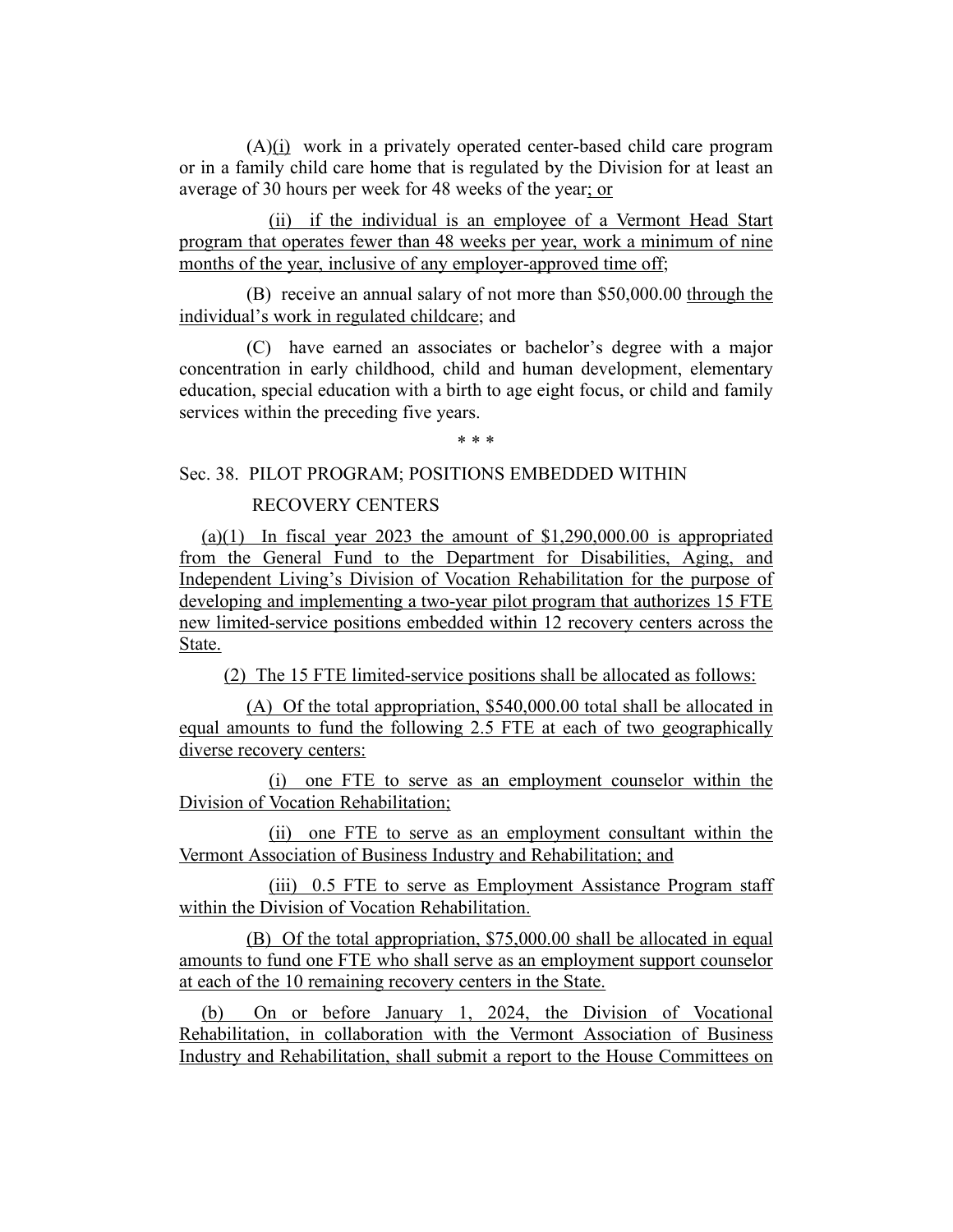Commerce and Economic Development and on Human Services and to the Senate Committees on Economic Development, Housing and General Affairs and on Health and Welfare summarizing the effectiveness of the pilot program, including:

(1) educational attainment and achievement of program recipients;

(2) acquisition of a credential of value pursuant to 10 V.S.A. § 546;

(3) number of job placements; and

(4) job retention rates.

Sec. 39. CREDENTIAL OF VALUE GOAL; PUBLIC-PRIVATE

PARTNERSHIP; APPROPRIATION

(a) Duties. In fiscal year 2023, the amount of \$150,000.00 is appropriated from the General Fund to the Vermont Student Assistance Corporation for a performance-based contract to perform the following duties, in coordination and alignment with State partners, in support of the State's goal articulated in 10 V.S.A. § 546 that 70 percent of working-age Vermonters hold a credential of value by 2025 (Goal):

(1) increase public awareness of the value of postsecondary education and training to help persons of any age make informed decisions about the value of education and training that would further their advancement in educational pathways and pursuit of career goals, through targeted outreach as outlined in subsection (b) of this section;

(2) promote a broad understanding of the public good and value in achieving the State's Goal and of actions stakeholders can take to increase attainment;

(3) assist or coordinate with stakeholders, such as educational, business, governmental, nonprofit, and philanthropic organizations, in activities that seek to align the delivery of high-quality education and training opportunities with career advancement and support the policy priorities outlined in 10 V.S.A. § 546;

(4) collect and display publicly available, nonconfidential information about postsecondary credentials available to Vermonters;

(5) facilitate conversations or provide information about the national best practices in aligning, recognizing, measuring, tracking, and promoting postsecondary credentials of value to the Vermont Department of Labor and Agency of Education when requested;

(6) maintain web-based resources that provide information about opportunities to obtain a postsecondary credential of value, in coordination with State partners;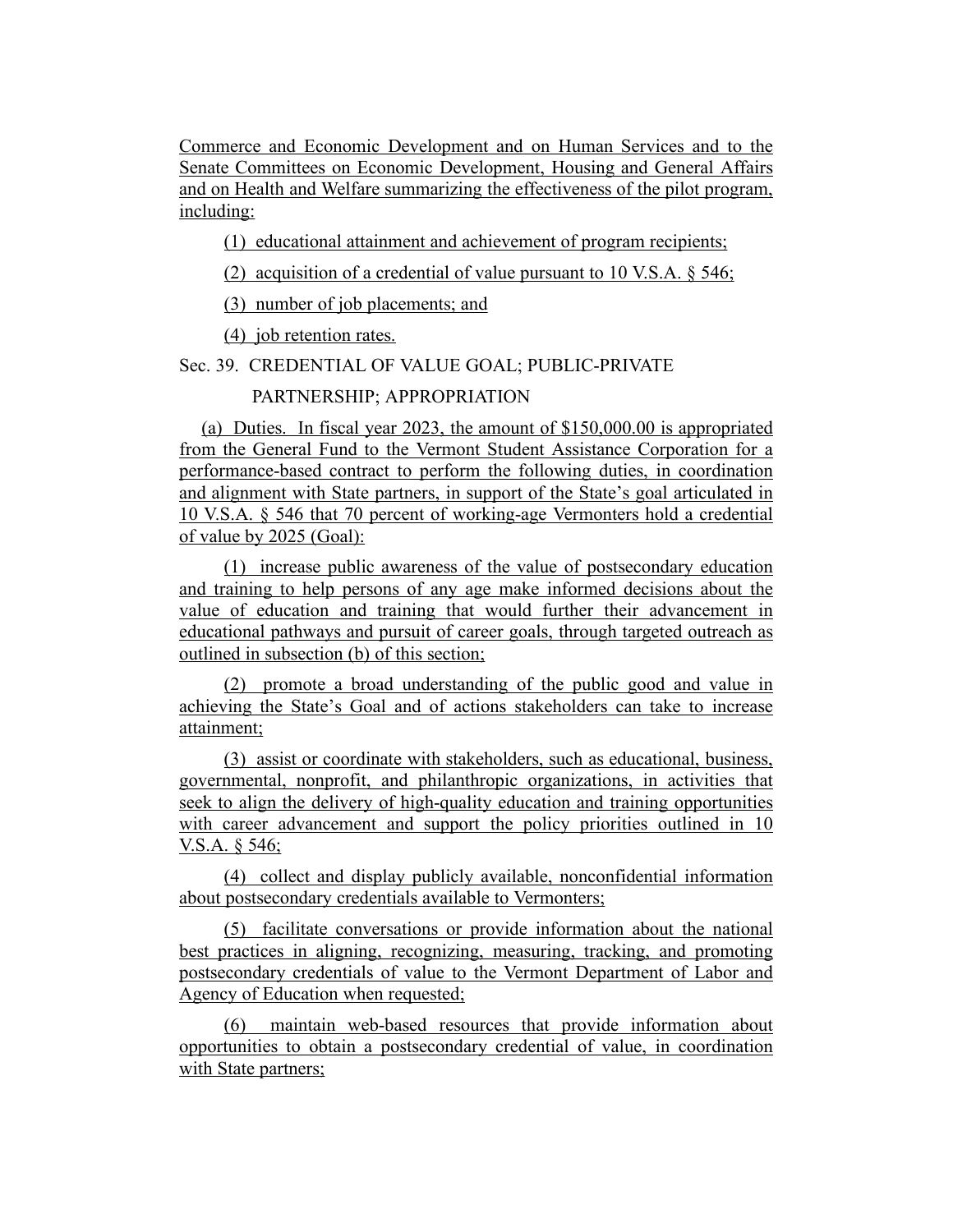(7) support the Vermont Department of Labor and Agency of Education transition or integration of Advance Vermont's web-based resources and collected information referenced in subdivisions (4) and (6) of this subsection into a State-supported system in a coordinated way; and

(8) meet on a quarterly basis with the Vermont Department of Labor and Agency of Education about activities described in this subsection.

(b) Outreach. The contractor may use funds awarded by the State to:

(1) create and distribute public-facing communications and resources related to the duties described in this section; and

(2) offer support to career and education counselors, employment and training counselors, jobseekers and their families, and other stakeholders, consistent with best practice and State policy and programs, to help them better understand the postsecondary education and training landscape.

(c) Reports. The contractor shall provide written reports to:

(1) the Vermont Department of Labor and Agency of Education about anticipated work and activities using a simplified reporting template jointly developed by the contractor and the State entities on a quarterly basis; and

(2) on or before December 15, 2022, the House and Senate committees of jurisdiction regarding the use of funds, activities performed, and outcomes achieved pursuant to this section.

Sec. 40. VERMONT SERVE, LEARN, AND EARN PROGRAM;

# APPROPRIATION

In fiscal year 2023, the amount of \$2,000,000.00 is appropriated from the General Fund to the Department of Forests, Parks and Recreation to provide funding for capital and operating needs of groups participating in the Vermont Serve, Learn, and Earn Program, which supports workforce development goals through creating meaningful paid service and learning opportunities for young adults.

Sec. 41. ADULT EDUCATION AND LITERACY; FINDINGS

The General Assembly finds:

(1) Adult education and literacy services are a key piece of the workforce development system and serve as the entryway into career readiness and workforce development for tens of thousands of our most vulnerable Vermonters, those with low literacy, under-education, or those simply in need of increased skills so that they can succeed.

(2) 36,000 adults in Vermont do not have a high school credential, and tens of thousands more lack the skills to matriculate into and be successful in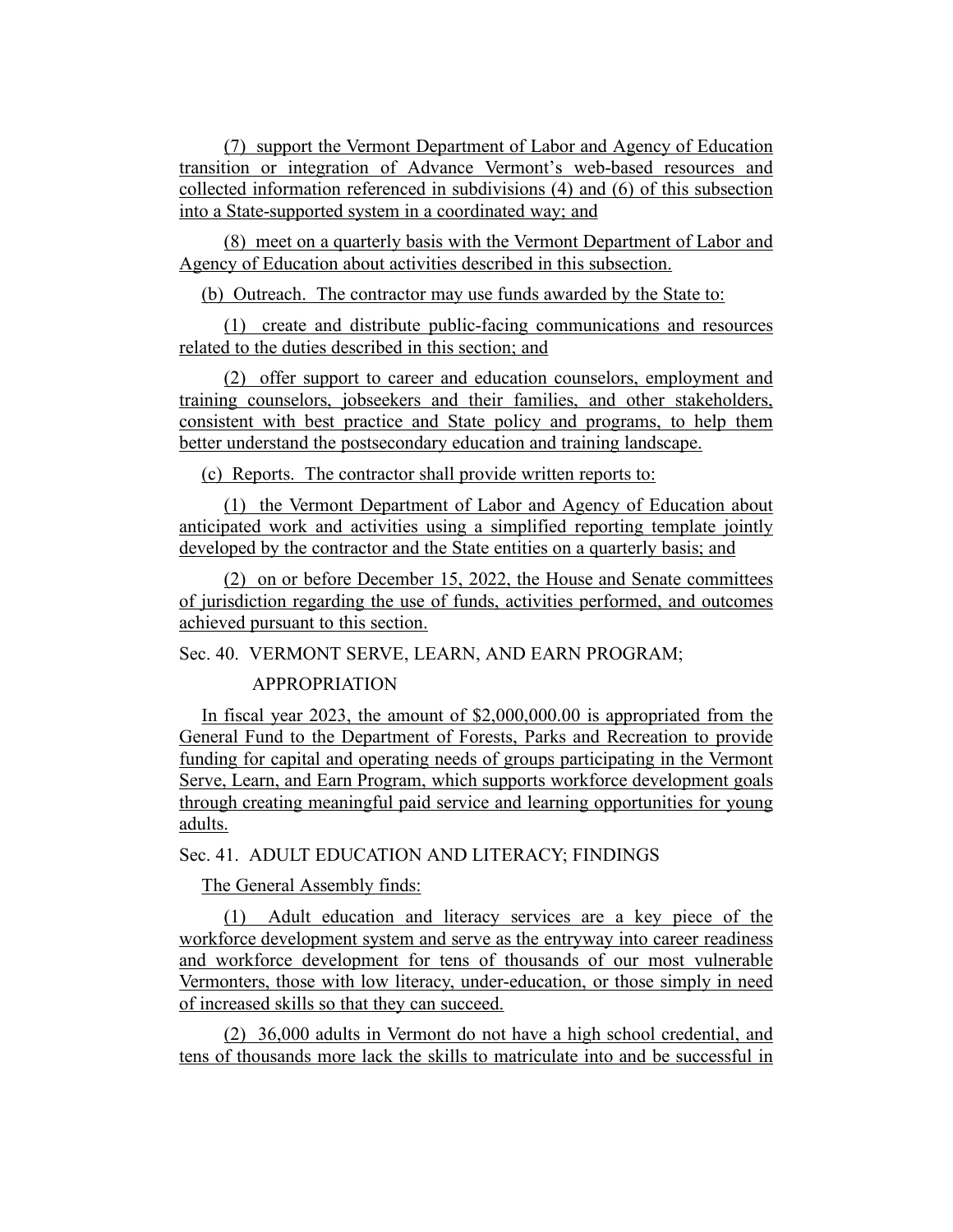college, in career training programs, or both. Adult education and literacy providers are the first stop on the path to the transformative opportunities that Vermont is offering for these individuals.

(3) Adult education and literacy services help people build the assets they need to move out of poverty successfully, as well as the confidence to continue to move toward success throughout their lives. Students are supported to identify concrete goals and then break those goals down into steps. Students set goals in the domains of:

(A) family and life;

(B) academics; and

(C) career and college readiness.

Sec. 42. FINDINGS; FOREST FUTURE STRATEGIC ROADMAP

The General Assembly finds for the purposes of this section and Secs. 43 to 45 of this act:

(1) Private and public forestlands:

(A) constitute unique and irreplaceable resources, benefits, and values of statewide importance;

(B) contribute to the protection and conservation of wildlife habitat, air, water, and soil resources of the State;

(C) mitigate the effects of climate change; and

(D) benefit the general health and welfare of the persons of the State.

(2) The forest products sector, including maple sap collection:

(A) is a major contributor to and is valuable to the State's economy by providing nearly 14,000 jobs for Vermonters, generating \$2.1 billion in annual sales, and supporting \$30.8 million in additional economic activity from trail uses and seasonal tourism;

(B) is essential to the manufacture of forest products that are used and enjoyed by the persons of the State; and

(C) benefits the general welfare of the persons of the State.

(3) Private and public forestlands are critical for and contribute significantly to the State's outdoor recreation and tourism economies.

(4) Eighty percent of Vermont's forestland is held in private ownership, of which 56 percent of private lands are enrolled in the forestland category of Vermont's Use Value Appraisal Program (UVA). UVA is Vermont's most important conservation program and contains the largest foundation of supply to support a vibrant forest-based rural economy.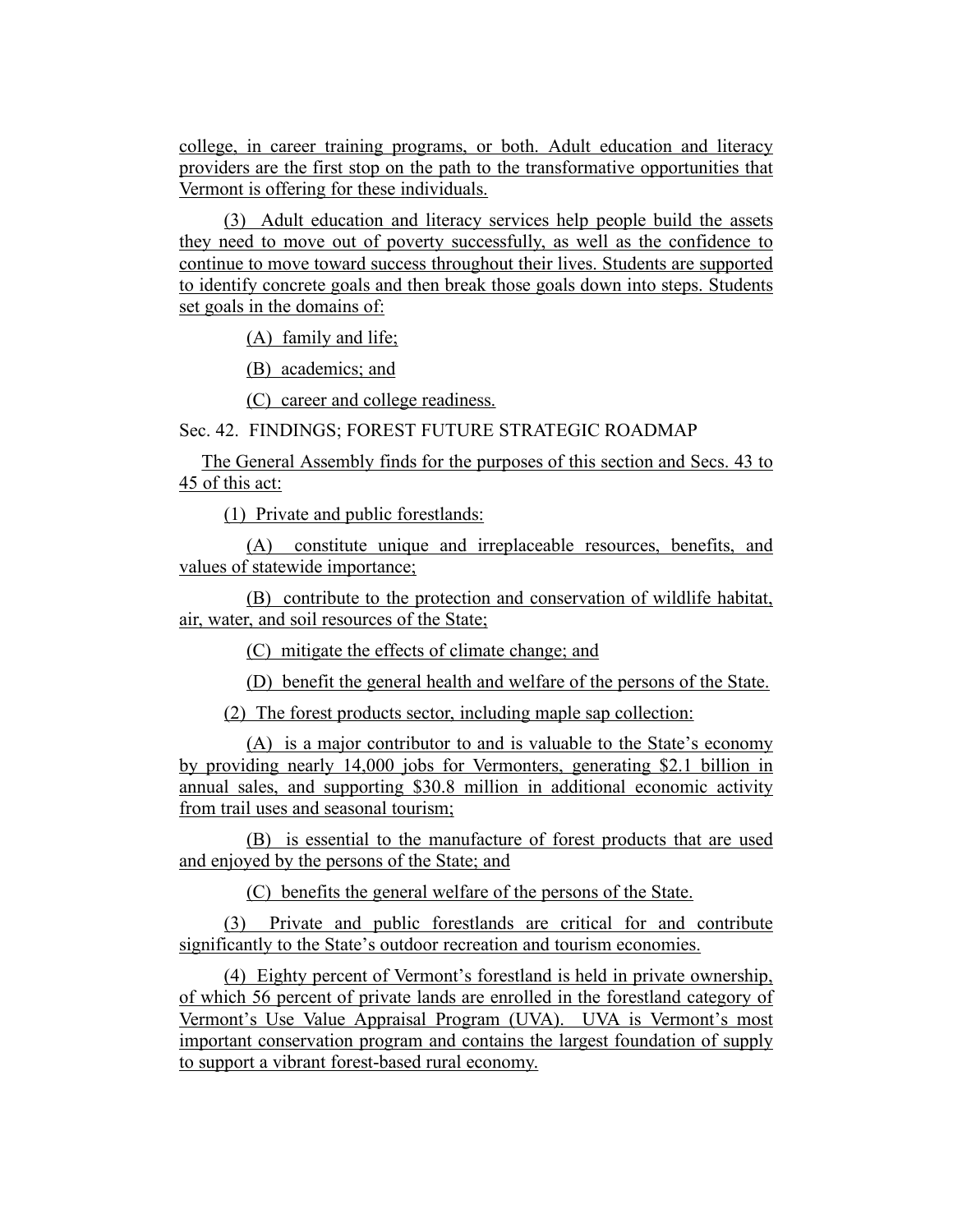(5) Economic realities and demand pressures for urban, commercial, and residential land uses throughout the State continue to challenge forest landowners trying to maintain intact forests. Forest fragmentation can adversely affect the natural environment and viable forest management. Addressing the economic and social needs of the forest products sector is paramount to keeping forests intact, viable, and healthy.

(6) The encouragement, development, improvement, and preservation of forestry operations will result in extant, intact, and functioning forests that will provide a general benefit to the health and welfare of the persons of the State and the State's economy.

(7) To strengthen, promote, and protect the Vermont forest products sector, the State should establish the Vermont Forest Future Strategic Roadmap.

Sec. 43. 10 V.S.A. chapter 82 is added to read:

CHAPTER 82. VERMONT FOREST FUTURE STRATEGIC ROADMAP

# § 2531. VERMONT FOREST FUTURE STRATEGIC ROADMAP

(a) Creation. The Commissioner of Forests, Parks and Recreation shall create the Vermont Forest Future Strategic Roadmap to strengthen, modernize, promote, and protect the forest products sector in Vermont. The Commissioner of Forests, Parks and Recreation may contract with a qualified contractor for the creation of the Vermont Forest Future Strategic Roadmap.

(b) Intended outcomes. The intended outcomes of the Vermont Forest Future Strategic Roadmap are to:

(1) increase sustainable economic development and jobs in Vermont's forest economy;

(2) promote ways to expand the workforce and strengthen forest product enterprises in order to strengthen, modernize, promote, and protect the Vermont forest economy into the future;

(3) promote the importance of healthy, resilient, and sustainably managed working forests that provide a diverse array of high-quality products now and in the future; and

(4) identify actionable strategies designed to strengthen, modernize, promote, and protect the forest products sector in Vermont, including opportunities for new product development, opening new markets for Vermont forest products, adopting modern manufacturing processes, and utilizing new ways to market Vermont forest products.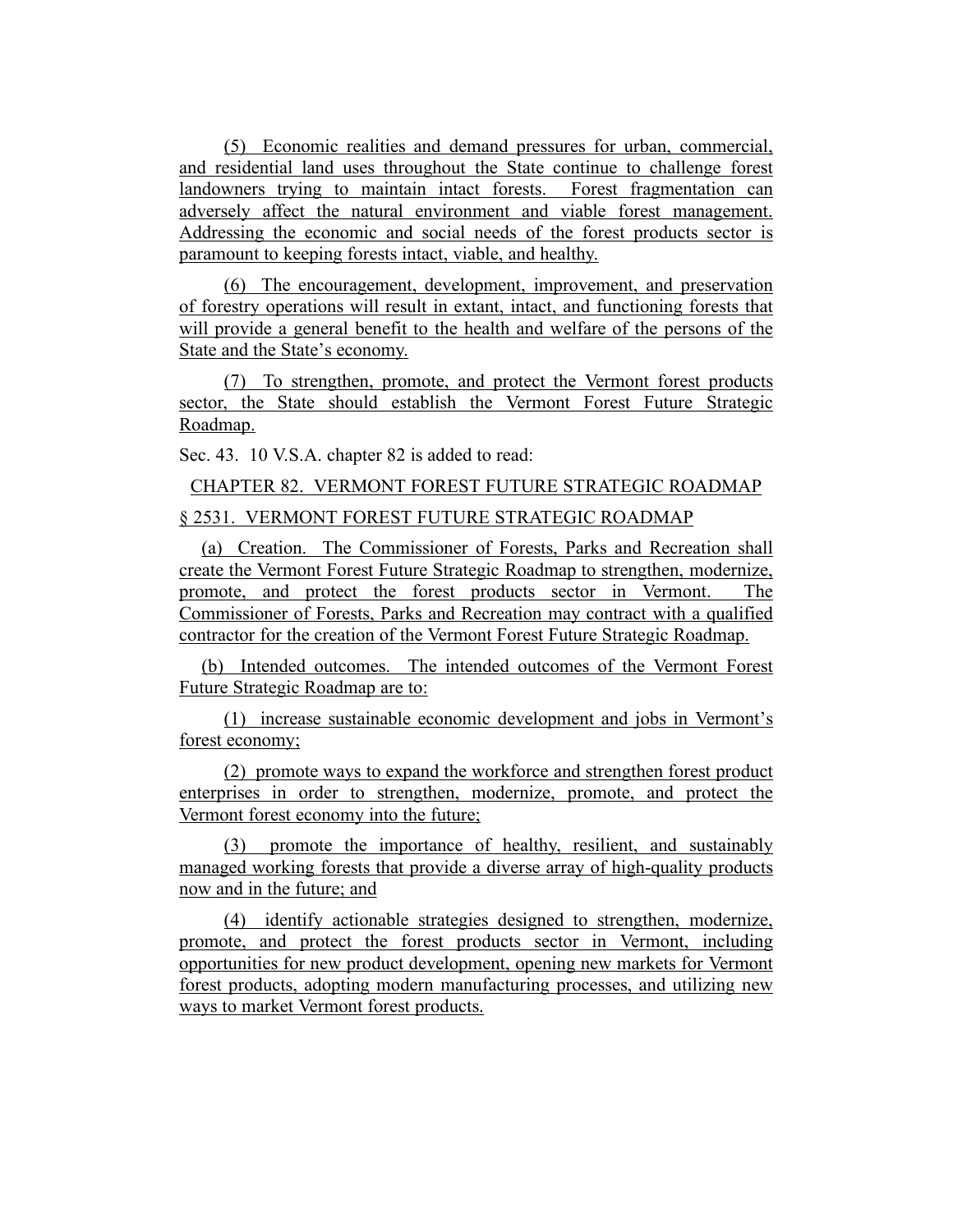(c) Strategic Roadmap content. In developing the Vermont Forest Future Strategic Roadmap, the Commissioner of Forests, Parks and Recreation or the relevant contractor shall:

(1) review all existing data, plans, and industry-level research completed over the past 10 years, including the Working Lands Enterprise Fund's Forest Sector Systems Analysis, and identify any recommendations in those reports in order to build upon previous efforts;

(2) identify infrastructure investment and funding to support and promote Vermont forest products enterprises;

(3) identify regulatory barriers and propose policy recommendations to support and strengthen the Vermont forest economy;

(4) identify opportunities for all State agencies to engage with and enhance the Vermont forest products sector, including the Department of Buildings and General Services, the Agency of Commerce and Community Development, the Department of Tourism and Marketing, the Agency of Education, the Agency of Transportation, the Department of Public Service, the Agency of Natural Resources, the Department of Financial Regulation, and the Department of Labor;

(5) develop recommendations to support education and training of the current and future workforce of the Vermont forest products sector;

(6) propose alternatives for the modernization of transportation and regulation of Vermont forest products enterprises, including modernization of local and State permits;

(7) identify methods or programs that Vermont forest enterprises can utilize to access business assistance services;

(8) recommend how to maintain access by Vermont forest products enterprises to forestland and how to maintain the stewardship and conservation of Vermont forests as a whole;

(9) propose methods to enhance market development and manufacturing by Vermont forest products enterprises, including value chain coordination and regional partnerships;

(10) recommend consumer education and marketing initiatives; and

(11) recommend how to clarify the roles of various public entities and nongovernmental organizations that provide certain services to the forestry sector and to ensure coordination and alignment of those functions in order to advance and maximize the strength of the forest products industry.

(d) Process for development of Vermont Forest Future Strategic Roadmap.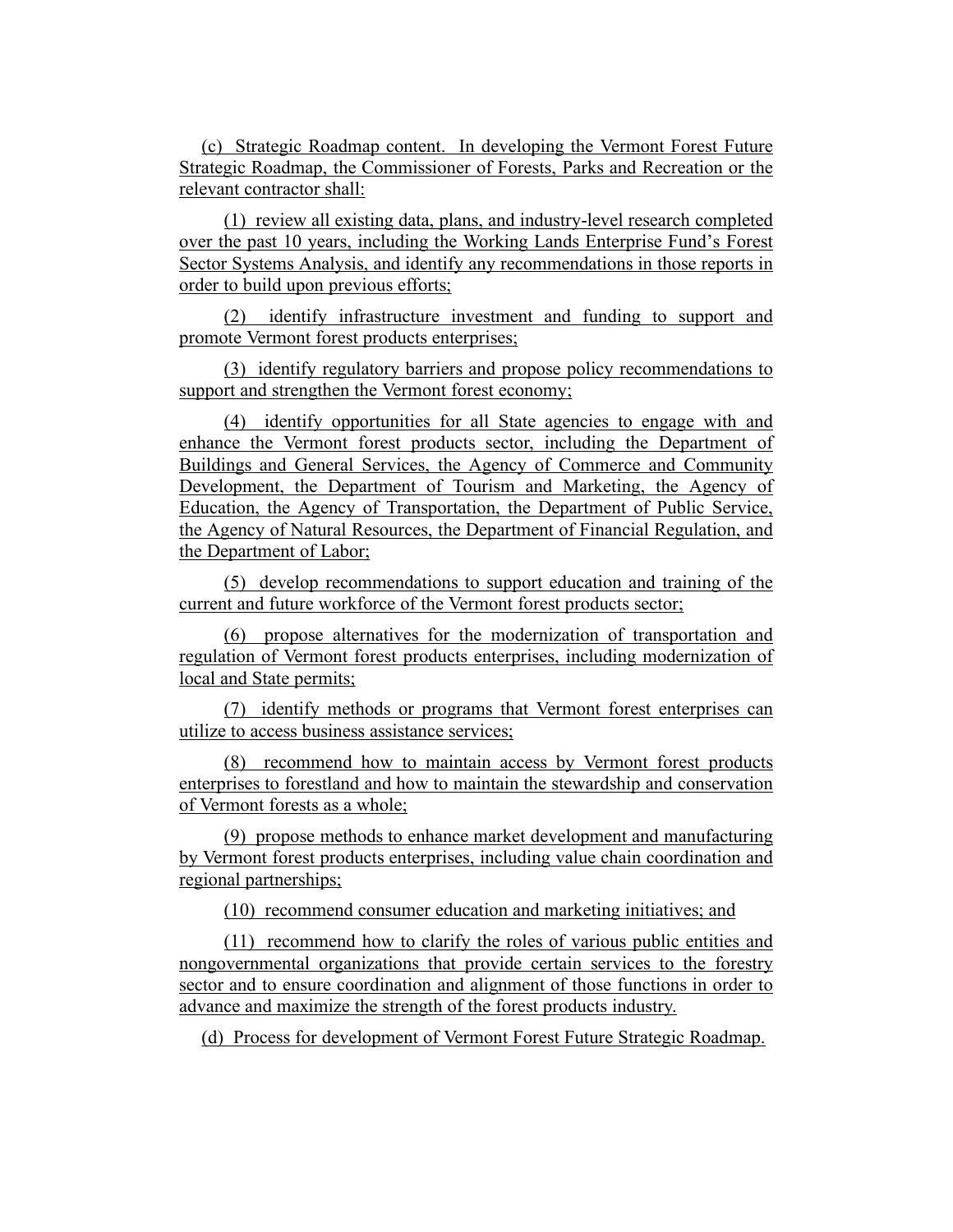(1) The Commissioner of Forests, Parks and Recreation or relevant contractor shall develop the Vermont Forest Future Strategic Roadmap and all subsequent revisions through the use of a public stakeholder process that includes and invites participation by interested parties representing all users of Vermont's forests, including representatives of forest products enterprises, State agencies, investors, forestland owners, recreational interests, loggers, foresters, truckers, sawmills, firewood processors, wood products manufacturers, education representatives, and others.

(2) The Commissioner of Forests, Parks and Recreation, in collaboration with forest products sector stakeholders, shall review the Strategic Roadmap periodically and shall update the Strategic Roadmap at least every 10 years.

(e) Advisory panel; administration.

(1) The Commissioner of Forests, Parks and Recreation or relevant contractor shall convene a Vermont Forest Future Strategic Roadmap advisory panel to review and counsel in the development and implementation of the Vermont Forest Future Strategic Roadmap. The advisory panel shall include representatives of forest products enterprises, State agencies, investors, forestland owners, foresters, loggers, truckers, wood products manufacturers, recreational specialists, education representatives, trade organizations, and other partners as deemed appropriate. The Commissioner of Forests, Parks and Recreation shall select representatives to the advisory panel.

(2) The Commissioner of Forests, Parks and Recreation or relevant contractor may seek grants or other means of assistance to support the development and implementation of the Vermont Forest Future Strategic Roadmap.

#### Sec. 44. IMPLEMENTATION

(a) The Commissioner of Forests, Parks and Recreation or relevant contractor shall submit to the General Assembly:

(1) draft recommendations for the Vermont Forest Future Strategic Roadmap on or before July 1, 2023; and

(2) a final report and recommendations for the Vermont Forest Future Strategic Roadmap on or before January 1, 2024.

(b) Any recommendation submitted under this section shall include recommended appropriations sufficient to implement the recommendation or the Vermont Forest Future Strategic Roadmap as a whole.

# Sec. 45. APPROPRIATIONS

In addition to any other funds appropriated to the Department of Forests, Parks and Recreation, in fiscal year 2023 the amount of \$250,000.00 is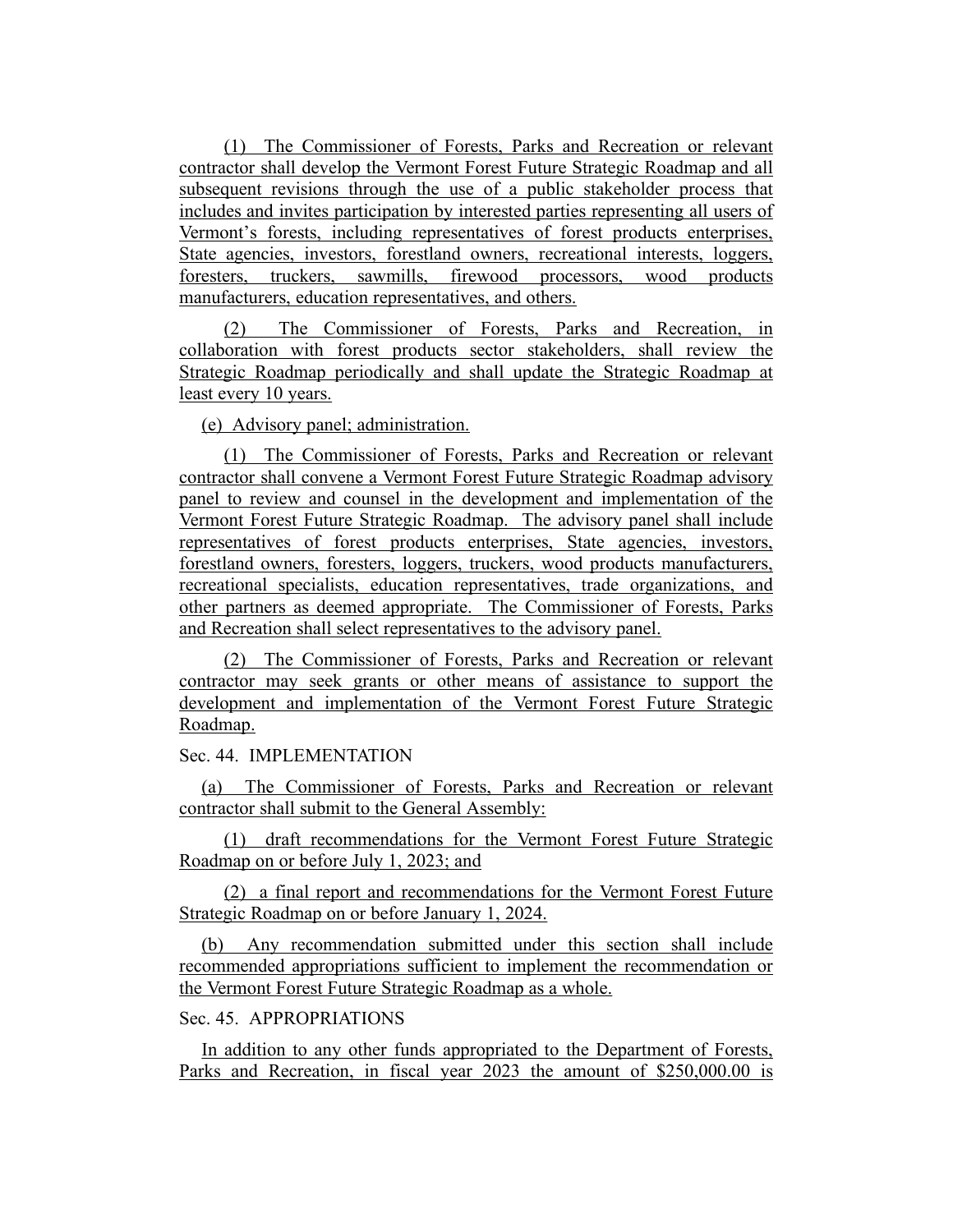appropriated from the General Fund to the Department to enter a two-year contract in fiscal year 2023 for the purpose of contracting for the development of the Vermont Forest Future Strategic Roadmap required by 10 V.S.A. § 2531.

\* \* \* Community Recovery and Revitalization Grant Program \* \* \*

Sec. 46. 2021 Acts and Resolves No. 74, Sec. H.18 is amended to read:

# Sec. H.18 CAPITAL INVESTMENT COMMUNITY RECOVERY AND

# REVITALIZATION GRANT PROGRAM

(a) Creation; purpose; regional outreach.

(1) The Agency of Commerce and Community Development shall use the \$10,580,000 appropriated to the Department of Economic Development in Sec.  $G.300(a)(12)$  of this act to design and implement a capital investment grant program the Community Recovery and Revitalization Grant Program consistent with this section.

(2) The purpose of the  $\frac{1}{2}$  program is to make funding available for transformational projects that will provide each region of the State with the opportunity to attract businesses, retain existing businesses, create jobs, and invest in their communities by encouraging capital investments and economic growth make investments to retain and expand existing businesses and nonprofit organizations, attract new businesses and nonprofit organizations, and create new jobs with a preference for projects located in regions and communities with declining or stagnant grand list values.

(3) The Agency shall collaborate with other State agencies, regional development corporations, regional planning commissions, and other community partners to identify potential regional applicants and projects to ensure the distribution of grants throughout the regions of the State.

(b) Eligible applicants.

(1) To be eligible for a grant, an applicant shall meet the following criteria:

(A) The applicant is located within this State.

(B) The applicant is:

 $(i)(I)$  a for-profit entity with not less than a 10 percent equity interest in the project; or

(II) a nonprofit entity; and

(ii) grant funding from the Program represents not more than 50 percent of the total project cost.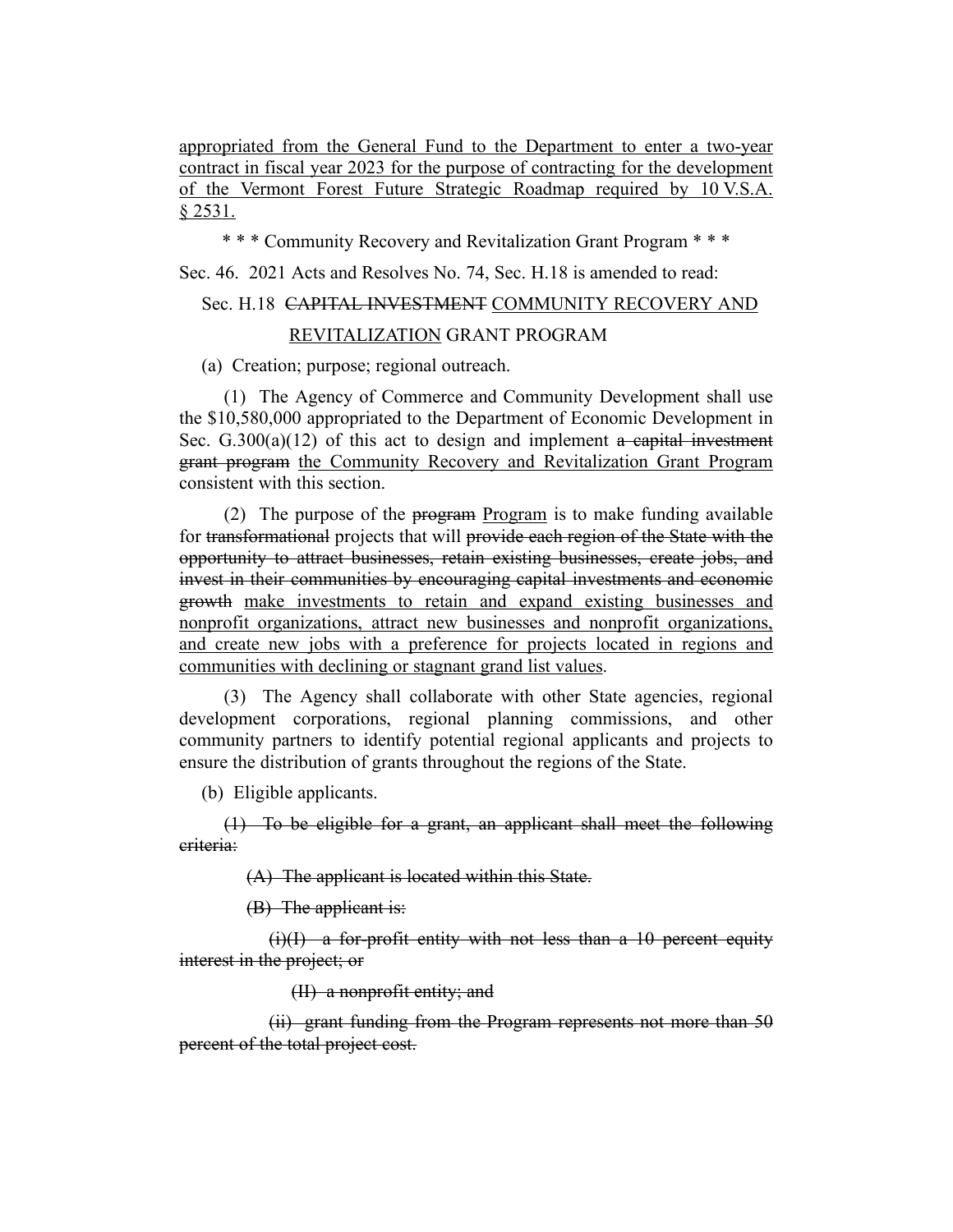(1) To be eligible for a grant, the applicant must be located within the State and:

 $(A)(i)$  the applicant is a for-profit entity with not less than a 10 percent equity interest in the project, or a nonprofit entity, which has documented financial impacts from the COVID-19 pandemic; and

(ii) intends to utilize the funds for an enumerated use as defined in the U.S. Treasury Final Rule for Coronavirus State and Fiscal Recovery Funds; or

(B)(i) the applicant is a municipality;

(ii) the municipality needs to make infrastructure improvements to incentivize community development; and

(iii) the proposed infrastructure improvements and the projected development or redevelopment are compatible with confirmed municipal and regional development plans and the project has clear local significance for employment.

 $\left(\frac{C}{2}\right)$  The applicant demonstrates must demonstrate:

 $\overline{(i)}$ (A) community and regional support for the project;

 $(ii)(B)$  that grant funding is needed to complete the project;

 $(iii)(C)$  leveraging of additional sources of funding from local, State, or federal economic development programs; and

 $(iv)(D)$  an ability to manage the project, with requisite experience and a plan for fiscal viability.

 $(2)(3)$  The following are ineligible to apply for a grant:

(A) a State or local government-operated business;

(B) a municipality;

(C) a business that, together with any affiliated business, owns or operates more than 20 locations, regardless of whether those locations do business under the same name or within the same industry; and

(D)(C) a publicly-traded publicly traded company.

(c) Grant funds; eligible uses for municipalities. A municipality is only authorized to utilize program funding under this section if:

(1) the project clearly requires substantial public investment over and above the normal municipal operating or bonded debt expenditures;

(2) the public improvements being requested are integral to the expected private development; and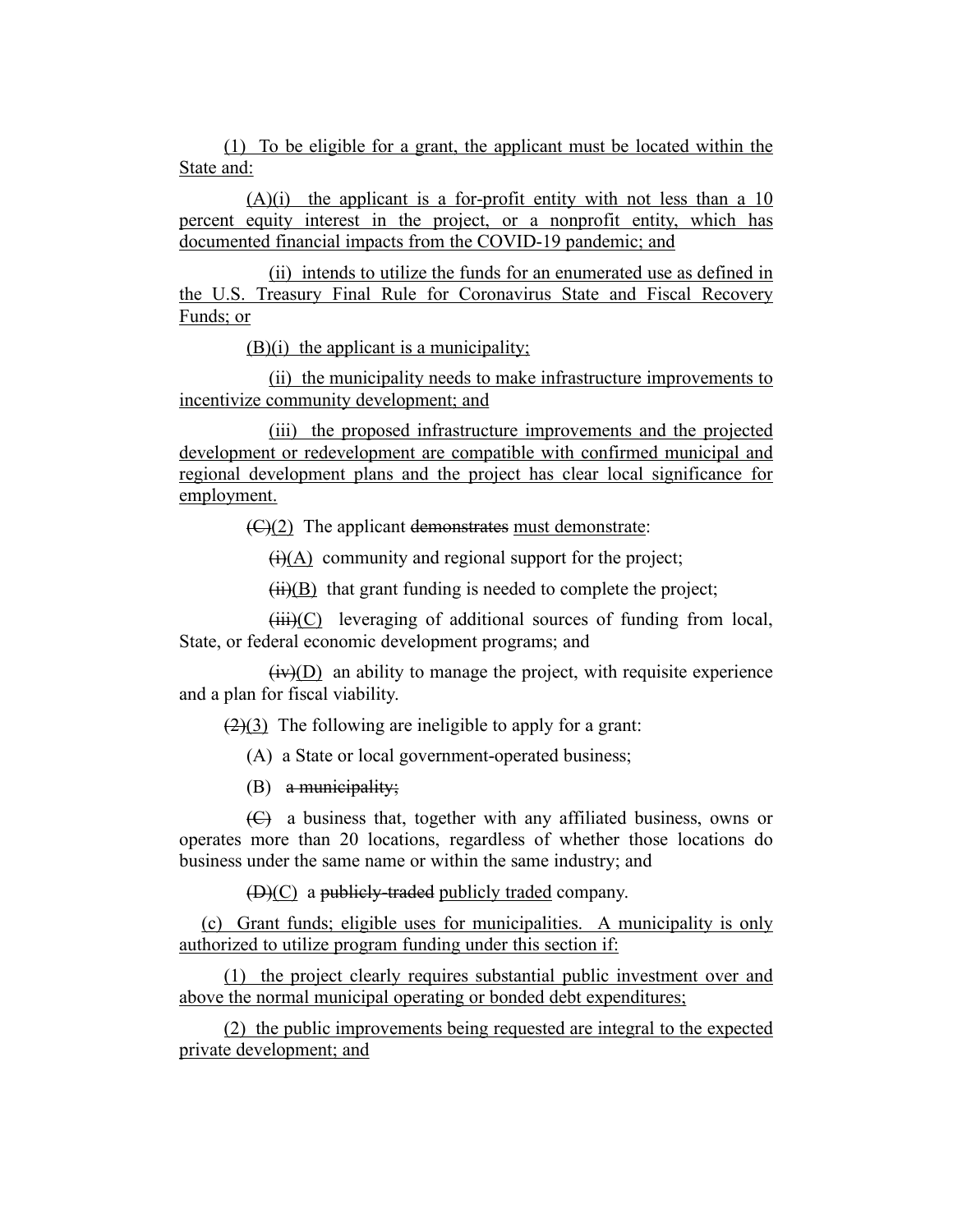(3) the project meets one of the following criteria:

(A) the development includes new or rehabilitated affordable housing, as defined in 24 V.S.A. § 4303;

(B) the development will include at least one entirely new business or business operation or expansion of an existing business within the project, and this business will provide new, quality, full-time jobs that meet or exceed the prevailing wage for the region as reported by the Department of Labor; or

(C) the development will enhance transportation by creating improved traffic patterns and flow or creating or improving public transportation system.

(d) Grant Funds; eligible uses; private and nonprofit entities. A project of a business or nonprofit organization is eligible if:

(1) the project had a COVID-related impact that delayed the project;

(2) project costs have increased as a result of the COVID-19 pandemic; or

(3) the project involves enumerated uses of funds, as defined by the U.S. Treasury Final Fule, and determined by the Agency of Commerce and Community Development.

 $(e)(e)$  Awards; amount; eligible uses.

(1) An award shall not exceed the lesser of \$1,500,000.00 \$1,000,000.00 or the estimated net State fiscal impact of the project based on Agency modeling 20 percent of the total project cost.

(2) A recipient may use grant funds for the acquisition of property and equipment, construction, renovation, and related capital expenses.

(3) A recipient may combine grant funds with funding from other sources but shall not use grant funds from multiple sources for the same costs within the same project.

(4)(3) The Agency shall release grant funds upon determining that the applicant has met all Program conditions and requirements.

 $(5)(4)$  Nothing in this section is intended to prevent a grant recipient from applying for additional grant funds if future amounts are appropriated for the program.

(d) Data model; approval.

(1) The Agency shall collaborate with the Legislative Economist to design a data model and related methodology to assess the fiscal, economic, and societal impacts of proposals and prioritize them based on the results.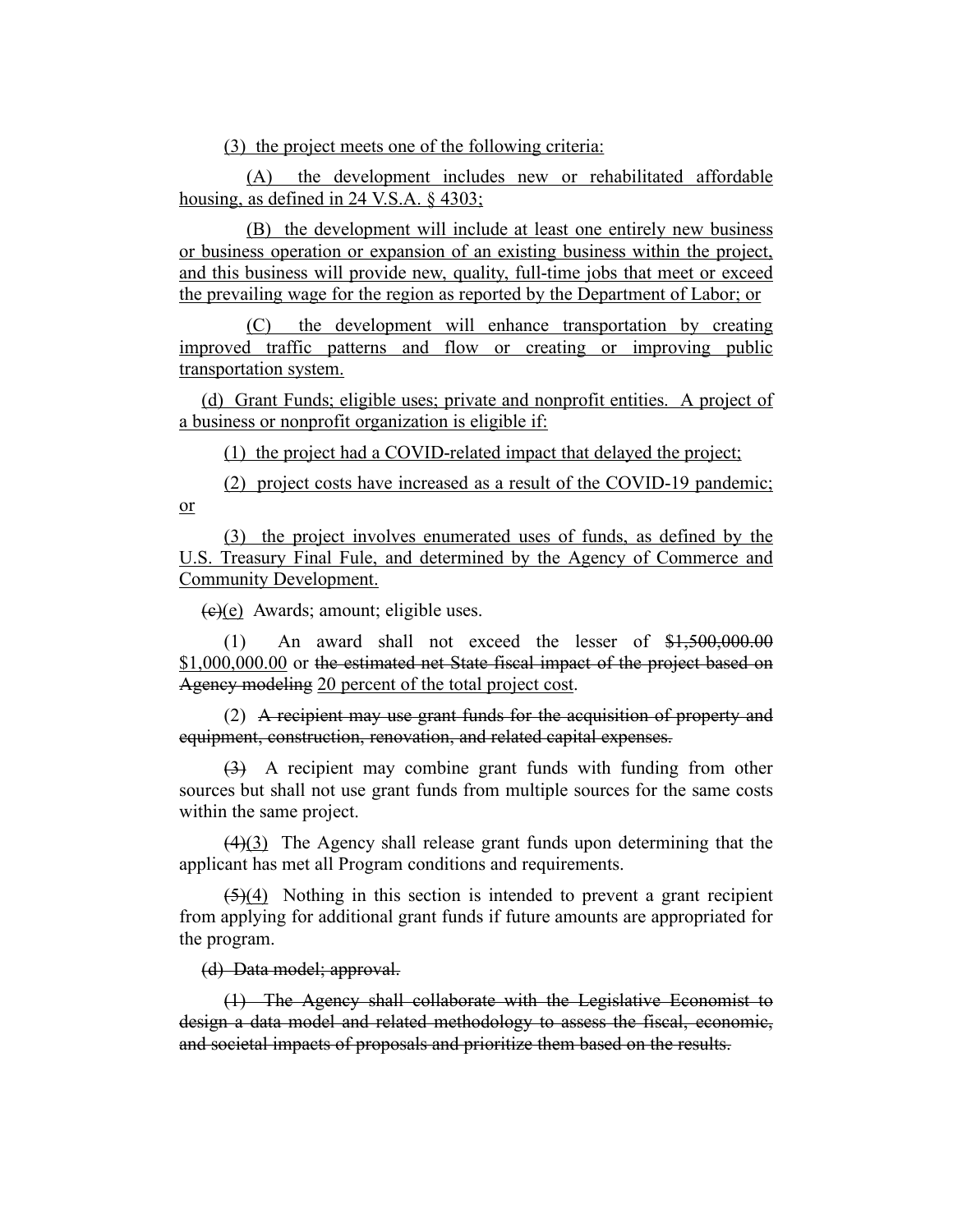(2) The Agency shall present the model and related methodology to the Joint Fiscal Committee for its approval not later than September 1, 2021.

(f) Approval process.

(1) For an application submitted by a municipality pursuant to this section, the Vermont Economic Progress Council shall review each application to determine that the infrastructure improvements proposed to serve the project and the proposed development in the project would not have occurred as proposed in the application, or would have occurred in a significantly different and less desirable manner than as proposed in the application, but for the proposed utilization of the grant application funds.

(2) The review shall take into account:

(A) the amount of additional time, if any, needed to complete the proposed development for the project and the amount of additional cost that might be incurred if the project were to proceed without the grant funding;

(B) how the proposed project components and size would differ, if at all, including, if applicable to the project, in the number of units of affordable housing, as defined in 24 V.S.A. § 4303 without grant funding; and

(C) the lack of new construction in the municipality, indicated by a stagnant or declining grand list value as determined by the Department of Taxes, considering both the total full listed value and the equalized education grand list value.

 $(e)(g)$  Application process; decisions; awards.

 $(1)(A)$  The Agency shall accept applications on a rolling basis for threemonth periods and shall review and consider for approval the group of applications it has received as of the conclusion of each three-month period Under the grant program established in this section, a municipality, upon approval of its legislative body, may apply to the Vermont Economic Progress Council pursuant to the process set forth in this section to use grant funding for a project.

(B) The Agency shall accept applications from for profit or nonprofit entities on a rolling basis until Program funds are expended.

(B) The Agency shall make application information available to the Legislative Economist and the Executive Economist in a timely manner.

(2) Using the data model and methodology approved by the Joint Fiscal Committee, the Agency shall analyze the information provided in an application to estimate the net State fiscal impact of a project, including the following factors:

(A) increase to grand list value;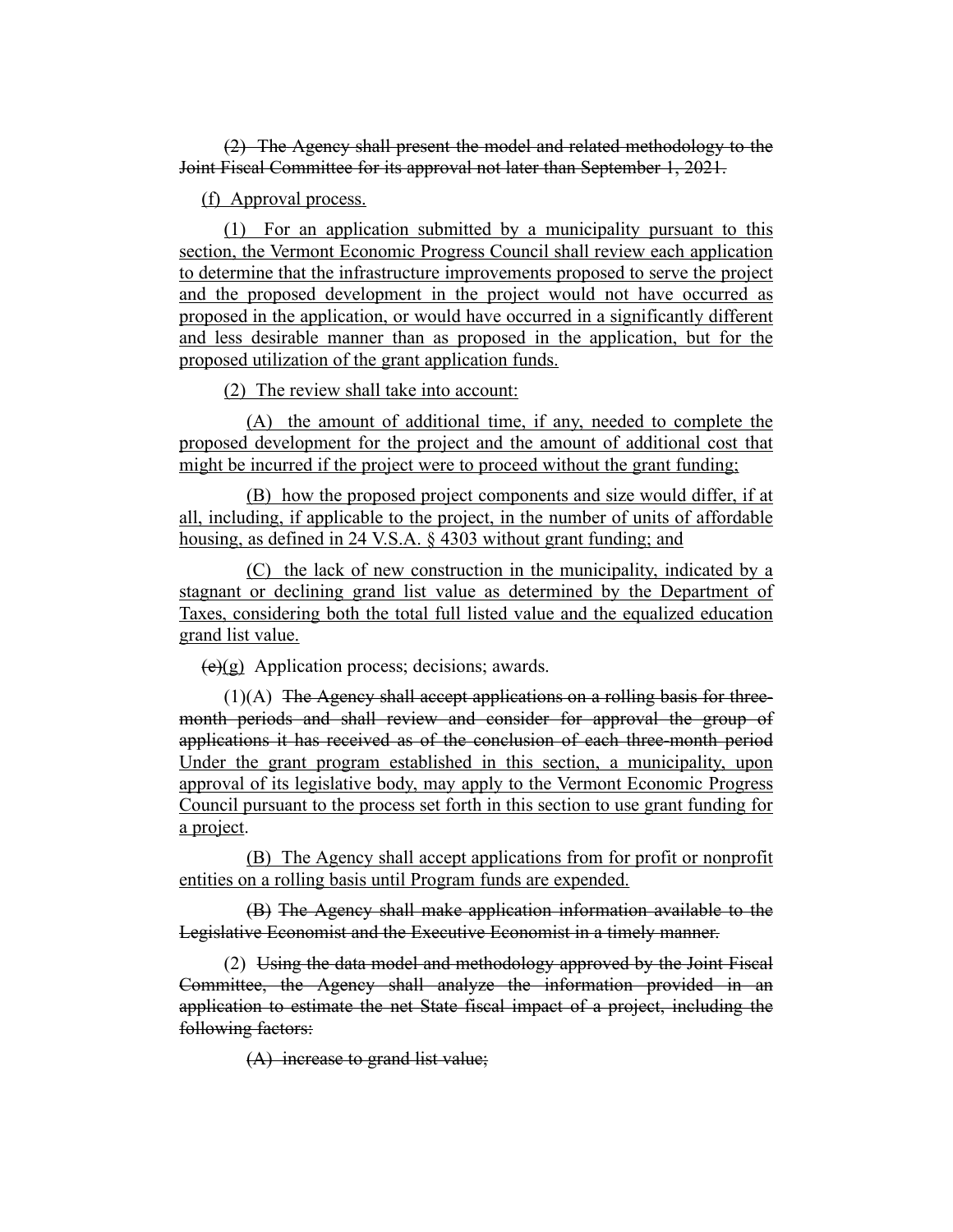(B) improvements to supply chain;

(C) jobs impact, including the number and quality of jobs; and

(D) increase to State GDP. [Repealed.]

(3) The Secretary of Commerce and Community Development shall appoint an interagency team, which may include members from among the Department of Economic Development, the Department of Housing and Community Development, the Agency of Agriculture, Food and Markets, the Department of Public Service, the Agency of Natural Resources, or other State agencies and departments, which team shall review, analyze, and recommend projects for funding based on the estimated net State fiscal impact of a project and on other contributing factors, including consistent with the guidelines the Agency develops in coordination with the Joint Fiscal Office and the following:

(A) transformational nature of the project for the region;

(B) project readiness, quality, and demonstrated collaboration with stakeholders and other funding sources;

(C)(B) alignment and consistency with regional plans and priorities; and

(D)(C) creation and retention of workforce opportunities.

(4) The Secretary of Commerce and Community Development shall consider the recommendations of the interagency team and shall give final approval to projects.

 $(f)(h)$  Grant agreements; post award monitoring.

(1) If selected by the Secretary, the applicant and the Agency shall execute a grant agreement that includes audit provisions and minimum requirements for the maintenance and accessibility of records that ensures that the Agency and the Auditor of Accounts have access and authority to monitor awards.

(2) The Agency shall publish on its website not later than 30 days after approving an award a brief project description the name of the grantee and the amount of a grant.

 $(g)(i)$  Report. On or before December 15, 2021 February 15, 2023, the Agency shall submit a report to the House Committee on Commerce and Economic Development and the Senate Committee on Economic Development, Housing and General Affairs concerning the implementation of this section, including:

(1) a description of the implementation of the  $\frac{1}{2}$  program;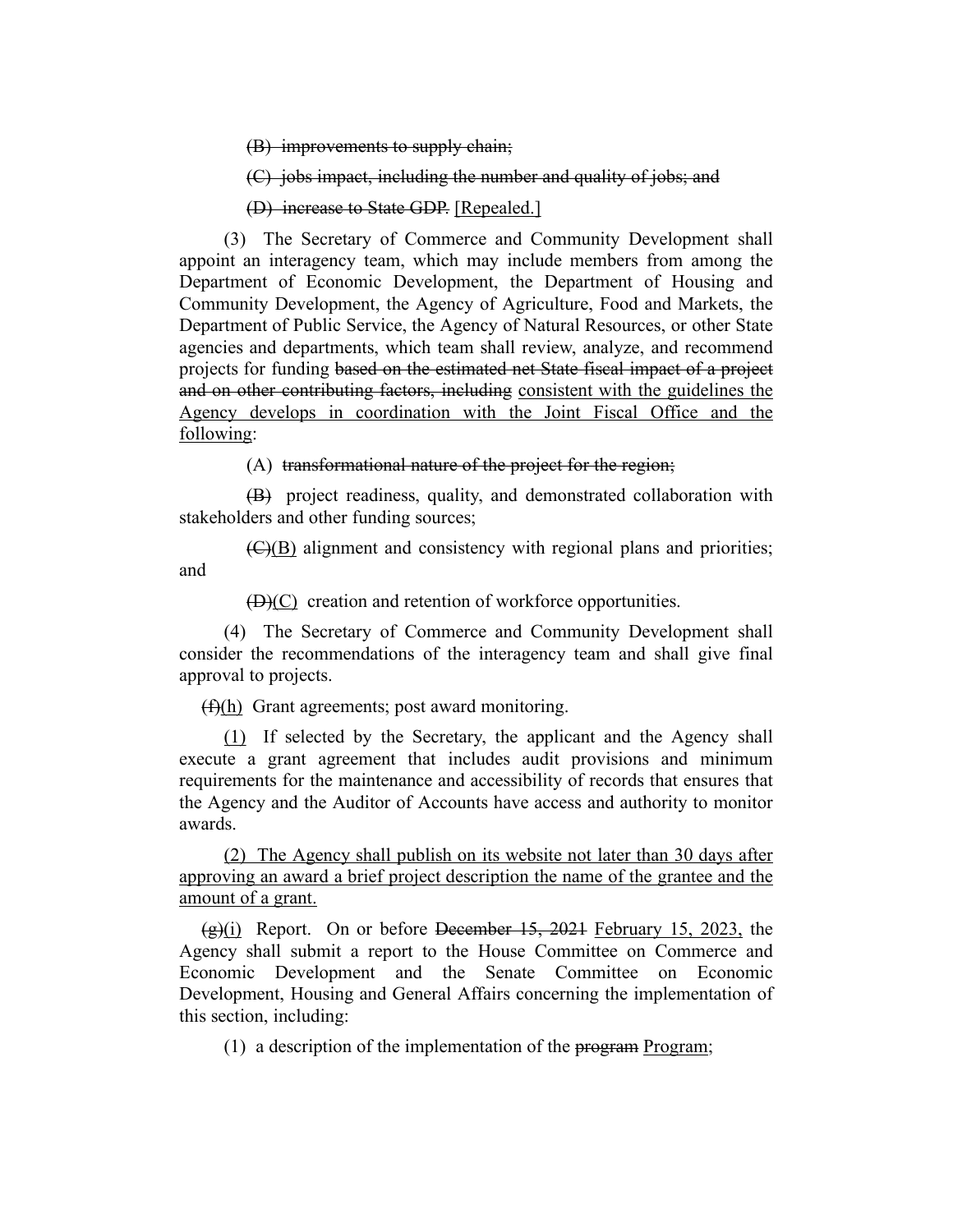(2) the promotion and marketing of the program; and

(3) an analysis of the utilization and performance of the program, including the projected revenue impacts and other qualitative and quantitative returns on investment in the program based on available data and modeling Program.

(j) Implementation.

(1) The Agency of Commerce and Community Development shall consult with the Legislative Joint Fiscal Office to develop guidelines and approval processes for the Program and shall submit the proposed guidelines and processes to the Joint Fiscal Committee and the chairs of the relevant legislative committees of jurisdiction prior to accepting applications for grants through the Program.

(2) When considering whether and how to prioritize economic sectors that have suffered economic harm due to the COVID-19 pandemic, the Agency may designate one or more sectors for priority consideration through the Program, including the arts and culture, travel, lodging, tourism, agriculture, and child care sectors.

\* \* \* VEDA Short-Term Forgivable Loans \* \* \*

Sec. 47. VEDA SHORT-TERM FORGIVABLE LOANS

(a) Creation. The Vermont Economic Development Authority shall create a Short-Term Forgivable Loan Program to support Vermont businesses experiencing continued working capital shortfalls as a result of the COVID-19 public health emergency.

(b) Eligible business. An eligible borrower is a for-profit or nonprofit business:

(1) with fewer than 500 employees;

(2) located in Vermont;

(3) that was in operation or had taken substantial steps toward becoming operational as of March 13, 2020; and

(4) that can identify economic harm caused by or exacerbated by the pandemic.

(c) Economic harm.

(1) An applicant shall demonstrate economic harm from lost revenue, increased costs, challenges covering payroll, rent or mortgage interest, or other operating costs that threaten the capacity of the business to weather financial hardships and result in general financial insecurity due to the COVID-19 public health emergency.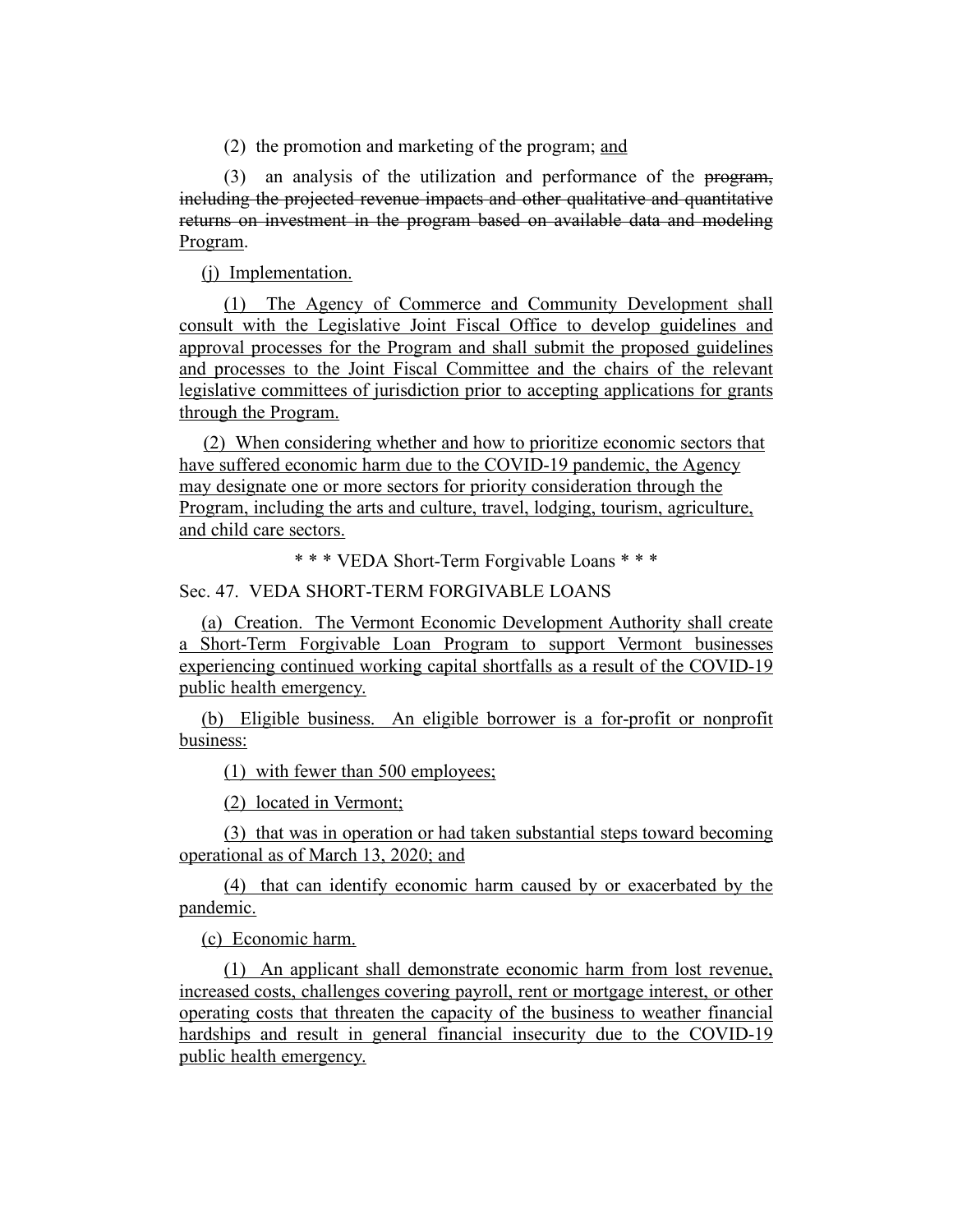(2) The Authority shall measure economic harm by a material decline in the applicant's annual adjusted net operating income before the COVID-19 public health emergency relative to its annual adjusted net operating income during the COVID-19 public health emergency.

(3) When assessing an applicant's adjusted net operating income, the Authority shall consider previous COVID-19 State and federal subsidies, reasonable owner's compensation, noncash expenses, extraordinary items, and other adjustments deemed appropriate. The Authority shall also consider whether other State or federal assistance is or may become available and appropriate for the business and shall not provide assistance for the same costs that are covered by another program.

(4) To be eligible for a loan, the Authority shall determine that a business has experienced at least a 20 percent reduction in its adjusted net operating income in calendar years 2020 and 2021 combined as compared to 2019, or other appropriate basis of comparison where necessary.

(d) Maximum loan. The Authority shall determine the amount of a loan award pursuant to guidelines adopted pursuant to subsection (f) of this section, provided that a loan shall not exceed the lesser of:

(1) \$500,000.00;

(2) six months of eligible operating expenses; or

(3) the amount of the cumulative decline in adjusted net operating income during the COVID-19 public health emergency in 2020 and 2021.

(e) Eligible use of loan; loan forgiveness.

(1) A loan recipient may use loan proceeds to pay for eligible operating expenses but shall not use the proceeds for capital expenditures.

(2) The Authority shall approve loan forgiveness based on documentation evidencing loan proceeds were used to pay for eligible operating expenses.

(f) Guidelines. The Vermont Economic Development Authority shall consult with the Legislative Joint Fiscal Office to develop guidelines and approval processes for the VEDA Short-Term Forgivable Loan Program and shall submit the proposed guidelines and processes to the Joint Fiscal Committee and the chairs of the relevant legislative committees of jurisdiction prior to accepting applications for grants through the Program.

(g) Priority sectors. When considering whether and how to prioritize economic sectors that have suffered economic harm due to the COVID-19 pandemic, the Agency of Commerce and Community Development may designate one or more sectors for priority funding through the Program,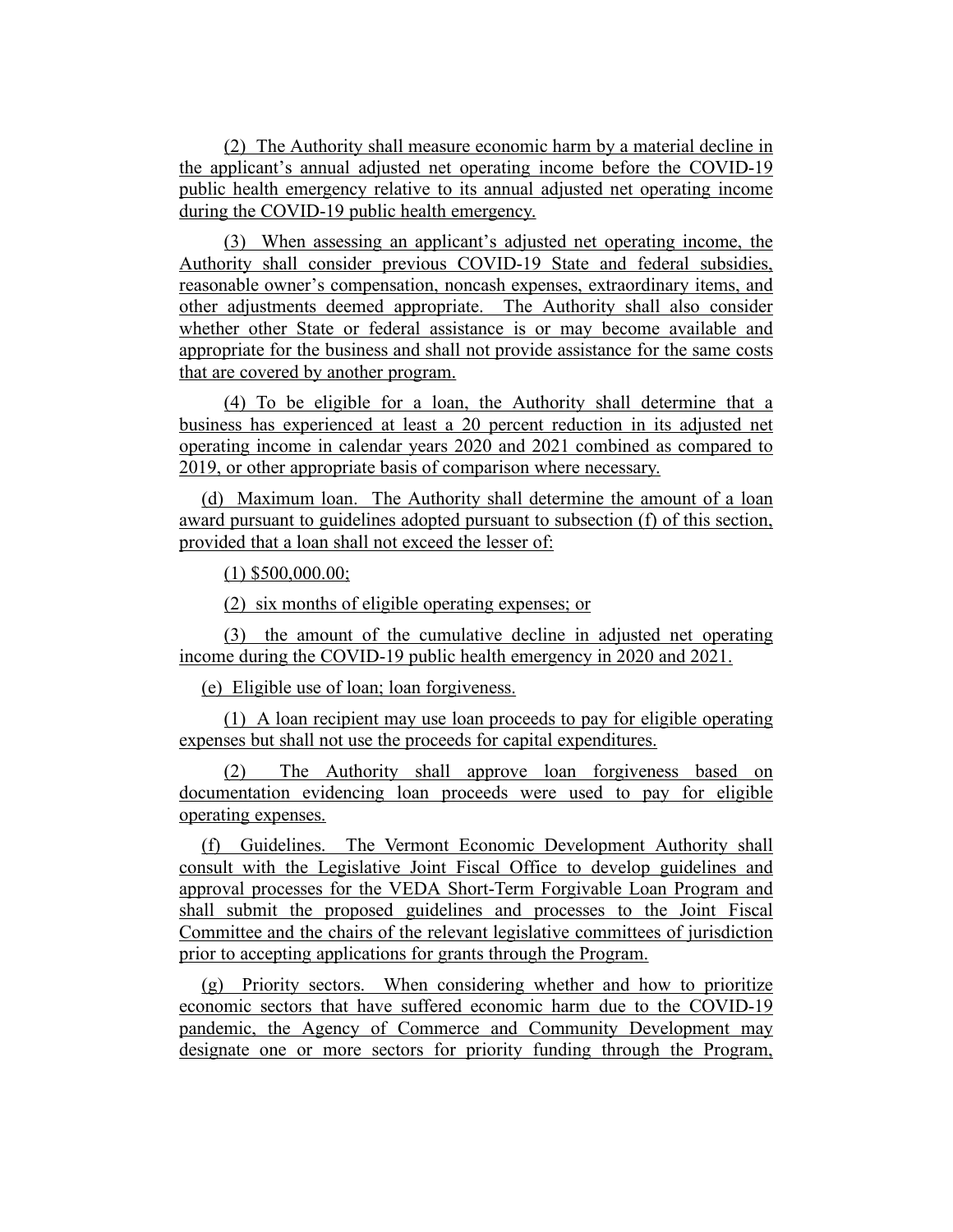including the arts and culture, travel, lodging, tourism, agriculture, and child care sectors.

(h) Technical assistance. The Authority shall provide information to applicants on how to access technical assistance from the Small Business Development Center through the Community Navigator Pilot Program.

# Sec. 48. WINDHAM COUNTY ECONOMIC DEVELOPMENT

# (a) Findings.

(1) In 2014 Acts and Resolves No. 95, Sec. 80 created the Entergy Windham County Economic Development Special Fund pursuant to 32 V.S.A. chapter 7, subchapter 5, for the deposit and management of funds that were received pursuant to the settlement agreement between the State of Vermont and Entergy Nuclear Vermont Yankee, LLC, dated December 23, 2013.

(2) Pursuant to 2015 Acts and Resolves No. 4, Sec. 69, as further amended by 2016 Acts and Resolves No. 68, Sec. 69, the Secretary of Commerce and Community Development is authorized to make grants, repayable grants, and loans in the Special Fund for the purpose of promoting economic development in Windham County.

(3) From the amounts available in the Special Fund, the Agency of Commerce and Community Development has provided grant funds, and the Vermont Economic Development Authority, working in coordination with the Agency, has provided loans and loan servicing, for economic development projects in Windham County.

(b) Purpose: The purpose of this section is to ensure all program and interest funds received from the revolved loans originating from the Entergy Windham County Economic County Special Fund provide future economic development benefits for Windham County.

(c) Authority; Program Creation: Decisions for the use of any remaining and future funds shall be made through local administration by the Brattleboro Development Credit Corporation.

(d) Agency of Commerce and Community Development; transfer. On or before June 30, 2022 the Agency of Commerce and Community Development shall transfer any amounts remaining in the Entergy Windham County Economic Development Special Fund to the Brattleboro Development Credit Corporation.

(e) Vermont Economic Development Authority; transfer. On or before June 30, 2022, the Vermont Economic Development Authority shall take any steps necessary to transfer to the Brattleboro Development Credit Corporation any loans, loan servicing, future loan payments, and other legal rights, duties,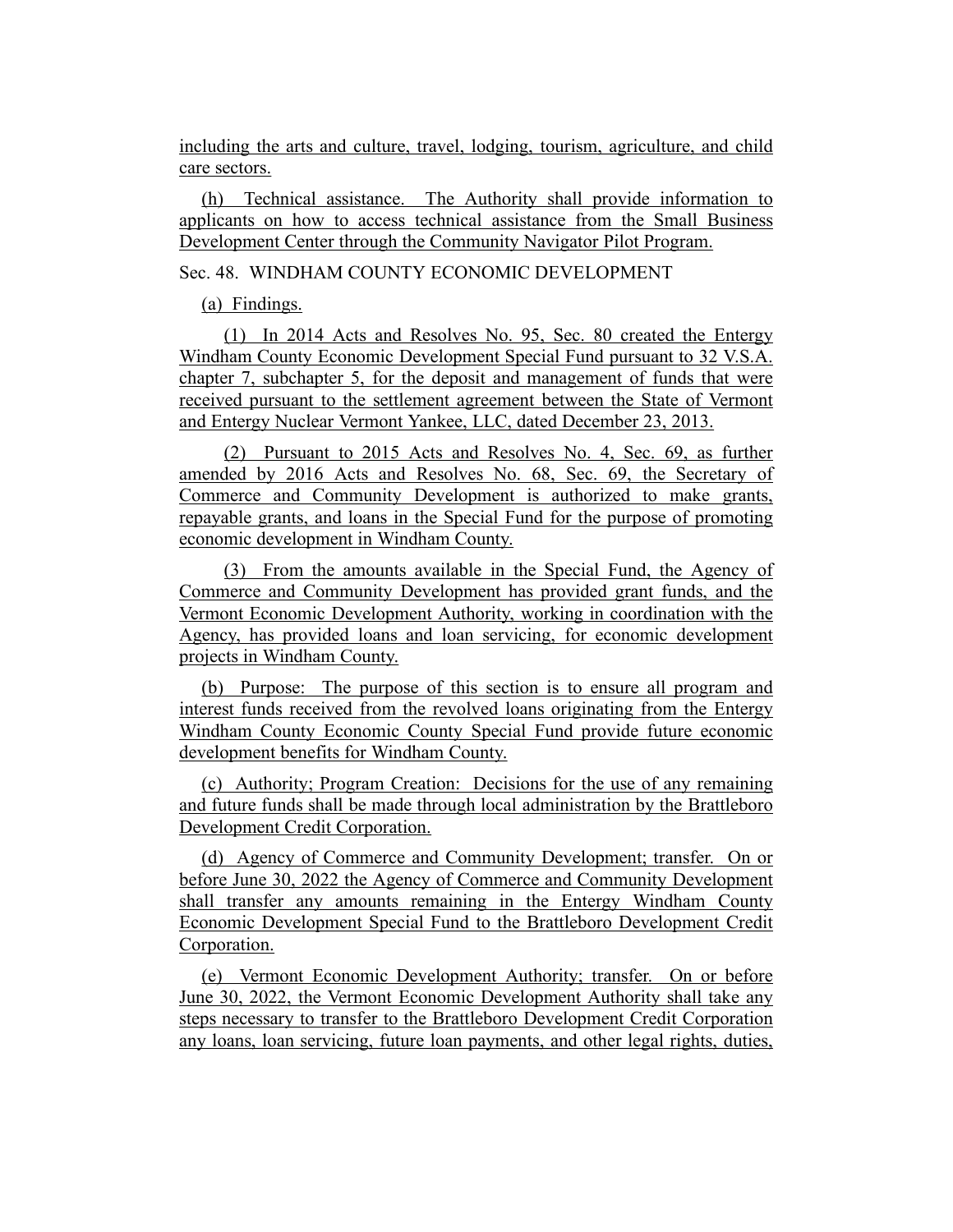or obligations related to its activities undertaken with funding from the Entergy Windham County Economic Development Special Fund.

(f) Brattleboro Economic Development Corporation; use of funds. The Brattleboro Economic Development Corporation shall use the funds transferred pursuant to this section to provide grants and loans for projects that provide economic development benefits to Windham County.

(g) Entergy Windham County Economic Development Special Fund; termination. The purpose of the Entergy Windham County Economic Development Special Fund has been fulfilled as determined by the General Assembly. Upon the completion of the transfers required in this section, and pursuant to 32 V.S.A. § 587(b) the Entergy Windham County Economic Development Special Fund is terminated.

\* \* \* Downtown Tax Credits \* \* \*

#### Sec. 49. APPROPRIATION; DOWNTOWN AND VILLAGE CENTER TAX

#### CREDIT PROGRAM

There is appropriated the sum of \$2,700,000.00 from the General Fund to the Vermont Downtown and Village Center Tax Credit Program to be used in fiscal years 2023 and 2024. Notwithstanding 32 V.S.A. § 5930ee, the funds shall be used to increase the amount of tax credits that may be awarded to qualified projects. Of those tax credits awarded in fiscal years 2023 and 2024, up to \$2,000,000.00 may be awarded to qualified projects located in designated neighborhood development areas.

Sec. 50. [Reserved.]

Sec. 51. [Reserved.]

#### \* \* \* Appropriations \* \* \*

#### Sec. 52. APPROPRIATIONS

(a) Reversion. In fiscal year 2022, of the amounts appropriated in 2021 Acts and Resolves No. 74, Sec. G. 300(a)(13), from the American Rescue Plan Act (ARPA) – Coronavirus State Fiscal Recovery Funds to the Agency of Commerce and Community Development for the Economic Recovery Grant Program, \$25,500,000.00 shall revert to the American Rescue Plan Act (ARPA) – Coronavirus State Fiscal Recovery Funds.

(b) COVID economic support. In fiscal year 2022, the amount of \$28,000,000.00 is appropriated from the American Rescue Plan Act (ARPA) – Coronavirus State Fiscal Recovery Funds as follows:

(1) VEDA Short-Term Forgivable Loan Program. \$19,000,000.00 to the Vermont Economic Development Authority for the VEDA Short-Term Forgivable Loan Program.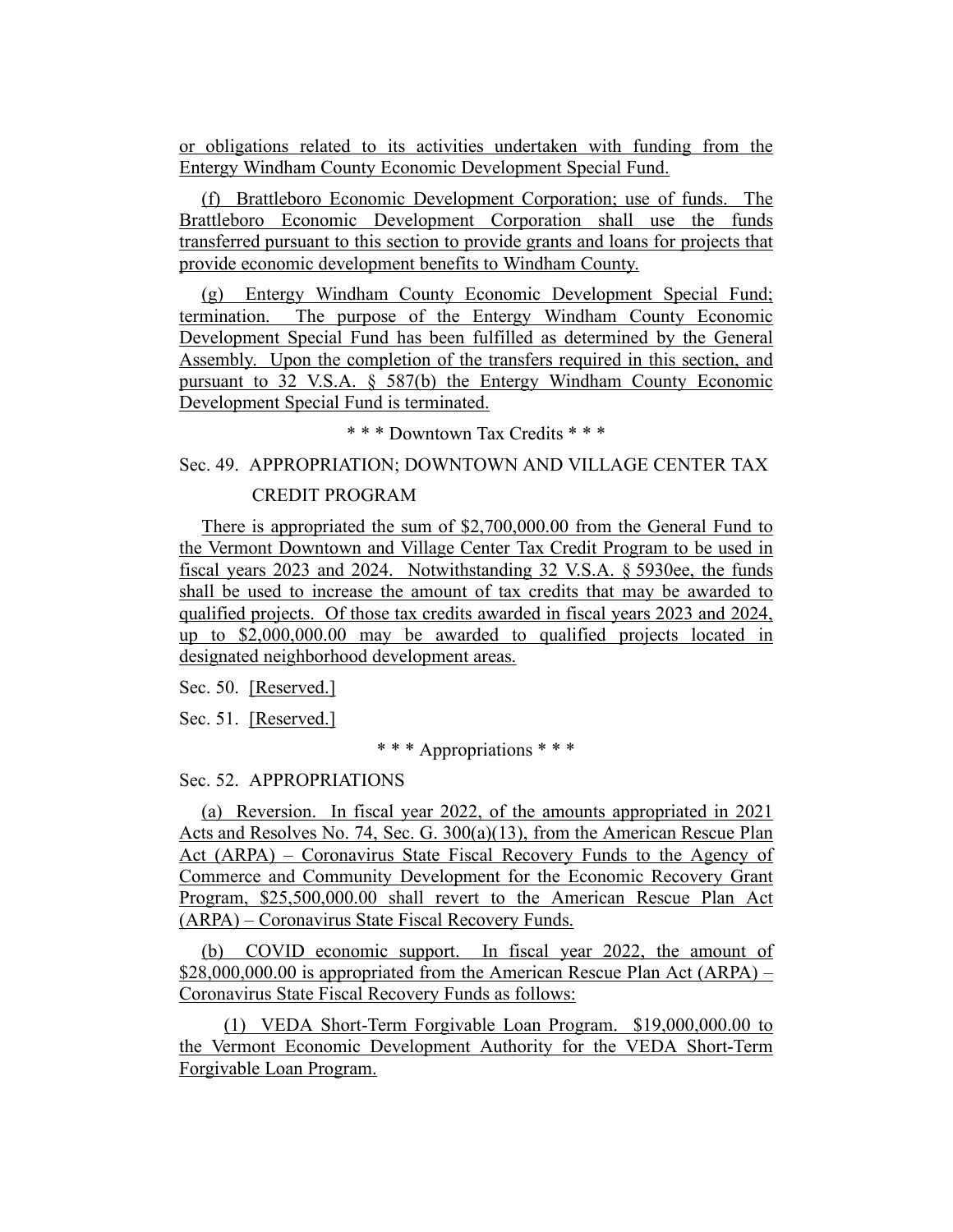(2) Creative economy grants. \$9,000,000.00 to the Vermont Arts Council to provide grants for monthly operating costs, including rent, mortgage, utilities, and insurance, to creative economy businesses and nonprofits that have sustained substantial losses due to the pandemic.

(c) General Fund.

(1) In fiscal year 2023 the amount of \$10,200,000.00 is appropriated from the General Fund to the Agency of Commerce and Community Development for the Capital Investment Grant Program.

(2) In fiscal year 2023 the amount of \$1,800,000.00 is appropriated from the General Fund to the Agency of Commerce and Community Development to grant to Southeastern Vermont Community Action for the Restaurants and Farmers Feeding the Hungry Program, known as Everyone Eats, to provide State funds to match Federal Emergency Management Agency (FEMA) funds available for the Program.

Sec. 53. 2020 Acts and Resolves No. 3, Sec. 64(c) is amended to read:

(c) Sec. 62 (32 V.S.A. § 3102 (e)(8)) shall take effect on July 1, 2022 2024.

\* \* \* COVID-19-Related Paid Leave Grant Program \* \* \*

## Sec. 54. FINDINGS AND INTENT

(a) The General Assembly finds that:

(1) COVID-19 has caused increased employee absences due to illness, quarantine, and school and daycare closures.

(2) Many employees do not have sufficient paid time off to cover all of their COVID-19-related absences from work.

(3) Some employers have provided their employees with additional paid time off for COVID-19-related purposes.

(4) The surge in COVID-19 cases caused by the Omicron variant of the virus has made it financially difficult or impossible for employers to provide additional paid time off to their employees for COVID-19-related purposes.

(5) Providing grants to employers to reimburse a portion of the cost of providing paid time off to employees for COVID-19-related purposes will:

(A) help to mitigate some negative economic impacts of the COVID-19 pandemic on employers;

(B) improve employee retention;

(C) prevent the spread of COVID-19 in the workplace; and

(D) provide crucial income to employees and their families.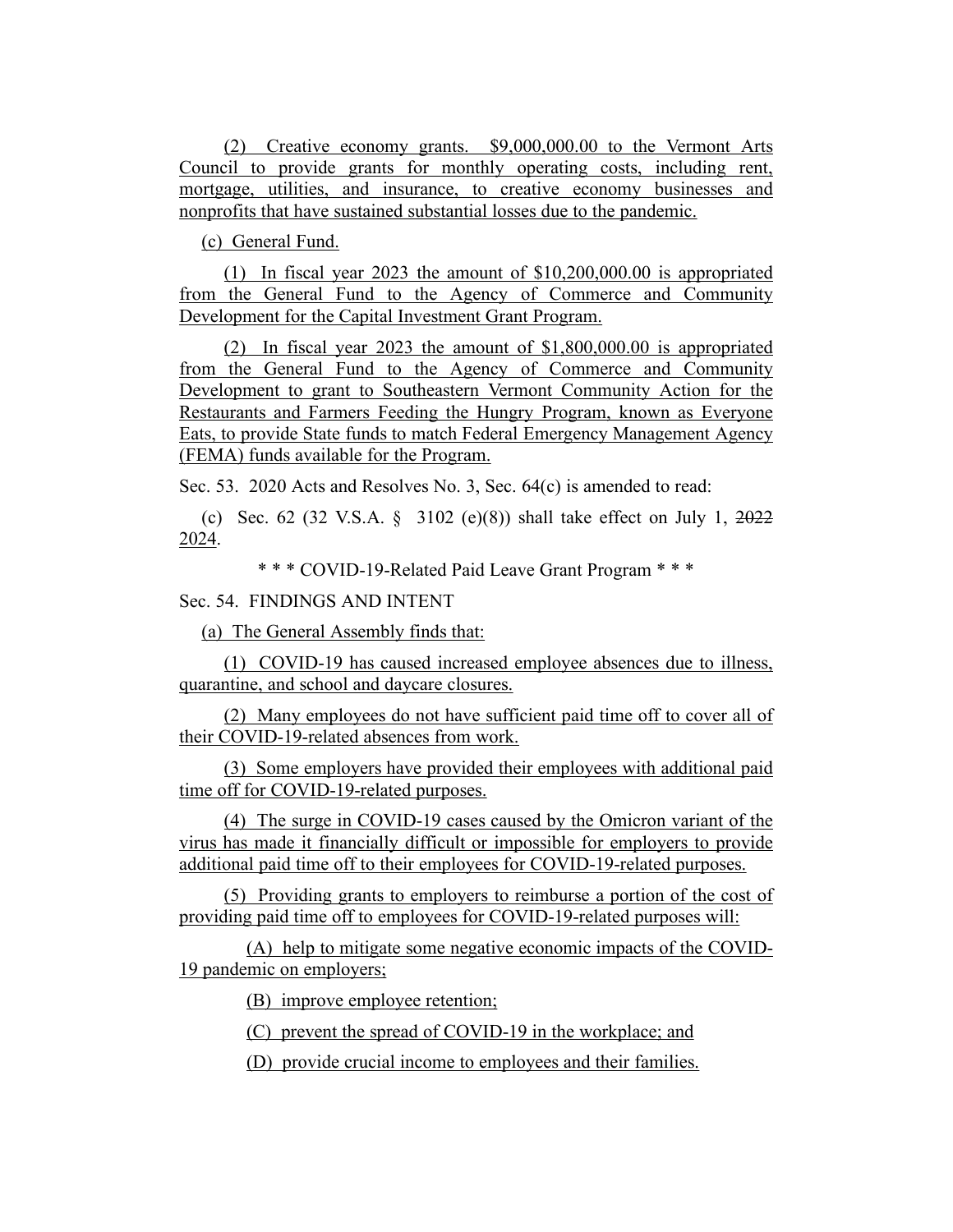(6) The Front-Line Employees Hazard Pay Grant Program established pursuant to 2020 Acts and Resolves No. 136, Sec. 6 and expanded pursuant to 2020 Acts and Resolves No. 168, Sec. 1 successfully directed millions of dollars in hazard pay to front-line workers during the first year of the COVID-19 pandemic. By utilizing grants to employers, who in turn provided the hazard pay to their employees, the Program enabled employers to retain employees and reward them for their hard work during the uncertainty of the early months of the COVID-19 pandemic.

(b) It is the intent of the General Assembly that the COVID-19-Related Paid Leave Grant Program created pursuant to Sec. 2a of this act shall be modeled on the Front-Line Employees Hazard Pay Grant Program and shall assist employers in providing paid leave to their employees for COVID-19 related absences.

Sec. 54a. COVID-19-RELATED PAID LEAVE GRANT PROGRAM

(a)(1) There is established in the Department of Financial Regulation the COVID-19-Related Paid Leave Grant Program to administer and award grants to employers to reimburse the cost of providing COVID-19-related paid leave to employees.

(2) The sum of \$16,500,000.00 is appropriated from the American Rescue Plan Act (ARPA) – Coronavirus State Fiscal Recovery Funds to the Department of Financial Regulation in fiscal year 2023 for the provision of grants to reimburse employers for the cost of providing COVID-19-related paid leave. Not more than seven percent of the amount appropriated pursuant to this subdivision may be used for expenses related to Program administration and outreach.

(b) As used in this section:

(1) "Commissioner" means the Commissioner of Financial Regulation.

(2) "COVID-19-related reason" means the employee is:

(A) self-isolating because the employee has been diagnosed with COVID-19 or tested positive for COVID-19;

(B) self-isolating pursuant to the recommendation of a health care provider or a State or federal public health official because the employee has been exposed to COVID-19 or the employee is experiencing symptoms of COVID-19;

(C) caring for a parent, grandparent, spouse, child, sibling, parent-inlaw, grandchild, or foster child, because:

(i) the school or place of care where that individual is normally located during the employee's workday is closed due to COVID-19;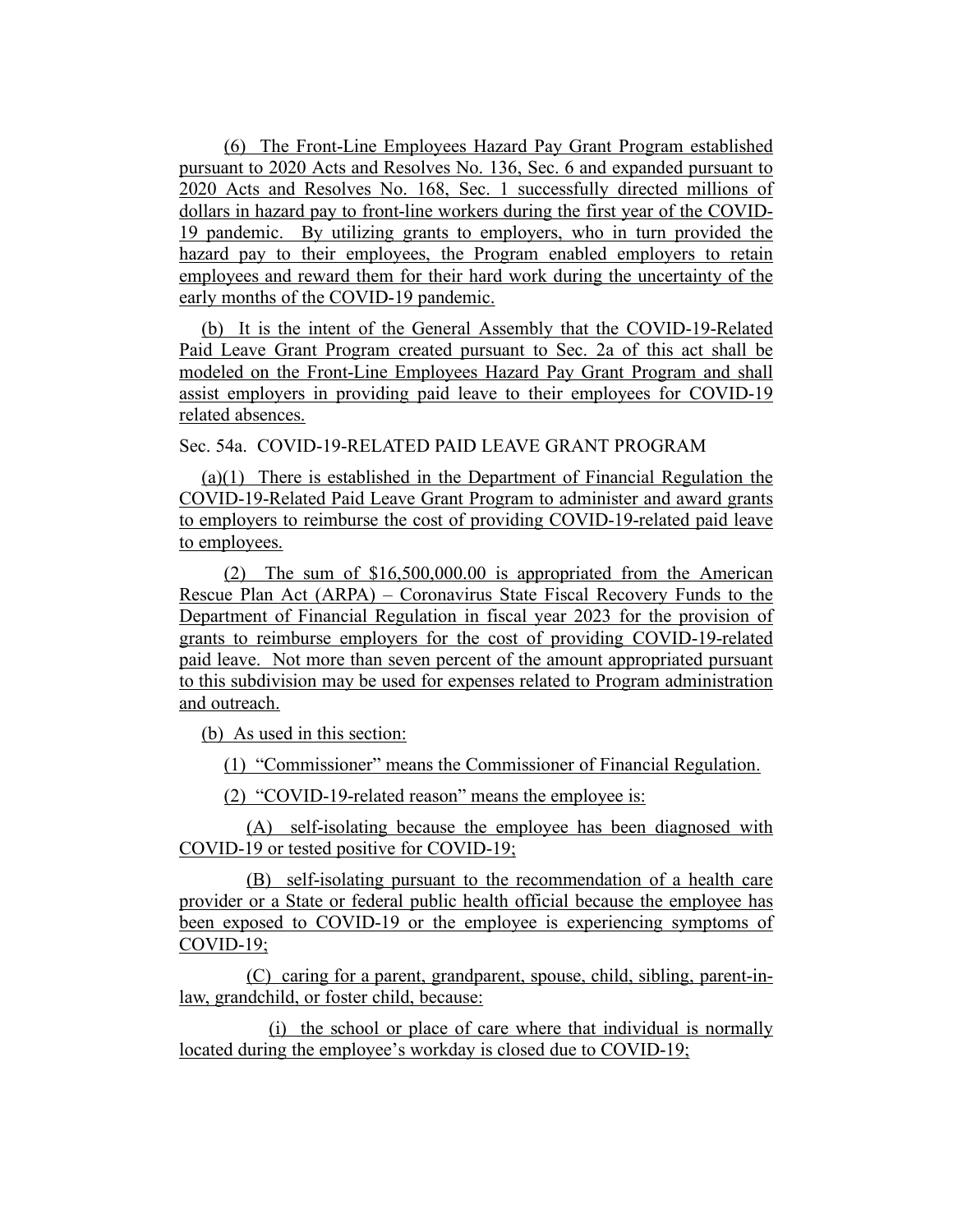(ii) that individual has been requested not to attend the school or the place of care where that individual is normally located during the employee's workday due to COVID-19;

(iii) that individual has been diagnosed with or tested positive for COVID-19; or

(iv) that individual is self-isolating pursuant to the recommendation of a health care provider or a State or federal public health official because that individual has been exposed to or is experiencing symptoms of COVID-19;

(D) attending an appointment for the employee or the employee's parent, grandparent, spouse, child, sibling, parent-in-law, grandchild, or foster child to receive a vaccine or a vaccine booster for protection against COVID-19; or

(E) experiencing symptoms, or caring for a parent, grandparent, spouse, child, sibling, parent-in-law, grandchild, or foster child who is experiencing symptoms, related to a vaccine or a vaccine booster for protection against COVID-19.

(3) "Department" means the Department of Financial Regulation.

(4) "Employee" means an individual who, in consideration of direct or indirect gain or profit, is employed by an employer to perform services in Vermont.

(5) "Employer" means any person that has one or more employees performing services for it in Vermont. "Employer" does not include the State or the United States.

(6) "Program" means the COVID-19-Related Paid Leave Grant Program established pursuant to this section.

(7) "Program period" means the period beginning on July 1, 2022 and ending on June 30, 2023.

(8) "Spouse" includes a civil union partner or a domestic partner, as that term is defined pursuant to 17 V.S.A. § 2414.

(c)(1) An employer may apply to the Commissioner for quarterly grants to reimburse the employer for the cost of paid leave provided to its employees for COVID-19-related reasons during the Program period.

(2) An employer's grant amount may include reimbursement for retroactively provided COVID-19-related paid leave to employees who took unpaid leave for a COVID-19-related reason during the Program period because the employee did not have sufficient accrued paid leave available at the time that the employee took the leave.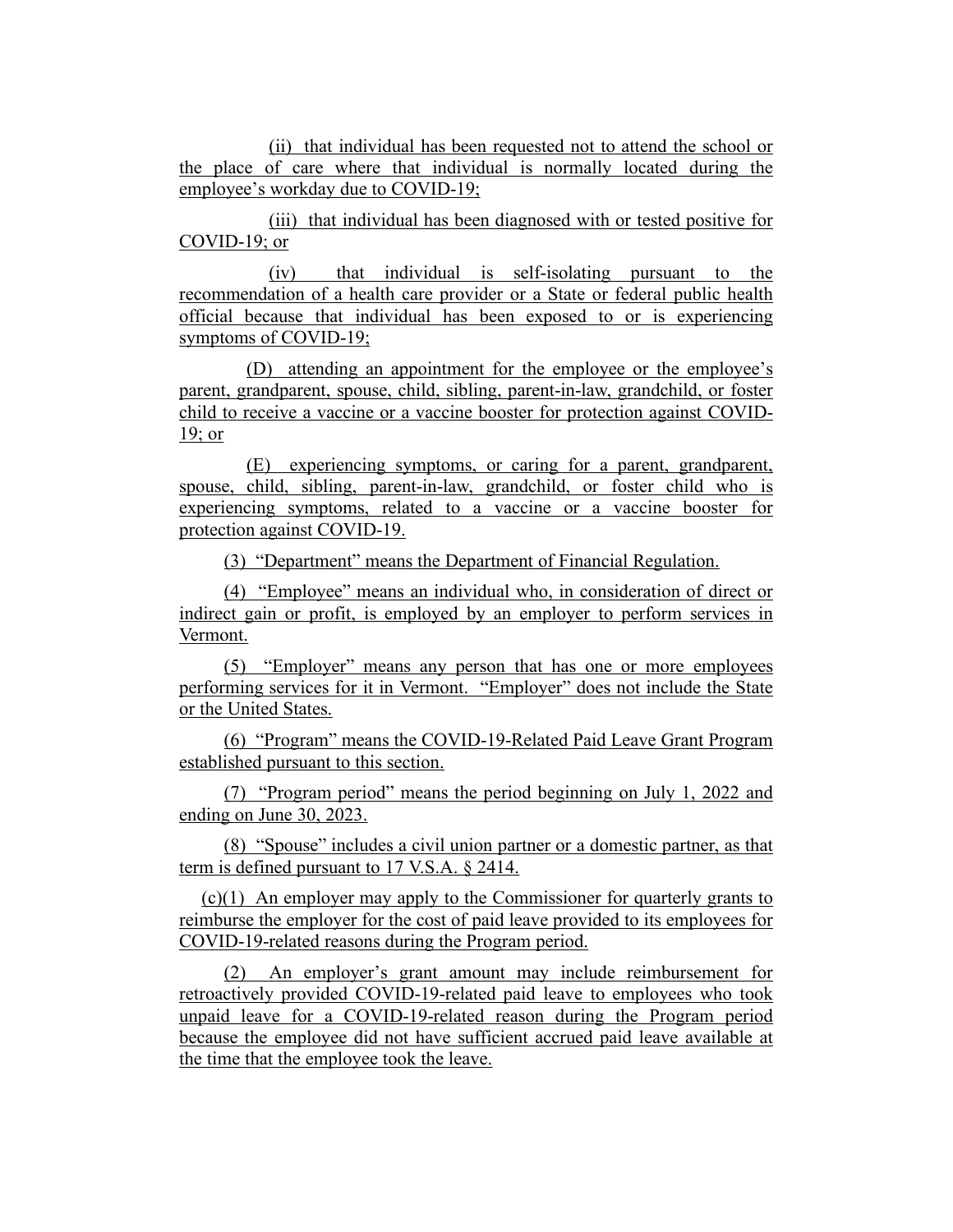(3) Employers may submit applications for grants during the period beginning on October 1, 2022 and ending on September 30, 2023 and may submit an application not more than once each calendar quarter during that period. Grant applications shall be submitted for paid leave provided during the preceding calendar quarter.

(4) An employer may combine grant funds with funding from other sources but shall not use grant funds from multiple sources for the same instance of paid leave provided to its employees for COVID-19-related reasons. As used in this subdivision, an "instance" means a calendar day in which the employee was absent from work for a COVID-19-related reason.

(5) For the sole purpose of administering grants related to paid leave provided to independent direct support providers for COVID-19-related reasons, ARIS Solutions, as the fiscal agent for the employers of the independent direct support providers, shall have the authority to apply for grants in the same manner as any employer.

(d)(1) The Commissioner shall:

(A) adopt procedures for implementing the Program, which shall include a simple grant application process, a process to allow employers to certify the amount of paid leave provided for COVID-19-related reasons, and a process to allow employers to report on their use of the grant funds awarded pursuant to this section;

(B) establish deadlines for the submission of quarterly grant applications;

(C) promote awareness of the Program to employers;

(D) provide information to employers regarding Program and application requirements;

(E) award grants to employers on a first-come, first-served basis, subject to available funding; and

(F) develop and implement an audit strategy to assess grant utilization, the performance of the Program, and compliance with Program requirements.

(2)(A) The Commissioner may, with the approval of the Secretary of Administration, delegate administration of one or more aspects of the Program to other agencies and departments of the State.

(B) The Commissioner may enter into agreements, memoranda of understanding, or contracts with private entities as necessary to implement or administer the Program and, notwithstanding any provision of law to the contrary, shall not be required to competitively bid any contracts entered into pursuant to this subdivision (2)(B). For the purposes of the Program, the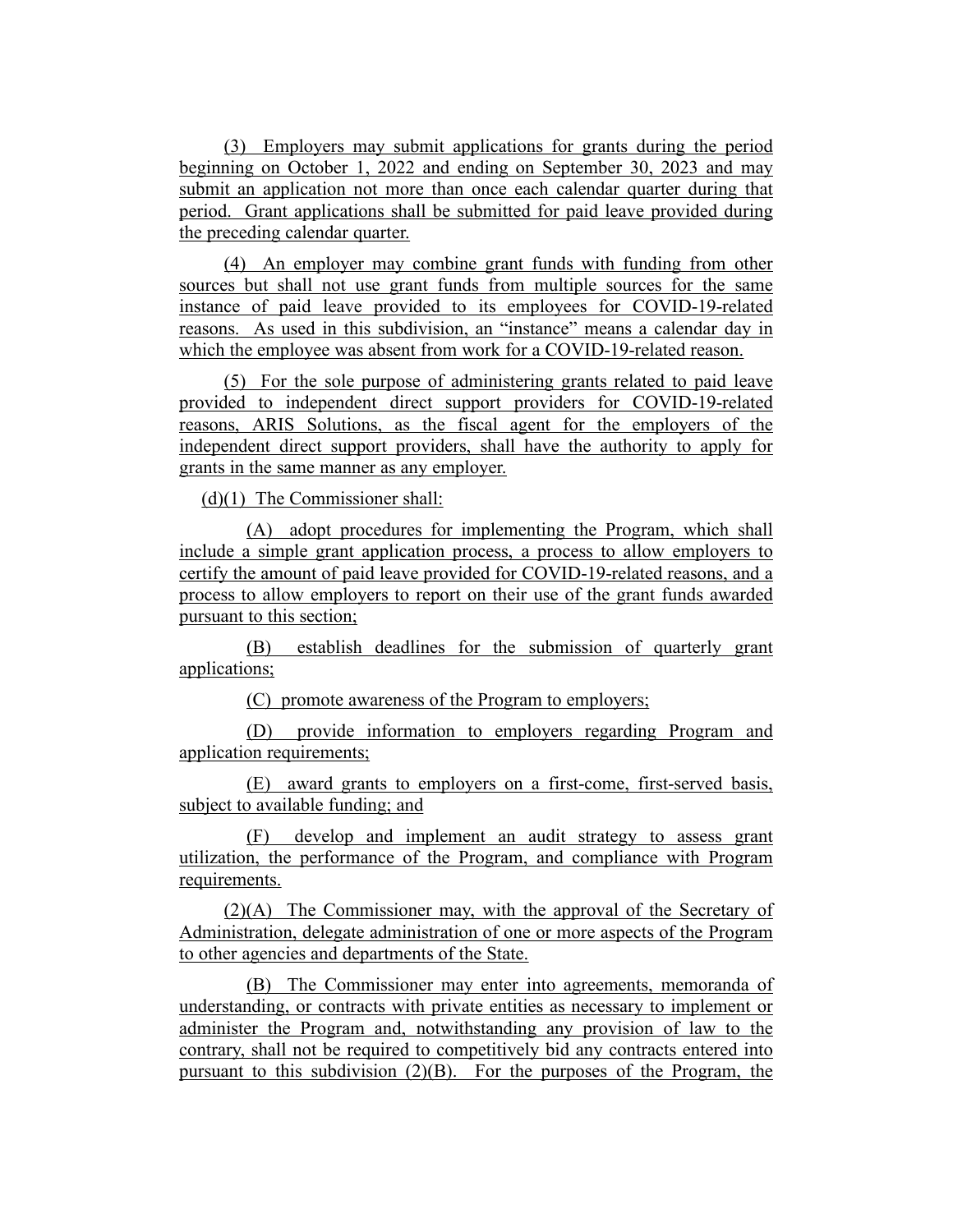ongoing public health risk posed by COVID-19 shall be deemed to be an emergency situation that justifies the execution of sole source contracts pursuant to Bulletin 3.5, the State's Procurement and Contracting Procedures.

(e)(1) Employers may apply for grants to either reimburse 67 percent of the cost of COVID-19-related paid leave provided to employees or to provide funds to be used to pay 67 percent of the cost to retroactively provide paid leave to employees who took unpaid leave for COVID-19-related reasons.

(A) For reimbursement of COVID-19-related paid leave that was already provided, the employer may, subject to the limitations of subdivision (2) of this subsection (e), apply for a grant in an amount equal the number of hours of COVID-19-related paid leave provided to each employee multiplied by the greater of either the 67 percent of the minimum wage established pursuant to 21 V.S.A. § 384 or 67 percent of the employee's regular hourly wage.

(B) For COVID-19-related paid leave that will be provided retroactively to employees who took unpaid leave for COVID-19-related reasons, the employer may, subject to the limitations of subdivision (2) of this subsection (e), apply for a grant in an amount equal the number of hours of COVID-19-related paid leave to be provided to each employee multiplied by the greater of either the 67 percent of the minimum wage established pursuant to 21 V.S.A. § 384 or 67 percent of the employee's regular hourly wage.

(2)(A) An employer may only apply for a grant in relation to COVID-19-related leave that was taken by an employee during the Program period.

(B) The maximum number of hours of COVID-19-related leave for each employee that an employer may seek grant funding for through the Program shall equal the lesser of 80 hours or two times the employee's average weekly hours worked for the employer during the six months preceding the date on which the employee first took COVID-19-related leave during the Program period.

(C) The maximum amount that an employer shall be eligible to receive for COVID-19-related paid leave for each employee shall be not more than \$27.50 per hour of leave, with an aggregate maximum of \$2,200.00 per employee during the Program period.

(f) As a condition of being eligible to receive a grant through the Program, each employer shall be required to certify:

(1) that the employer is not seeking funds in relation to any amounts of paid leave that were deducted from the employee's accrued paid leave balance at the time the COVID-19-related leave was taken unless those amounts have been restored to the employee's accrued paid leave balance;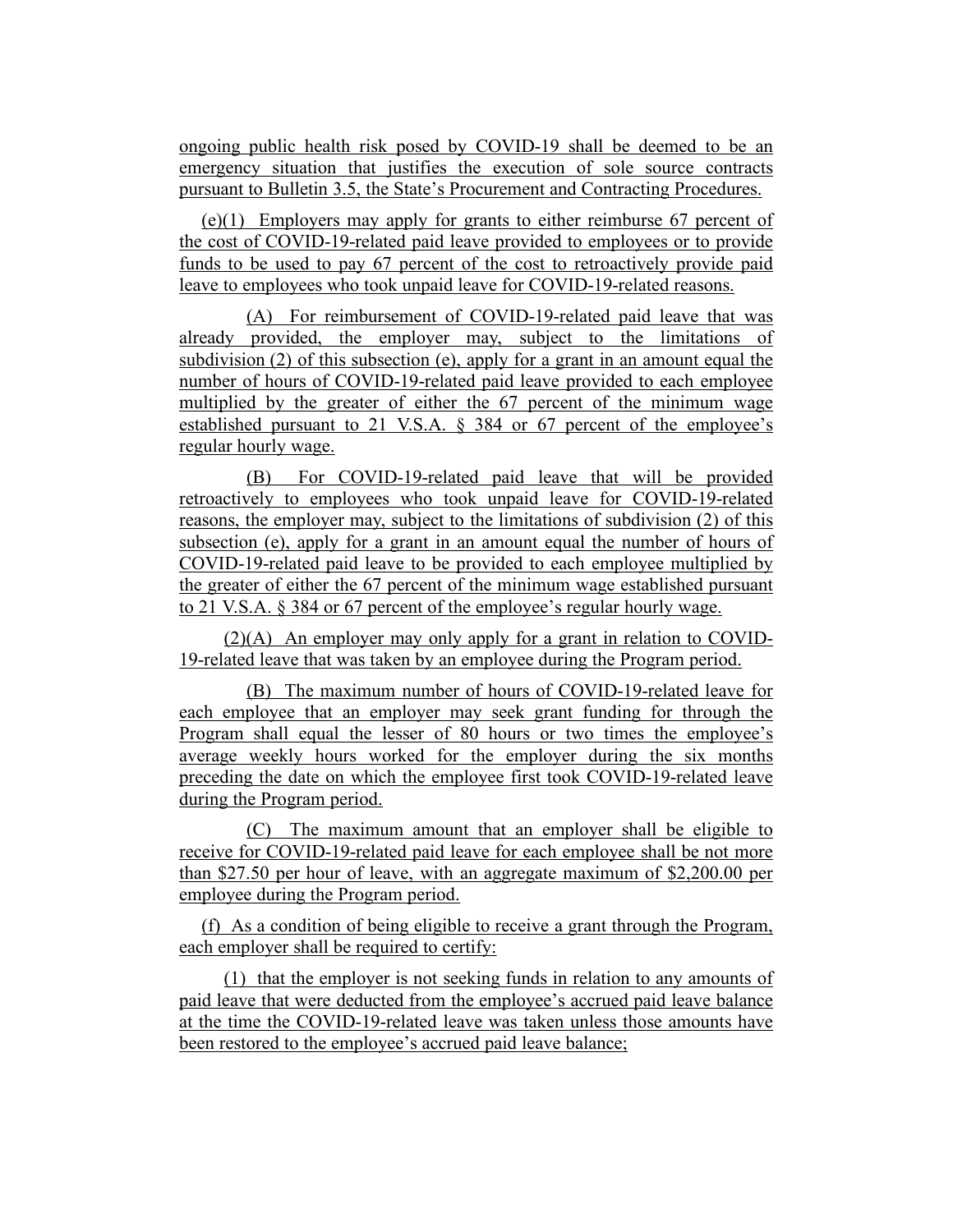(2) grant funds shall only be used in relation to the payment of an employee's wages for the period when the employee was absent from work for a COVID-19-related reason; and

(3) employees receiving paid leave funded by a grant shall not be required to pay an administrative fee or other charge in relation to the employer requesting the grant.

(g) Each employer that receives a grant shall, not later than October 31, 2023, report to the Department on a form provided by the Commissioner the amount of grant funds used to provide paid leave to employees and the amount of any remaining grant funds that were not spent. All unspent grant funds shall be returned to the Department pursuant to a procedure adopted by the Commissioner.

(h) Any personally identifiable information that is collected by the Program, any entity of State government performing a function of the Program, or any entity that the Commissioner contracts with to perform a function of the Program shall be kept confidential and shall be exempt from inspection and copying under the Public Records Act.

\* \* \* Unemployment Insurance Benefits \* \* \*

Sec. 55. FINDINGS

The General Assembly finds that the General Assembly previously enacted a \$25.00 supplemental increase to the weekly unemployment insurance benefit amount in 2021 Acts and Resolves No. 51, Sec. 11. However, the terms of that supplemental increase did not conform to federal requirements, and it never took effect. Enacting a future \$25.00 increase in the weekly unemployment insurance benefit amount will fulfill the commitment made by the General Assembly in 2021 Acts and Resolves No. 51, Sec. 11.

Sec. 55a. 2021 Acts and Resolves No. 51, Sec. 17(a)(4) is amended to read:

(4) Sec. 12 (repeal of supplemental weekly benefit) shall take effect upon the payment of a cumulative total of \$100,000,000.00 in supplemental benefits pursuant to 21 V.S.A. § 1338(e)(2) on October 7, 2021 and shall apply prospectively to all benefit payments in the next week and each subsequent week.

Sec. 55b. 21 V.S.A. § 1338 is amended to read:

§ 1338. WEEKLY BENEFITS

\* \* \*

(e) An individual's weekly benefit amount shall be determined by dividing the individual's two high quarter total subject wages required under subdivision (d)(1) of this section by 45 and adding \$25.00 to the resulting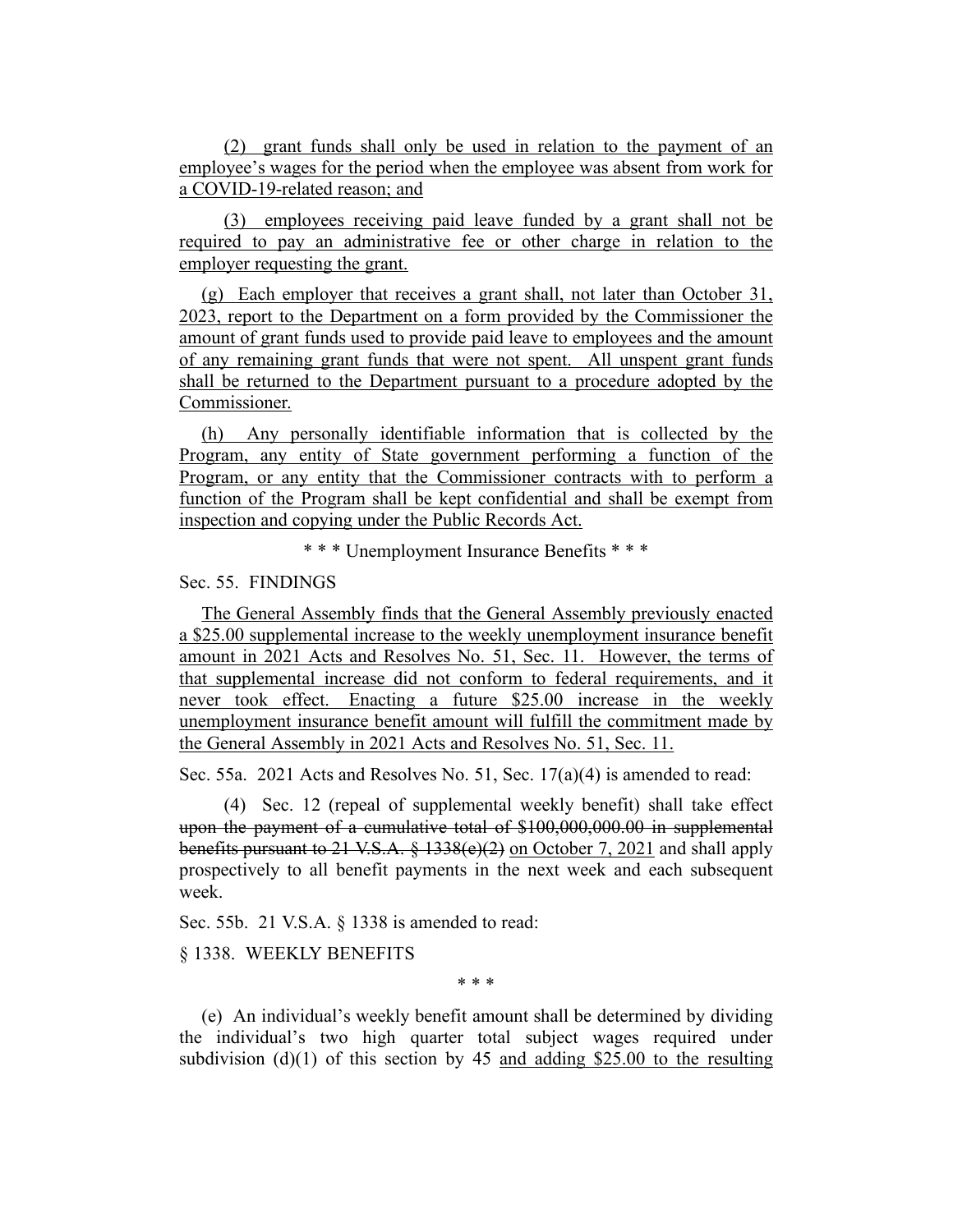quotient, provided that the weekly benefit amount so determined shall not exceed the maximum weekly benefit amount computed pursuant to subsection (f) of this section.

(f)(1) The maximum weekly benefit amount shall be annually adjusted on the first day of the first calendar week in July to an amount equal to the sum of \$25.00 plus 57 percent of the State annual average weekly wage as determined by subsection (g) of this section.

#### \* \* \*

# Sec. 55c. UNEMPLOYMENT INSURANCE; INFORMATION TECHNOLOGY MODERNIZATION; ANNUAL REPORT;

# INDEPENDENT VERIFICATION

(a)(1) The Secretary of Digital Services and the Commissioner of Labor shall, to the greatest extent possible, plan and carry out the development and implementation of a modernized information technology system for the unemployment insurance program so that the modernized system is available in time to implement on July 1, 2025 the changes to the unemployment insurance weekly benefit amount enacted pursuant to Sec. 55b of this act.

(2) The Secretary of Digital Services and the Commissioner of Labor shall plan and carry out the development and implementation of the modernized information technology system for the unemployment insurance program so that the modernized system is capable of:

(A) implementing the weekly benefit increase enacted pursuant to Sec. 55b of this act;

(B) adapting to the evolving needs of the unemployment insurance program in the future;

(C) incorporating future advances in information technology;

(D) implementing future legislative changes to all aspects of the unemployment insurance program, including:

(i) benefits,

(ii) eligibility;

(iii) taxes;

(iv) penalties; and

(v) recovery of overpayments; and

(E) implementing short-term changes that respond to specific indicators economic health.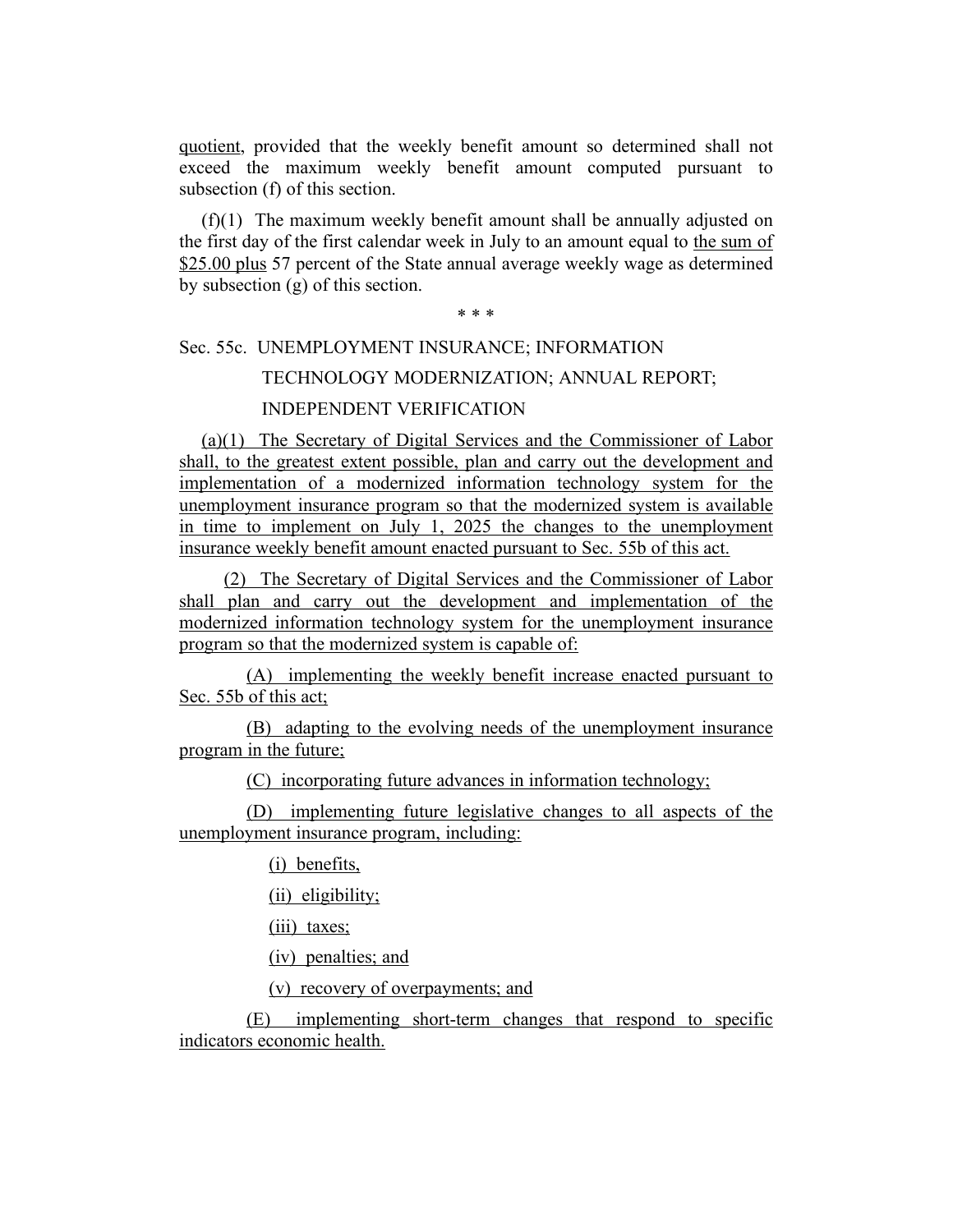(b) The Secretary of Digital Services and the Commissioner of Labor shall, on or before January 15, 2023 and January 15, 2024, submit a written report to the House Committee on Commerce and Economic Development, the Senate Committee on Economic Development, Housing and General Affairs, and the Legislative Information Technology Consultant retained by the Joint Fiscal Office detailing the actions taken and progress made in carrying out the requirements of subsection (a) of this section, the anticipated timeline for being able to implement the changes to the unemployment insurance weekly benefit amount enacted pursuant to Sec. 55b of this act, and potential implementation risks identified during the development process.

(c) The Legislative Information Technology Consultant shall, on or before February 15, 2023 and February 15, 2024, submit to the House Committee on Commerce and Economic Development and the Senate Committee on Economic Development, Housing and General Affairs a review of the report submitted pursuant to subsection (b) of this section. The review shall include an assessment of whether the Agency of Digital Services and the Department of Labor will be able to implement the changes to the unemployment insurance weekly benefit amount enacted pursuant to Sec. 55b of this act by July 1, 2025 and shall identify any potential risks or concerns related to implementation that are not addressed in the report submitted pursuant to subsection (b) of this section.

Sec. 55d. 21 V.S.A. § 1338 is amended to read:

§ 1338. WEEKLY BENEFITS

\* \* \*

(e) An individual's weekly benefit amount shall be determined by dividing the individual's two high quarter total subject wages required under subdivision (d)(1) of this section by 45 and adding  $$25.00$  to the resulting quotient, provided that the weekly benefit amount so determined shall not exceed the maximum weekly benefit amount computed pursuant to subsection (f) of this section.

(f)(1) The maximum weekly benefit amount shall be annually adjusted on the first day of the first calendar week in July to an amount equal to the sum of \$25.00 plus 57 percent of the State annual average weekly wage as determined by subsection (g) of this section.

\* \* \*

#### Sec. 56. EFFECTIVE DATES

(a) This act shall take effect on July 1, 2022, except that:

(1) Sec. 13 (Secondary Student Industry Recognized Credential Pilot Project) shall take effect on passage.